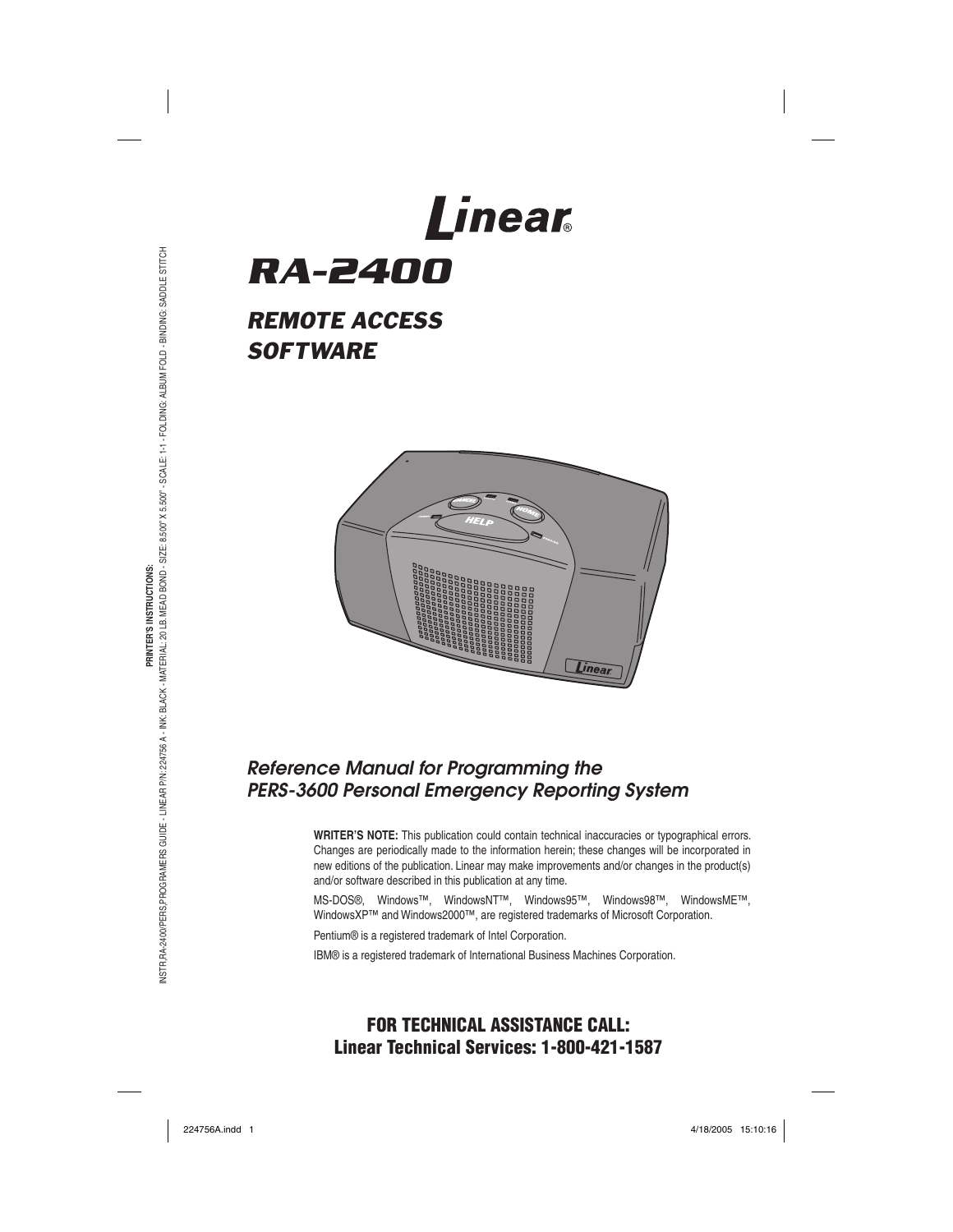# TABLE OF CONTENTS

| 1.1            |                                                                                                 |  |
|----------------|-------------------------------------------------------------------------------------------------|--|
| 1.2            |                                                                                                 |  |
| 1.3            |                                                                                                 |  |
| 1.4            |                                                                                                 |  |
| 1.5            |                                                                                                 |  |
|                |                                                                                                 |  |
| 2.1            |                                                                                                 |  |
| 2.2            |                                                                                                 |  |
| 2.3            |                                                                                                 |  |
| 2.4            |                                                                                                 |  |
|                |                                                                                                 |  |
| 3.1            |                                                                                                 |  |
| 3.2            |                                                                                                 |  |
| 3.3            |                                                                                                 |  |
| 3.4            |                                                                                                 |  |
|                |                                                                                                 |  |
| 4.1            |                                                                                                 |  |
| 4.2            |                                                                                                 |  |
| 4.3            |                                                                                                 |  |
| 4.4            |                                                                                                 |  |
| 4.5            |                                                                                                 |  |
| 4.6            |                                                                                                 |  |
| 4.7            |                                                                                                 |  |
| 4.8            | COMMUNICATOR ROUTING AND NUMBERS24                                                              |  |
| 4.9            |                                                                                                 |  |
| 4.10           | COMMUNICATOR 4 BY 2 FORMAT $\ldots, \ldots, \ldots, \ldots, \ldots, \ldots, \ldots, \ldots, 26$ |  |
| 4.10.1         |                                                                                                 |  |
| 4.10.2         |                                                                                                 |  |
| 4.10.3         |                                                                                                 |  |
| 4.10.4<br>4.11 | ADEMCO CONTACT-ID REPORT CODES 31                                                               |  |
|                |                                                                                                 |  |
| 5.1            |                                                                                                 |  |
| 5.2            |                                                                                                 |  |
| 5.3            |                                                                                                 |  |
| 5.4            |                                                                                                 |  |
| 5.5            |                                                                                                 |  |
|                |                                                                                                 |  |
| 6.1            | ACCESSING THE SEND/RECEIVE WINDOW 39                                                            |  |
| 6.2            |                                                                                                 |  |
| 6.3            |                                                                                                 |  |
| 6.4            |                                                                                                 |  |
| 6.5            |                                                                                                 |  |
| 6.6            |                                                                                                 |  |
| 6.7            |                                                                                                 |  |
| 6.8            | DISCONECTING FROM THE CONSOLE  47                                                               |  |
| 6.9            |                                                                                                 |  |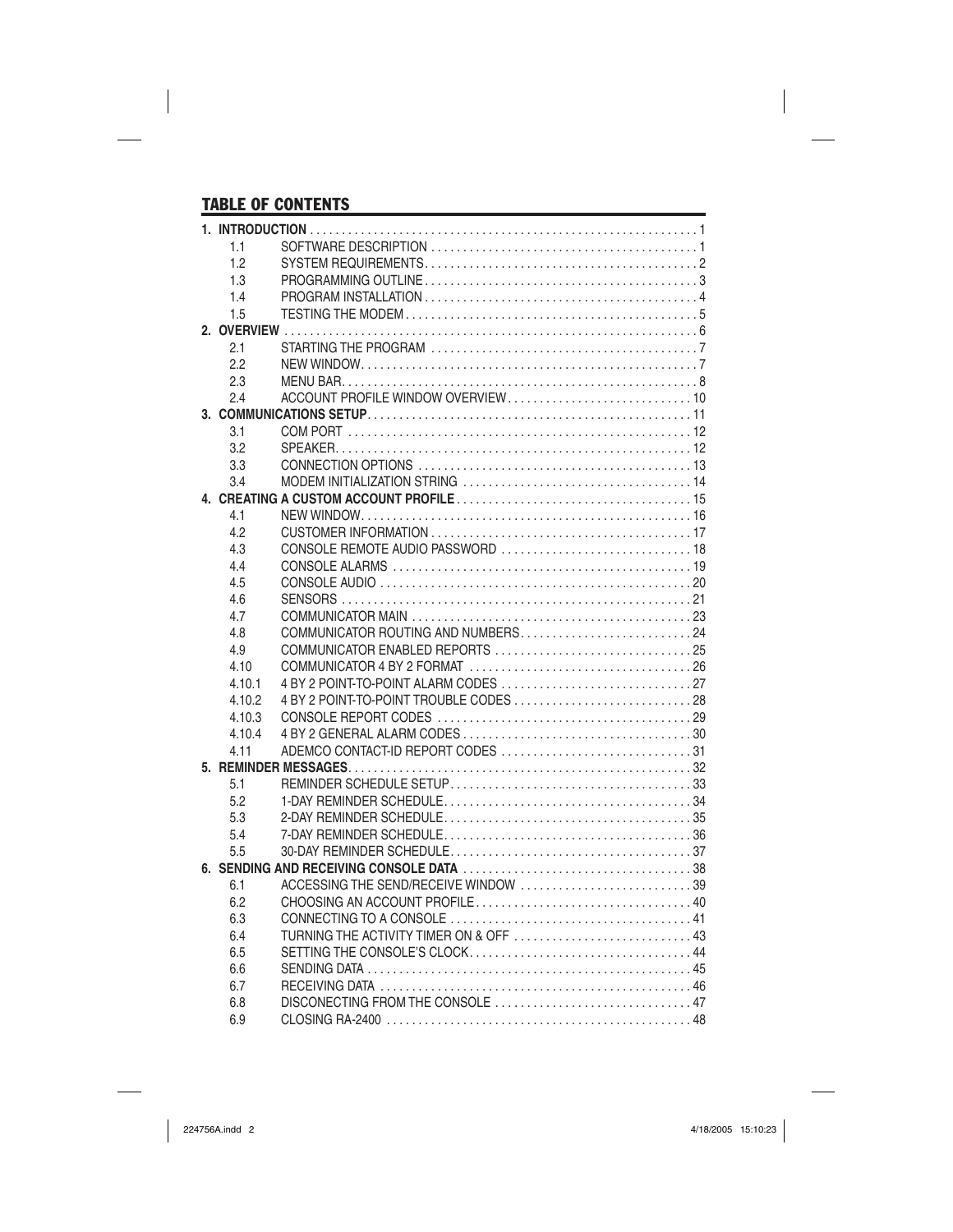# **INTRODUCTION**

### 1.1 SOFTWARE DESCRIPTION

The software described in this manual supports the programming of a variety of Linear products. These instructions are focused on the Model PERS-3600 Personal Emergency Reporting System. The screen snapshots in this manual were made with the software running on the Windows XP™ operating system.

Refer to the RA-2400/PERS-2400A Programming Reference Guide P/N: 217163 for details on programming the PERS-2400A Personal Emergency Reporting System.

Refer to the RA-2400/DVS-1200, DVS-2400, DUAL-824 & DVS-2408 Supervised Wireless Security Systems Programming Reference Guide P/N: 217473 for details on programming these other models.

#### *What is the RA-2400 Remote Access Software?*

The RA-2400 Remote Access software is a communications program designed to work with Linear's PERS-3600 Personal Emergency Reporting System. The software runs on an IBM PC or compatible computer and connects to the console through the standard telephone network, or to the Console directly, with the computer's modem. This 32-bit software runs under all versions of the Windows™ operating system.

RA-2400 software programs all features of Linear PERS Consoles (excluding learning transmitters into the Console). RA-2400 sets the options for: Console alarm, audio, and sensors; communicator telephone numbers, call routing, formats, reporting codes, account numbers, and reminder message times.

The RA-2400 software has a large help file that can be accessed at any time by selecting "Contents" from the "Help" menu or by pressing the F1 key.

#### *How does RA-2400 connect to a Console?*

Remote Access communicates with the Console over the same telephone line the Console uses to send communicator reports. Remote Access can also connect to the Console without a telephone line by directly connecting the Computer modem's LINE jack to the Console's LINE jack using a standard modular telephone cable.

With a telephone line connection (*remote dialing*), a special dialing procedure is used. First, Remote Access dials the phone number specified for the Console. Remote Access waits long enough for the phone to ring two or three times, then hangs up. Next, Remote Access waits, then dials again. This second call is answered on the first ring by the Console.

With a direct connection (*local cable connection*), Remote Access prompts the user to place the Console in Test Mode and press the Console's HELP button to establish the connection.

Once the connection is made, the Console will check if its remote access password matches the calling software's password. If the passwords match, access is granted.

#### *Do I have to be connected to a Console to make programming changes?*

Since Remote Access knows the Console's programming structure, you can modify an Account Profile without being connected to a Console. This means you can set all of the values for a specific Console configuration and then connect to a unit and send all of the values that you have set. This is referred to as off-line Console configuration.

#### *How do I change Console settings while on-line?*

While on-line with the Console, make any changes to the Account Profile then send the data to change the Console.

#### *Can I make a template with the typical settings for all of my accounts?*

Programming "templates" can be created to speed up programming multiple Consoles. Common settings, such as the Central Station telephone number, communicator format, Console and communicator configurations which are shared by all of your accounts can be stored in an Account Profile and used as a template. That template file can be used as a basis for creating each customer Account Profile file. See "Using Profile Copies" in the Help contents for more information on creating a template.

#### *How do I add and remove the program's password?*

A password can be set to restrict the RA-2400 to authorized users only. To add a password, select "Change Password..." from the "Options" menu. Enter the password in the "New Password" field. Verify it by entering the password again in "Retype New Password" and click OK. To remove the password, enter your password in "Old Password", don't enter anything in both the "New Password" and "Re-type New Password" fields and press OK.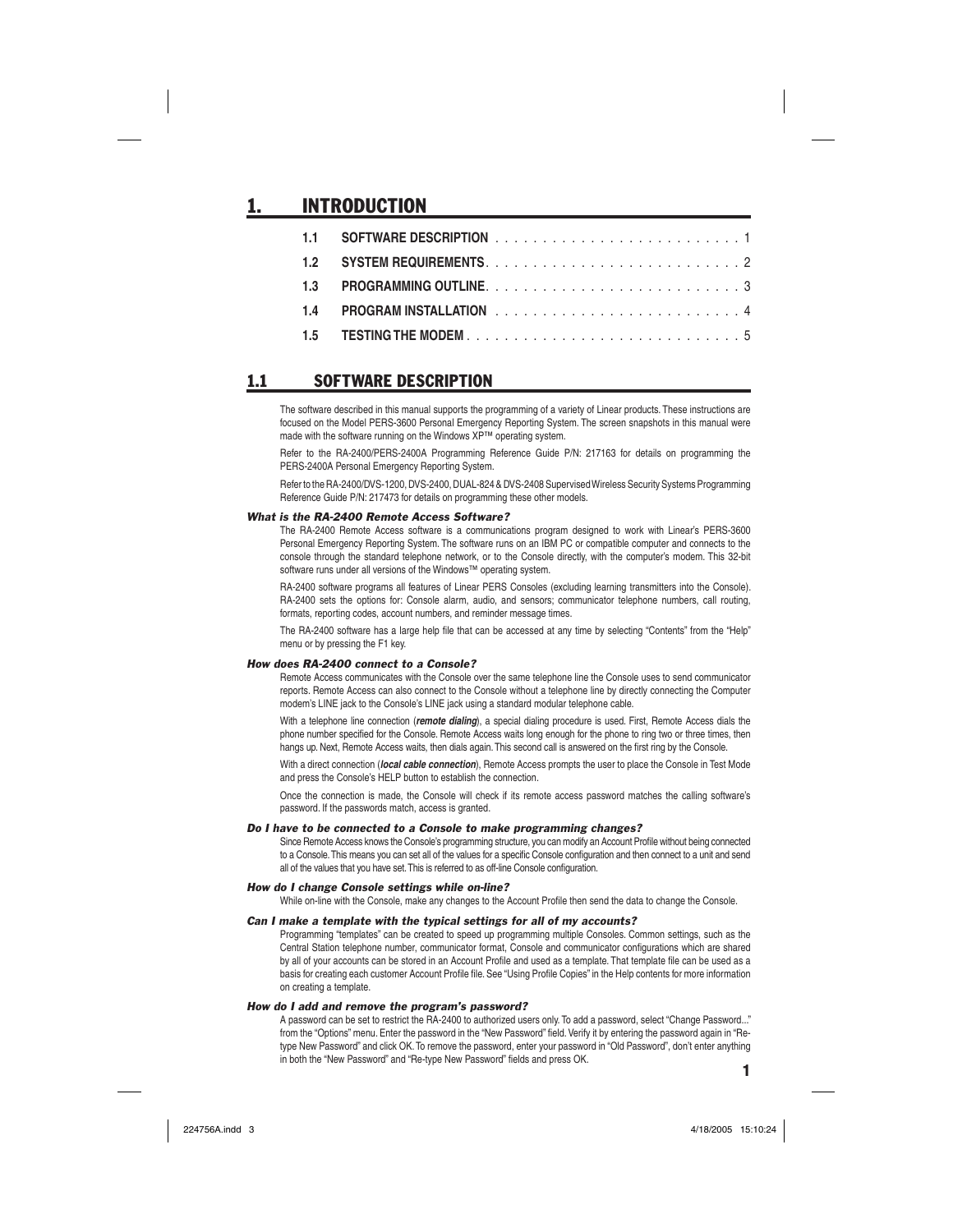### 1.2 SYSTEM REQUIREMENTS

#### *Minimum System Requirements:*

IBM compatible 486 personal computer with 8 MB RAM

Windows 95/98/NT/ME/XP/2000 operating systems

VGA monitor

 Name brand modem that is capable of 300 baud (BELL 103 compatible)

 Hard disk drive with 10 MB available space for the software plus 18KB available space for each Account Profile file.

CD-ROM drive

#### *Recommended System:*

 Pentium or better based personal computer with 16 MB RAM or more

Windows 95/98/NT/ME/XP/2000 operating systems

SVGA or better video card

Microsoft compatible mouse

 Name brand modem that is capable of 300 baud (BELL 103 compatible)

Large hard disk drive (1000 Account Profiles use about 20 MB)

CD-ROM drive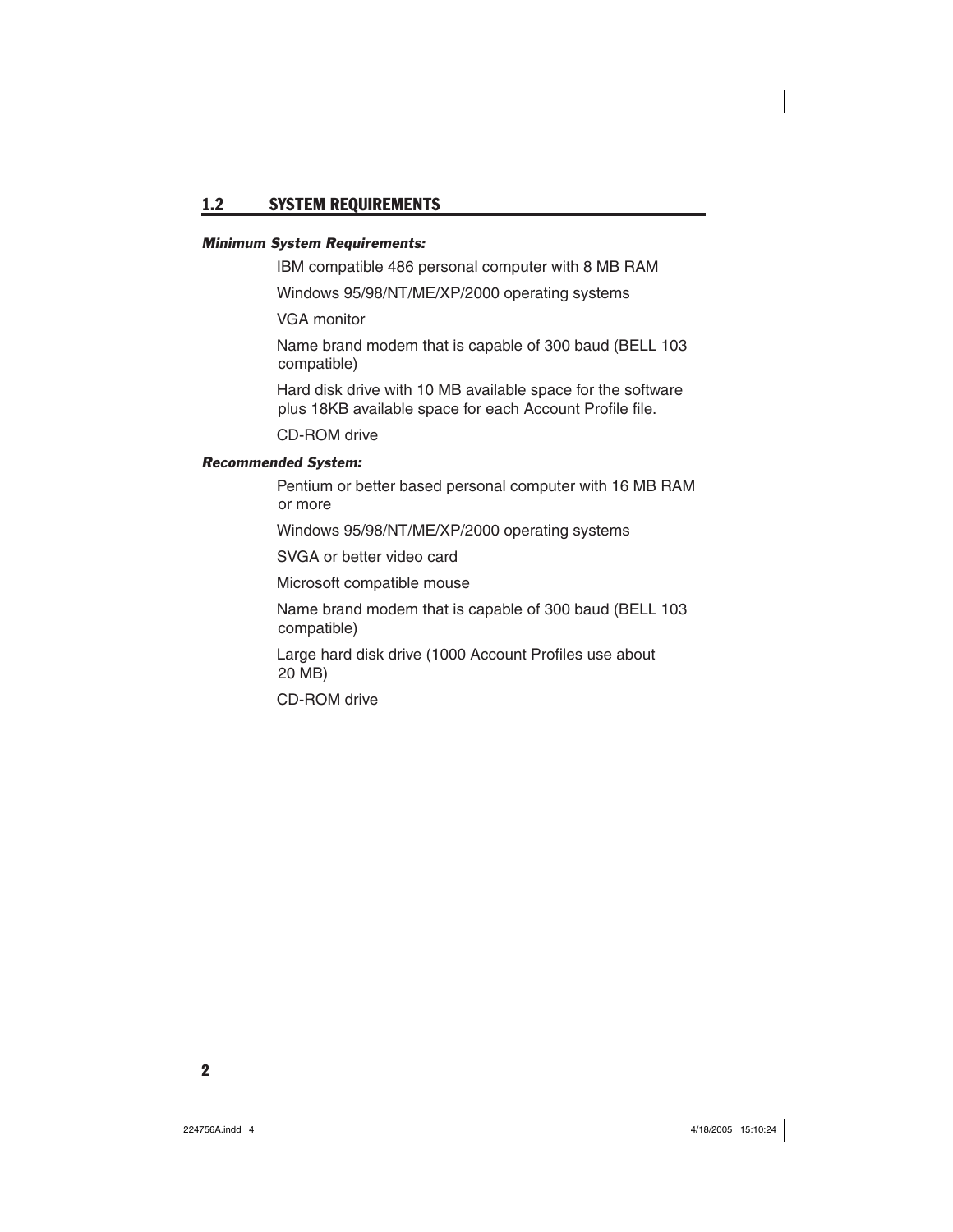### 1.3 PROGRAMMING OUTLINE

Use the following programming outline to guide you through the steps required to set up the RA-2400 software and program a PERS Console. Many of the programming options available in the RA-2400 program can be left in their default settings, and do not need to be changed for most installations.

### **1. SETUP RA-2400 SOFTWARE**

- ✦ Install the software on your computer (Section 1.4).
- ✦ Test your computer's modem (Section 1.5).
- ✦ Start the RA-2400 program (Section 2.1).
- ✦ Set the Communications Setup options (Section 3).

### **2. CUSTOMIZE AN ACCOUNT PROFILE**

- $\triangleleft$  Open a new Account Profile (Section 4.1).
- ✦ Enter customer information (Section 4.2).
- ✦ Set the Console's access code (Section 4.3).
- ✦ Set the Console's alarm options (Section 4.4).
- ✦ Set the Console's audio options (Section 4.5).
- ✦ Enable the Console's communicator and choose a communicator format (Section 4.7).
- ✦ Choose the communicator's account number, telephone numbers, and trouble report routing (Section 4.8).
- ✦ Set the communicator status reporting options (Section 4.9).
- ✦ Set the Reminder Message schedules (Section 5).

### **3. PROGRAM THE CONSOLE WITH THE ACCOUNT PROFILE**

- $\triangleleft$  Choose an Account Profile (Section 6.2).
- ✦ Connect to the Console (Section 6.3).
- ✦ Turn the Console's Activity Timer on or off (Section 6.4).
- ✦ Set the Console's clock (Section 6.5).
- ✦ Send the data to the Console (Section 6.6).

#### *IMPORTANT:*

### **AFTER ANY PROGRAMMING CHANGES ARE MADE TO A CONSOLE, PERFORM THOROUGH TESTING TO VERIFY THAT THE CONSOLE OPERATES AS INTENDED.**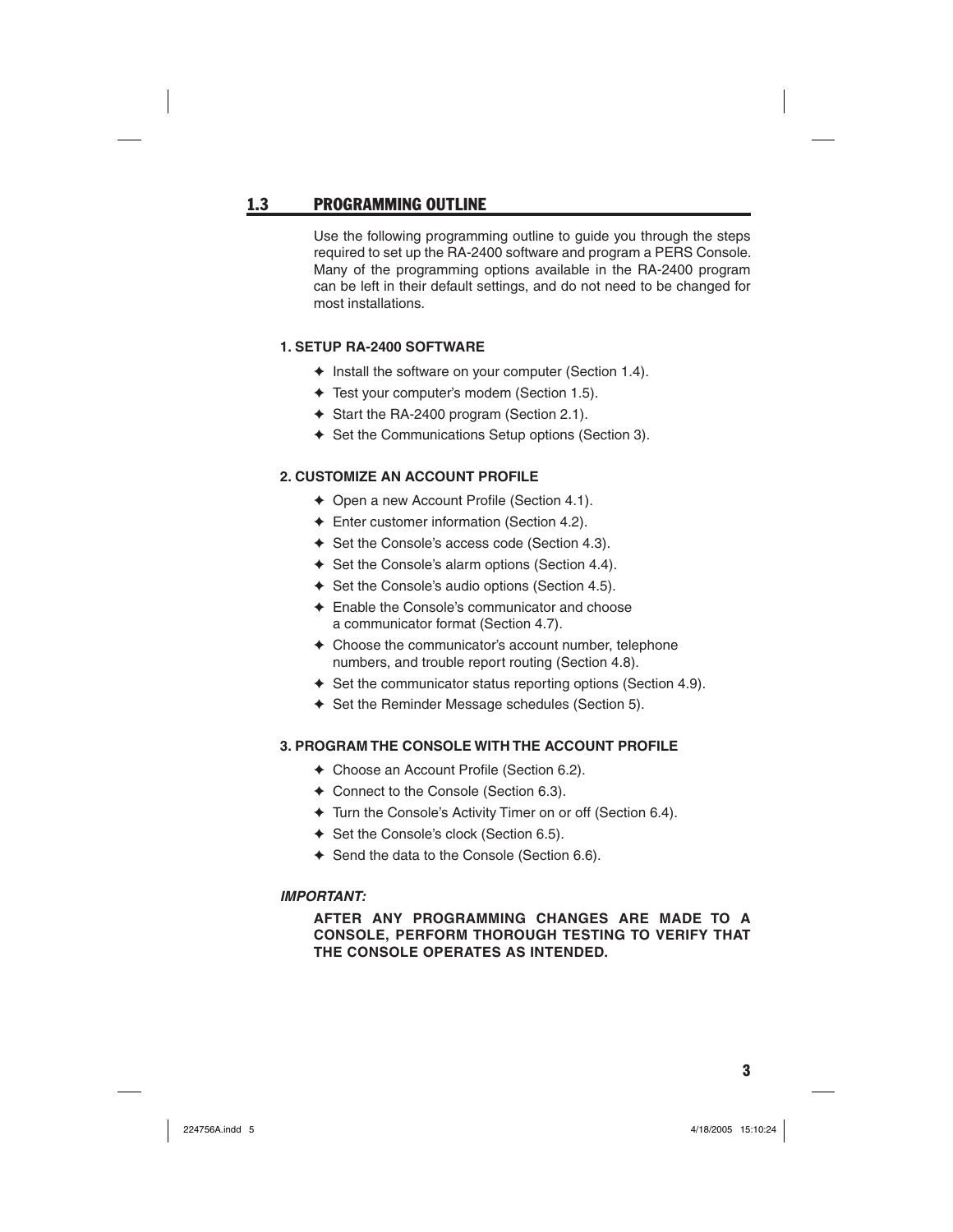### 1.4 PROGRAM INSTALLATION

The RA-2400 Remote Access Program software is supplied on a CD-ROM. The latest version of the software is also available on Linear's web site at: www.linearcorp.com. The installation program will create a directory on your hard disk drive. Be sure that you have at least 10 megabytes free on the hard disk for the program and any Account Profile files that you create.

### *To Install the Remote Access Program:*

- $\triangle$  The first step is to close all other running programs.
- ✦ Place the Remote Access CD into your computer CD-ROM drive.
- ✦ The installation process should start automatically. If the CD does not auto run, click START, then RUN... and browse to find RASETUP.EXE on the CD. Double-click on RASETUP.EXE and the install program will start.
- ✦ Click the Next button to install the Remote Access software. Follow the on-screen instructions as the setup program creates the directory and copies the program files onto your hard disk. A Remote Access icon will be created on your desktop.
- ✦ If you are performing a reinstallation, or an update, you will be prompted to uninstall RA-2400 first. After the uninstall is completed, browse to the appropriate drive letter for your CD drive and double-click on RASETUP.EXE. Then follow the on-screen steps to install the Remote Access software.
- ☞ *NOTE: If Windows asks whether to replace existing .DLL*  files, first answer NO. If RA-2400 fails to run, re-install *RA-2400 and answer YES to replace existing .DLL files.*
- ✦ Remove the CD and store it in a safe place.

#### *To Remove the Remote Access Program:*

- ✦ Press START, SETTINGS, CONTROL PANEL. Double-click on ADD/REMOVE PROGRAMS.
- ✦ Select Linear RA-2400 and click ADD/REMOVE or CHANGE/ REMOVE button depending on your Windows Operating system.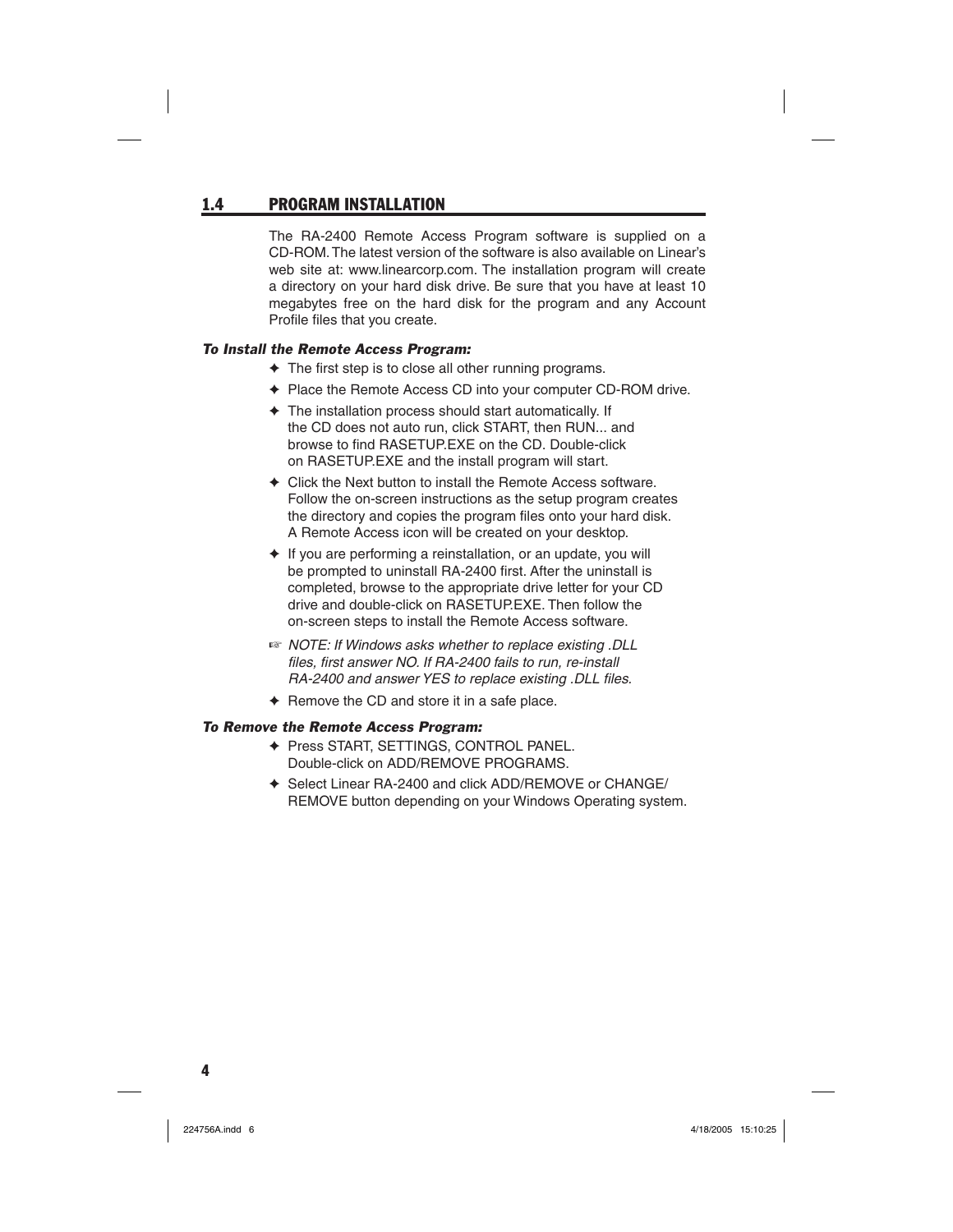| Phone and<br>Modem<br>Options                                                                  |                                                                                                                                                                                                                                       |        |
|------------------------------------------------------------------------------------------------|---------------------------------------------------------------------------------------------------------------------------------------------------------------------------------------------------------------------------------------|--------|
| 2  x  <br><b>Phone and Modem Options</b>                                                       | <b>Standard 2400 bps Modem Properties</b>                                                                                                                                                                                             | ? x    |
| Dialing Rules Modems Advanced                                                                  | Diagnostics Advanced Driver<br>General Modem                                                                                                                                                                                          |        |
| The following modems are installed:<br>Attached To<br>Modem<br>Standard 2400 bps Modem<br>COM1 | Modem Information<br>Field<br>Value<br>Hardware ID mdmgen24                                                                                                                                                                           |        |
|                                                                                                | $\frac{1}{2}$<br>Command<br>Response<br>ATO0V1E0<br>Success<br>COMMAND NOT SUPPORTED<br>AT+GMM<br>AT+FCLASS=?<br>0.1.2<br>AT#CLS=?<br>COMMAND NOT SUPPORTED<br>$\checkmark$<br>AT+GCI?<br>COMMAND NOT SUPPORTED<br><b>Query Modem</b> |        |
| 2<br>Add<br>Remove<br>Properties<br>OK<br>Cancel<br>Apply                                      | Logging<br>Append to Log<br>View log<br><b>OK</b>                                                                                                                                                                                     | Cancel |

Before you run the Remote Access Program, be sure that the computer is running correctly and that the modem is installed and working properly.

#### *To Test the Modem:*

1.5 TESTING THE MODEM

Windows Control Panel can be used to test the modem and determine what COM port it is connected to.

- ✦ Press START, SETTINGS, CONTROL PANEL.
- ✦ Double-click on PHONE AND MODEM OPTIONS.
- ✦ Click on the MODEMS tab. The modem and the COM port used should be shown.
- ✦ Note the COM port number. It's used when setting COM port in the RA-2400 Communications Setup window (see Section 3.1).
- ✦ Click the PROPERTIES button and select the DIAGNOSTICS tab.
- ✦ Click the QUERY MODEM button. If the modem is connected and working properly, the Modem Information window will display detailed Command and Response modem information. If the modem is not working properly, Windows will notify you.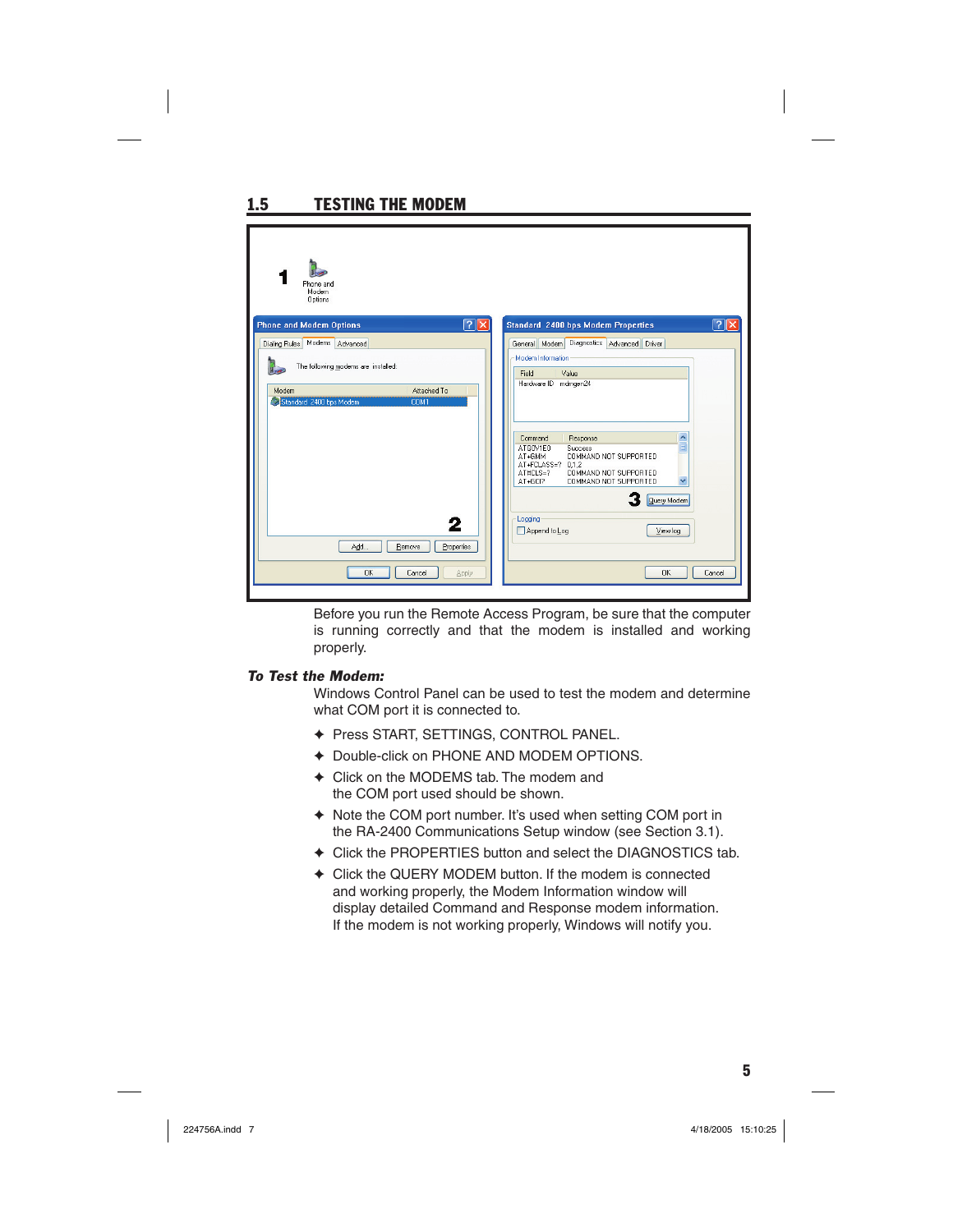# 2. OVERVIEW

| 2.4 ACCOUNT PROFILE WINDOW OVERVIEW 10 |  |
|----------------------------------------|--|

*WE NOTE: Experienced computer or PC users should find that entering data and navigating around the RA-2400 program dialog boxes is similar to most other Windows programs. New users, or users unfamiliar with running Windows applications, should*  refer to the Windows help file for details on using Windows.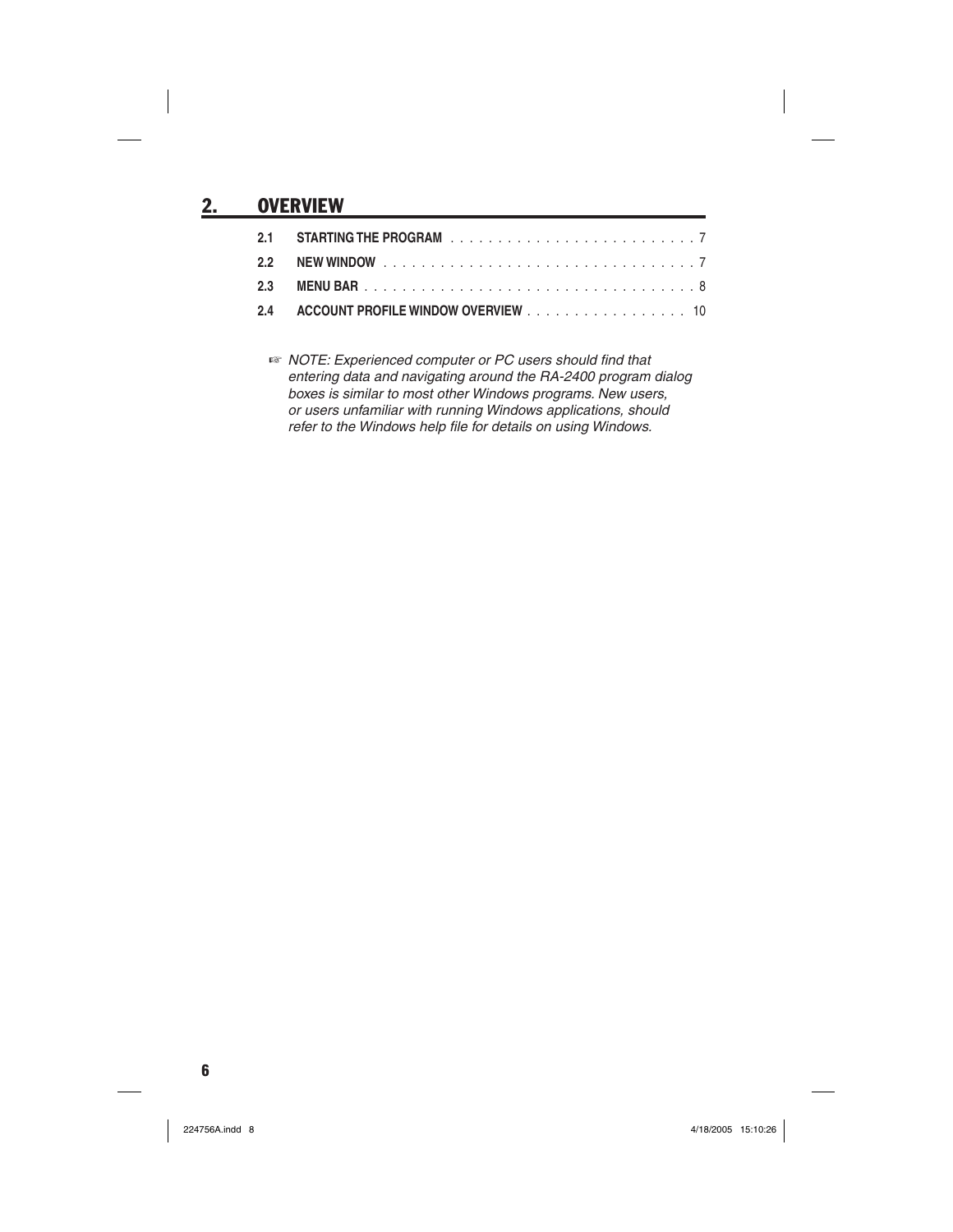

#### *To Run the Program:*

✦ Double-click on the RA-2400 desktop icon or press START, point to ALL PROGRAMS, RA2400 and click on RA2400.

### 2.2 NEW WINDOW

| <b>New</b><br>OK.<br>PERS-3600 V1.0<br>$\overline{\phantom{a}}$<br>PERS-2400AV2.0<br>═<br>Cancel |
|--------------------------------------------------------------------------------------------------|
| PERS-2400 V1.0 to V1.7<br>DUAL-824 V2.1 to V2.4<br>$He$ lp                                       |

#### *PURPOSE:*

To select an Account Profile template for the type of unit being programmed.

#### *USER RESPONSE:*

- ✦ Select PERS-3600 V1.0
- ✦ Press OK.

The RA-2400 program window will appear with a starter template called PERS-3600 V1.0-1 showing in the workspace. This file can be stored later, under any name, using SAVE AS... in the FILE menu (see Section 2.3).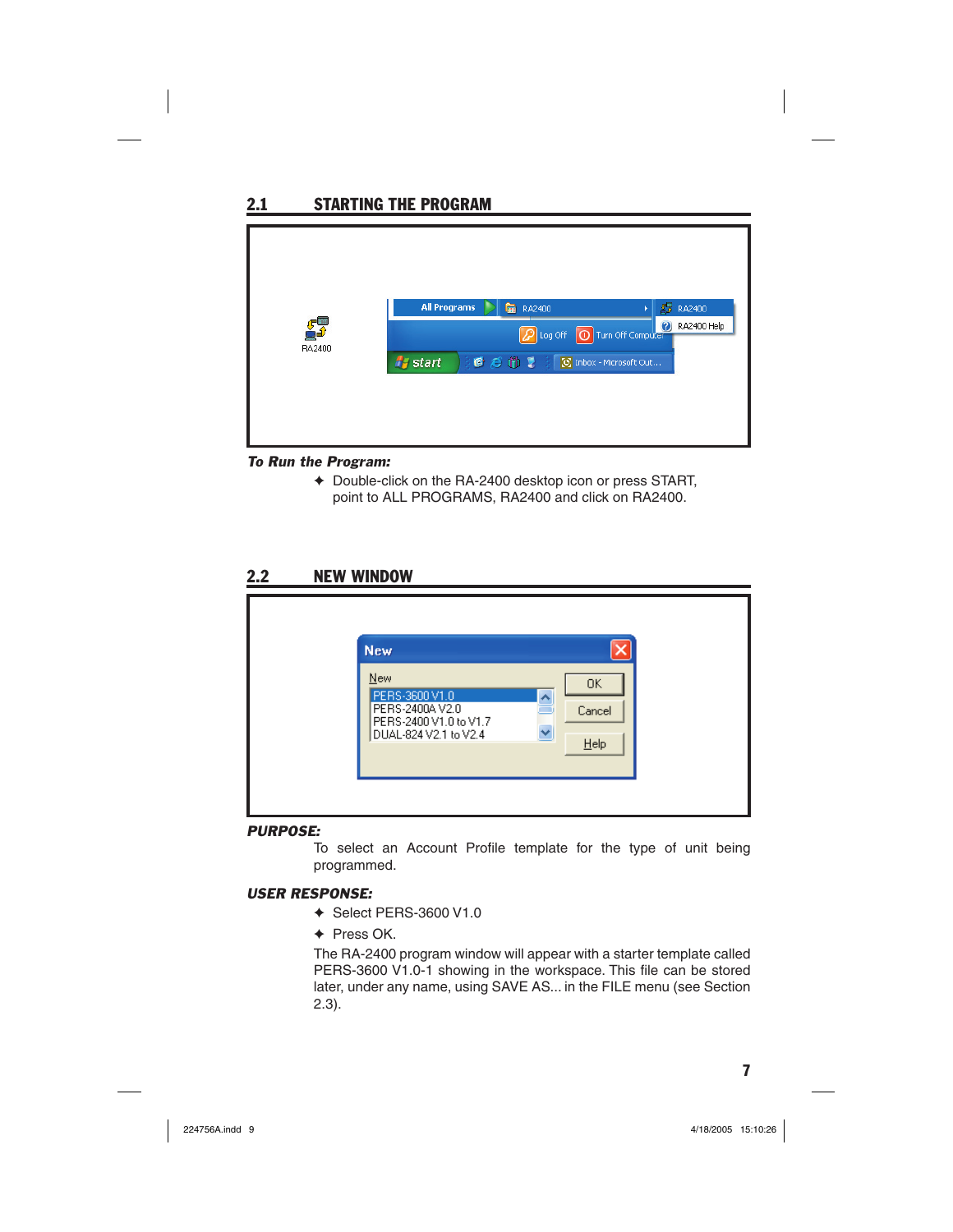

#### *PURPOSE:*

To provide access to each of the programs sub-menus.

The sub-menus that can be accessed from this menu are:

#### *File*

#### **NEW**

To select an Account Profile template for the type of unit being programmed.

#### **OPEN**

Loads a saved Account Profile into the RA-2400 workspace. Multiple Account Profiles can be open at the same time in the RA-2400 workspace. They can be arranged in the workspace using the Window menu on the menu bar, or by dragging them around manually.

#### **CLOSE**

Closes the active Account Profile. If there were any changes to the file, you will be asked if you want to save the changes.

#### **SAVE**

Saves the active Account Profile to the hard drive, overwriting the existing file.

#### **SAVE AS...**

Saves the active Account Profile while giving the option to change the name or location of the file.

#### **PRINT...**

Opens the PRINT window to allow printing of the active Account Profile. Resulting printout is the entire content of the Account Profile file in text format.

#### **PRINT PREVIEW**

Shows what will be printed on the screen with options to zoom in or print the document.

#### **PRINT SETUP**

Shows the printer name, paper size, orientation, and printer properties.

#### **RECENT FILE LIST**

Shows the last four file names (with paths) that were opened in RA-2400. Clicking on a file opens it.

#### **EXIT**

Closes the RA-2400 program. If any open Account Profiles have changed, you will be asked if you want to save them.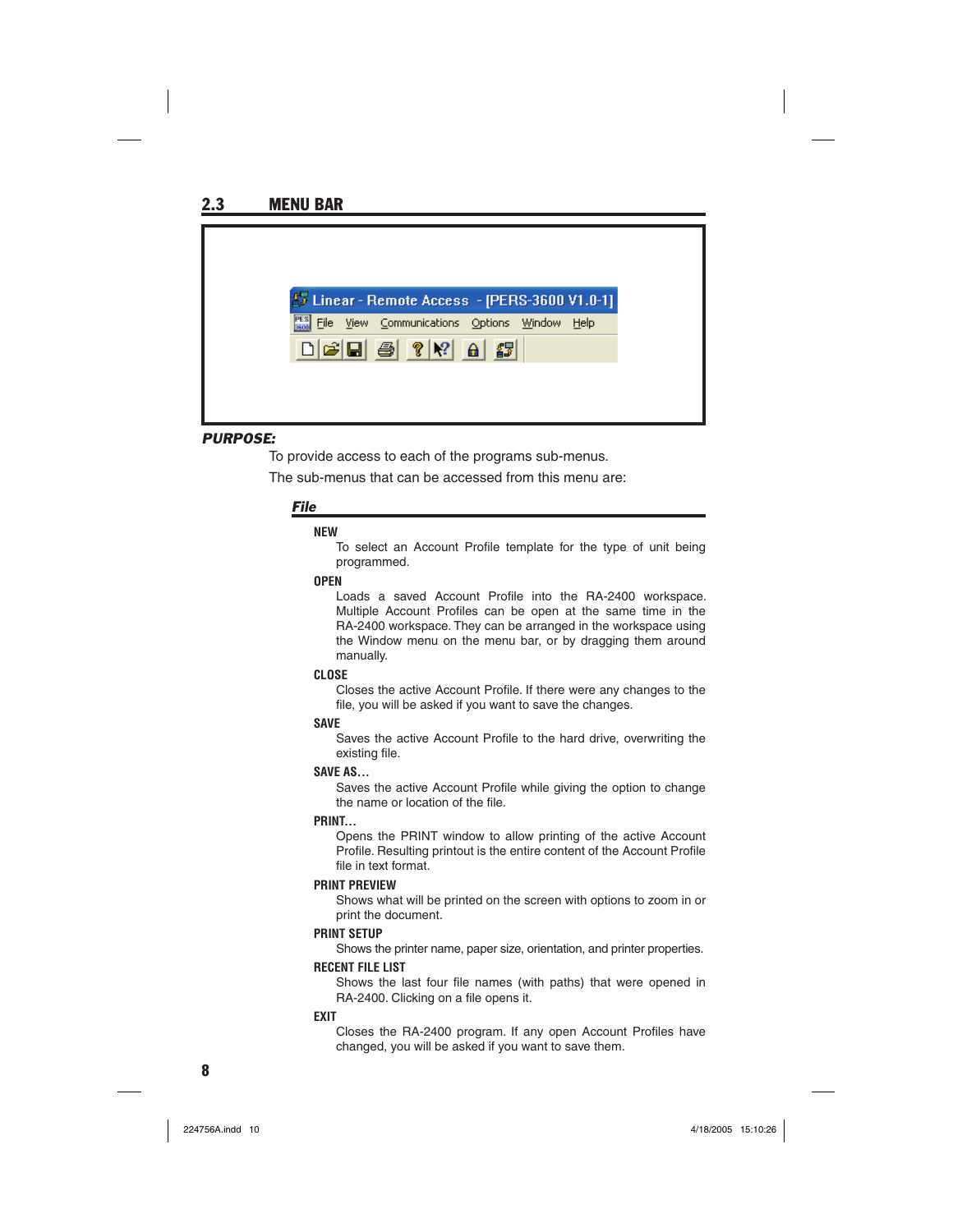#### *VIEW*

#### **TOOL BAR**

When checked, the tool bar is displayed. NOTE: The tool bar can be turned into a re-sizable floating tool bar window by dragging it out of its docked location at the top of the workspace. The tool bar accesses many of the popular menu items. Hover the mouse pointer over the tool bar button to see a description of the button.

#### **STATUS BAR**

When checked, the status bar is displayed at the bottom of the workspace.

#### *COMMUNICATIONS*

#### **SETUP...**

Opens the Communication Setup window. Used for setting up the modem and connection type (local or remote).

#### **SEND/RECEIVE...**

Opens the Send/Receive window. Used for connecting to a Console to send or receive data or to det the Console's time.

#### *OPTIONS*

#### **CHANGE PASSWORD**

Opens the Change Password window. Used for changing or removing the password required to enter the RA-2400 program. THIS IS NOT THE REMOTE ACCESS PASSWORD USED TO CONNECT TO THE CONSOLE.

#### *WINDOW*

#### **CASCADE**

Arranges all open Account Profile windows layered across the workspace.

#### **TILE**

Arranges all open Account Profile windows next to each other in the workspace.

#### **DOCUMENT LIST**

Shows a list of all open Account Profiles. The check mark shows the currently active window. Click on a document to select it as the active window.

#### *HELP*

#### **CONTENTS**

Opens the help Contents search window. Used for accessing the RA-2400's built-in help file.

#### **ABOUT RA-2400 REMOTE ACCESS**

Displays the version number of the RA-2400 software.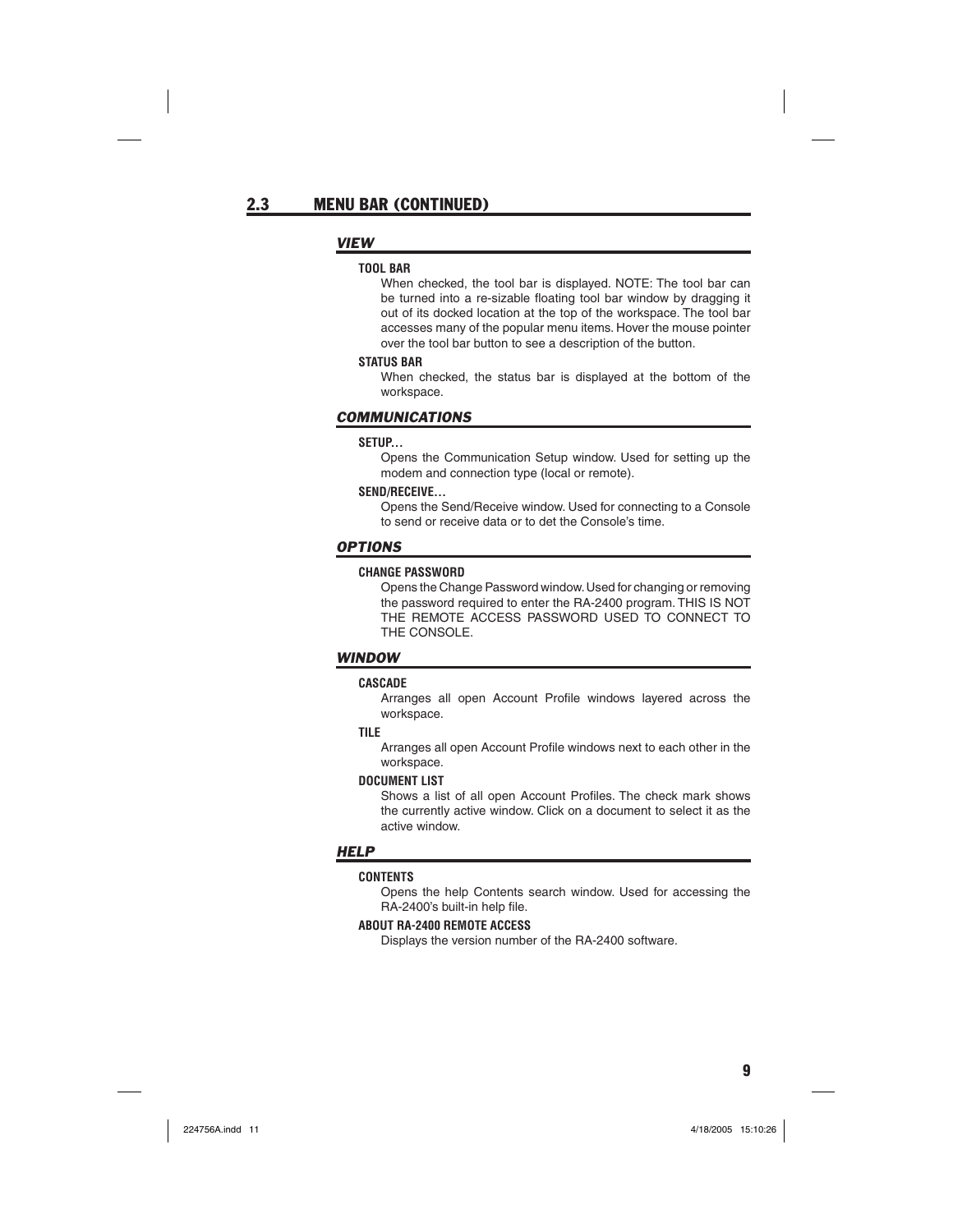# 2.4 ACCOUNT PROFILE WINDOW OVERVIEW

| <b>MENUTREE</b>                                                                                                                                                                                                                                            | <b>EDIT AREA</b>                                                            |
|------------------------------------------------------------------------------------------------------------------------------------------------------------------------------------------------------------------------------------------------------------|-----------------------------------------------------------------------------|
| 图 PERS-3600 V1.0-1<br>Customer<br>⊢⊤ Console<br>Remote Audio Password<br>- Alarms<br>- Audio<br>E-Sensors<br>E Communicator<br>· Main<br>Routing and Numbers<br>-- Enabled Reports<br>白-4 by 2 Format<br>白 4 by 2 Point-To-Point Codes                     | Customer<br>Customer ID:<br>Name:<br>Address 1:<br>Address 2:<br>Address 3: |
| -- Alarm<br>-- Trouble<br><br>Console Alarm Codes<br>- 4 by 2 General Alarm Codes<br>Fi-Reminder Schedules<br>Reminder Schedule Settings<br>-- 1-Day Reminder Schedule<br>2-Day Reminder Schedule<br>- 7-Day Reminder Schedule<br>30-Day Reminder Schedule | Phone 1:<br>Phone 2:<br>Console Phone:<br>Notes:                            |

### *PURPOSE:*

To enter data and make changes to an Account Profile and customize it for a specific installation.

#### *MENU TREE*

Used for selecting the various data entry fields in the Account Profile. Clicking on the plus (+) symbols expands the branches of the menu tree. Clicking on the minus (-) symbols collapses the menu tree branch. Clicking on an item displays the data entry fields in the edit area or other information.

### *EDIT AREA*

Used for adding and changing the data in the Account Profile. Click on the check boxes, buttons, and enter text and numbers in the data areas to modify the Account Profile.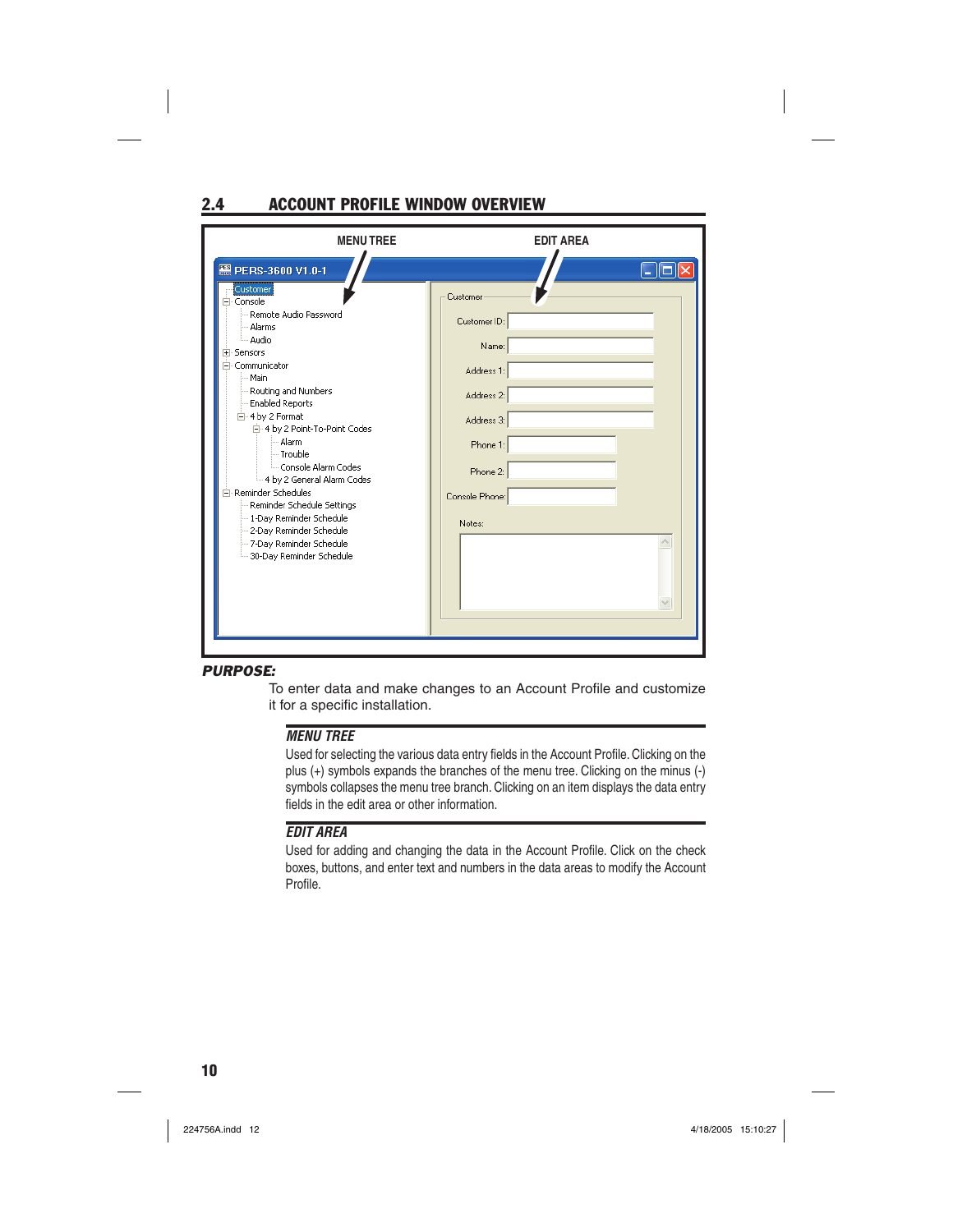# 3. COMMUNICATIONS SETUP

| <b>Communication Setup</b>                                                                                                                  |  |
|---------------------------------------------------------------------------------------------------------------------------------------------|--|
| Comm Port-<br>Speaker<br>COM1<br>▼<br>$C$ Off<br>C Carrier<br>$C_0$ On                                                                      |  |
| Connection Options<br>● Remote Dialing<br>Dial Method<br>C Pulse<br>$\bullet$ Tone<br>C Local Cable Connection                              |  |
| Modem initialization string<br>C Use default initialization string:<br>&F EO S9=1 S7=60 S10=10 S12=5<br>C Use custom initialization string: |  |
| <b>OK</b><br>Cancel                                                                                                                         |  |

### *PURPOSE:*

The communications setup window sets the COM port for the modem, the modem's speaker characteristics, type of connection (local or remote), dialing method (tone or pulse), and modem initialization string.

- ✦ From the **COMMUNICATIONS** menu, select **SETUP...** to view the Communications Setup window.
- ✦ See Sections 3.1 3.4 and make any changes as required.
- ✦ After making any changes to the Communication Setup window, click OK to accept the changes and close the window.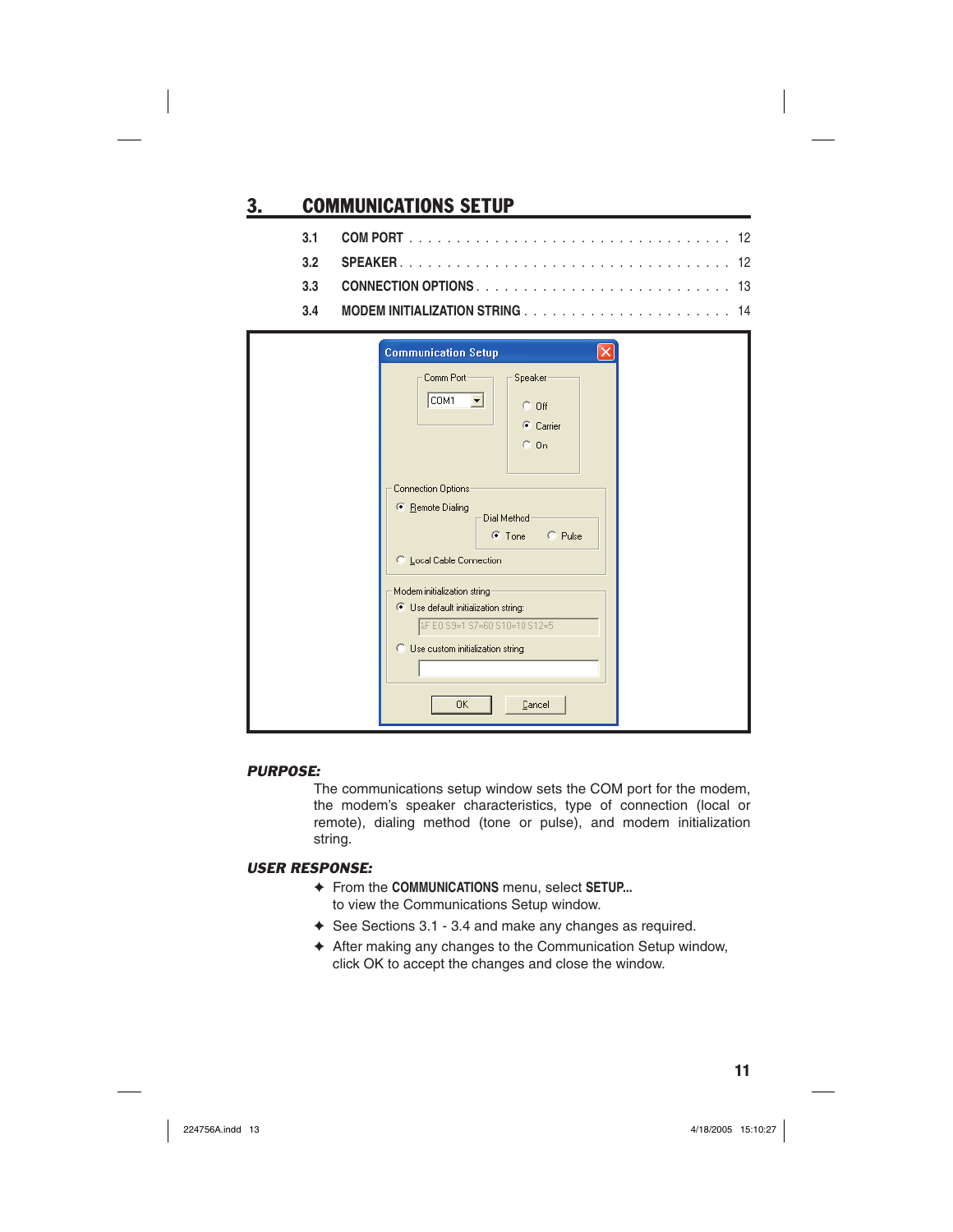| $\sqsubset$ Comm Port $\cdot$<br>COM1<br>COM1<br>COM <sub>2</sub><br>COM3<br>COM4<br>COM5<br>COM6<br>COM7<br>COM8 |
|-------------------------------------------------------------------------------------------------------------------|
|-------------------------------------------------------------------------------------------------------------------|

### *PURPOSE:*

To select which communications (COM) port the modem is connected to.

### *USER RESPONSE:*

- ✦ Use the drop-down menu to select the **COM** port number that the modem is connected to.
- ☞ *NOTE: See the TESTING THE MODEM Section (*1.5*) of this manual for determining the proper COM port number.*

### 3.2 SPEAKER

| -Speaker <sup>.</sup> |  |
|-----------------------|--|
| $C$ Off               |  |
| C Carrier             |  |
| $C_0$ On              |  |
|                       |  |
|                       |  |

### *PURPOSE:*

To set how the modem's speaker functions before and during communications.

- ✦ Select **OFF** to silence the modem's speaker at all times.
- ✦ Select **CARRIER** to hear the modem connect and have the speaker silenced when the RA-2400 is connected to the Console.
- ✦ Select **ON** to hear the modem connect and hear the RA-2400 communicate with the Console (for testing only).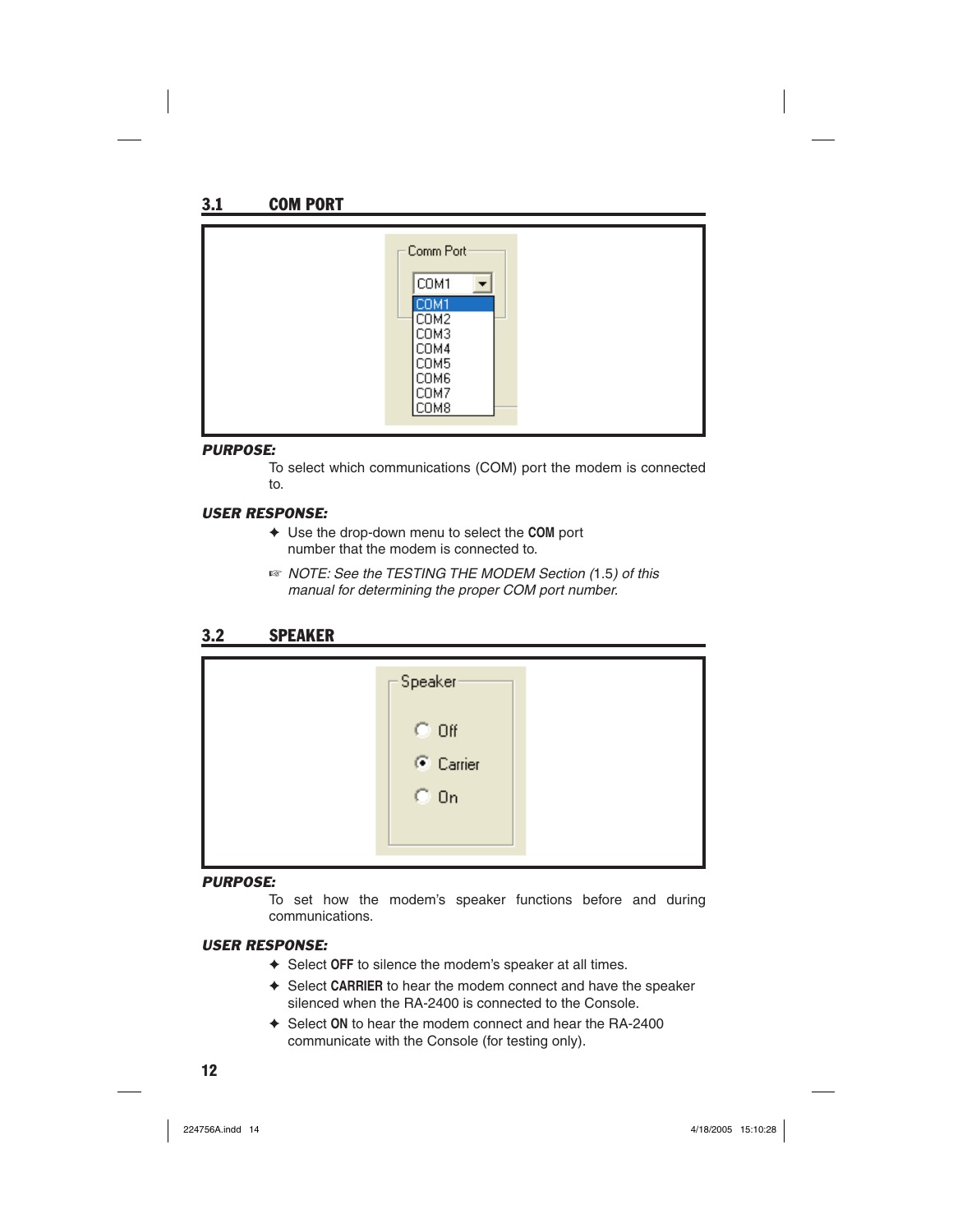# 3.3 CONNECTION OPTIONS

| Connection Options<br>● Remote Dialing | -Dial Method <sup>,</sup><br>C Tone C Pulse |  |
|----------------------------------------|---------------------------------------------|--|
| C Local Cable Connection               |                                             |  |
|                                        |                                             |  |
|                                        |                                             |  |

#### *PURPOSE:*

To choose how the modem will connect to the Console.

Remote Dialing dials a telephone number with the method chosen (tone or pulse) to connect with the Console over a standard telephone line.

Local Cable Connection does not dial a telephone number, but communicates with the Console wired directly to the modem.

- ✦ Select **REMOTE DIALING** if the Console is going to be accessed over the telephone line.
- ✦ Select **TONE** or **PULSE** depending on the requirements for your telephone system. NOTE: This only affects Remote Dialing.
- ✦ Select **LOCAL CABLE CONNECTION** if the modem's LINE jack is connected directly to the Console's LINE jack (see wiring example below).

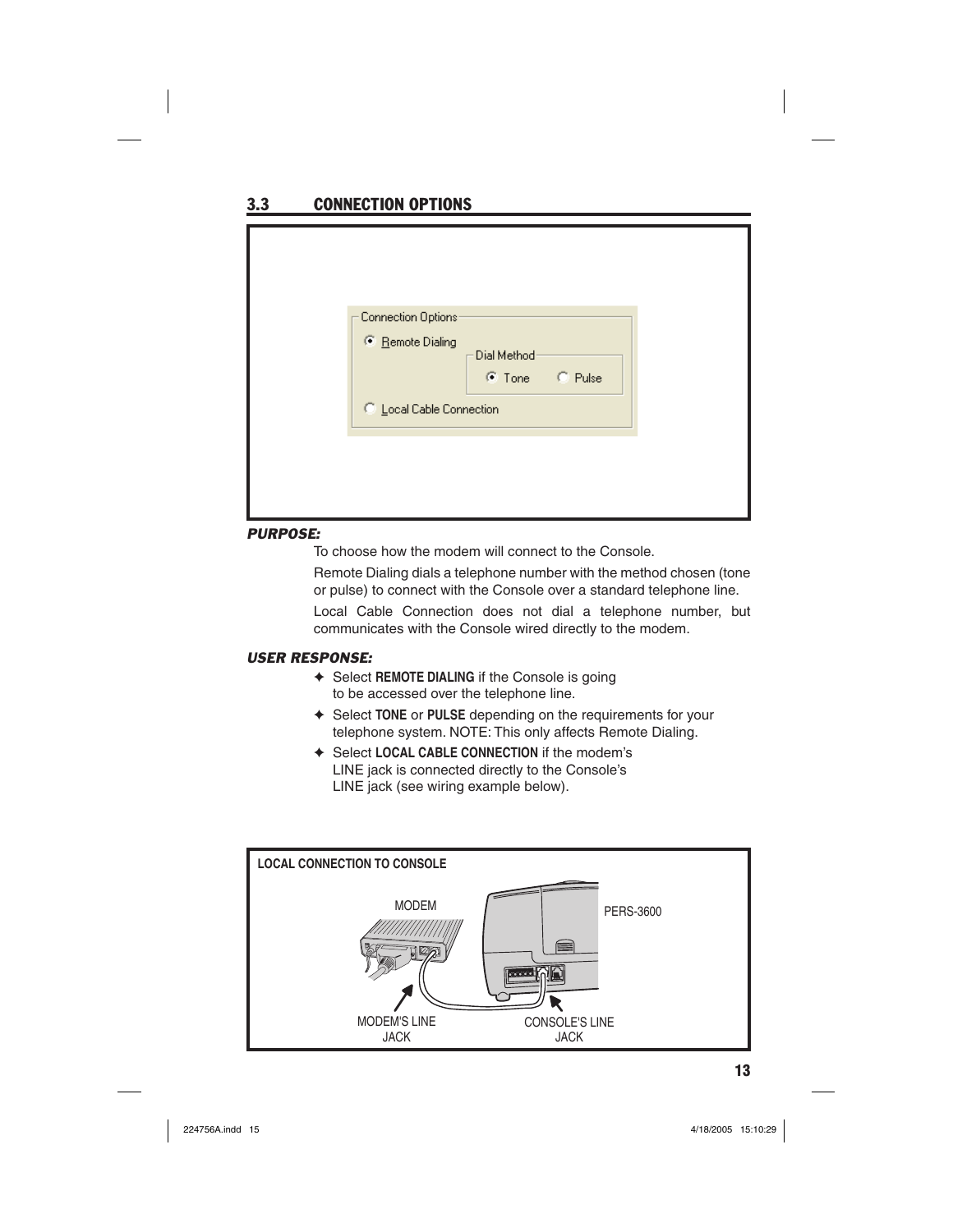### 3.4 MODEM INITIALIZATION STRING

| Modem initialization string<br>C Use default initialization string:<br>&F E0 S9=1 S7=60 S10=10 S12=5<br><b>C</b> Use custom initialization string: |
|----------------------------------------------------------------------------------------------------------------------------------------------------|
|                                                                                                                                                    |
|                                                                                                                                                    |
|                                                                                                                                                    |
|                                                                                                                                                    |
|                                                                                                                                                    |
|                                                                                                                                                    |
|                                                                                                                                                    |
|                                                                                                                                                    |

#### *PURPOSE:*

Used to choose whether the default or a custom initialization "string" is sent to configure the modem (*a "string" is a series of characters that are commands for the modem*). Modem's use initialization strings to setup their speed, data type, and other options. The RA-2400 sends the initialization string to the modem before using the modem to connect to the Console.

☞ *NOTE: There are hundreds of models of modems available, each with unique characteristics. Instead of using the default modem string, some modems may perform better with a custom initialization string. Refer to your modem's manual.*

- ✦ Leave **USE DEFAULT INITIALIZATION STRING** option selected unless you are having trouble connecting with your modem.
- ✦ IF YOU ARE HAVING TROUBLE CONNECTING WITH YOUR MODEM, **and it tests OK with the Windows modem test diagnostics (see Section 1.5)**, try using a custom initialization string. Various model modems have different requirements for initialization strings. Refer to your modem's manual for the required commands to place the modem in **300 BAUD BELL 103** configuration. Two examples are "&F1&N1" and "N0S37=1". If the initalization string is incorrect, the RA-2400 will display "ERROR WRITING INITIALIZATION STRING".
- ☞ *NOTE: When entering a custom initialization string, don't enter the "AT" command. The RA-2400 program will do this automatically.*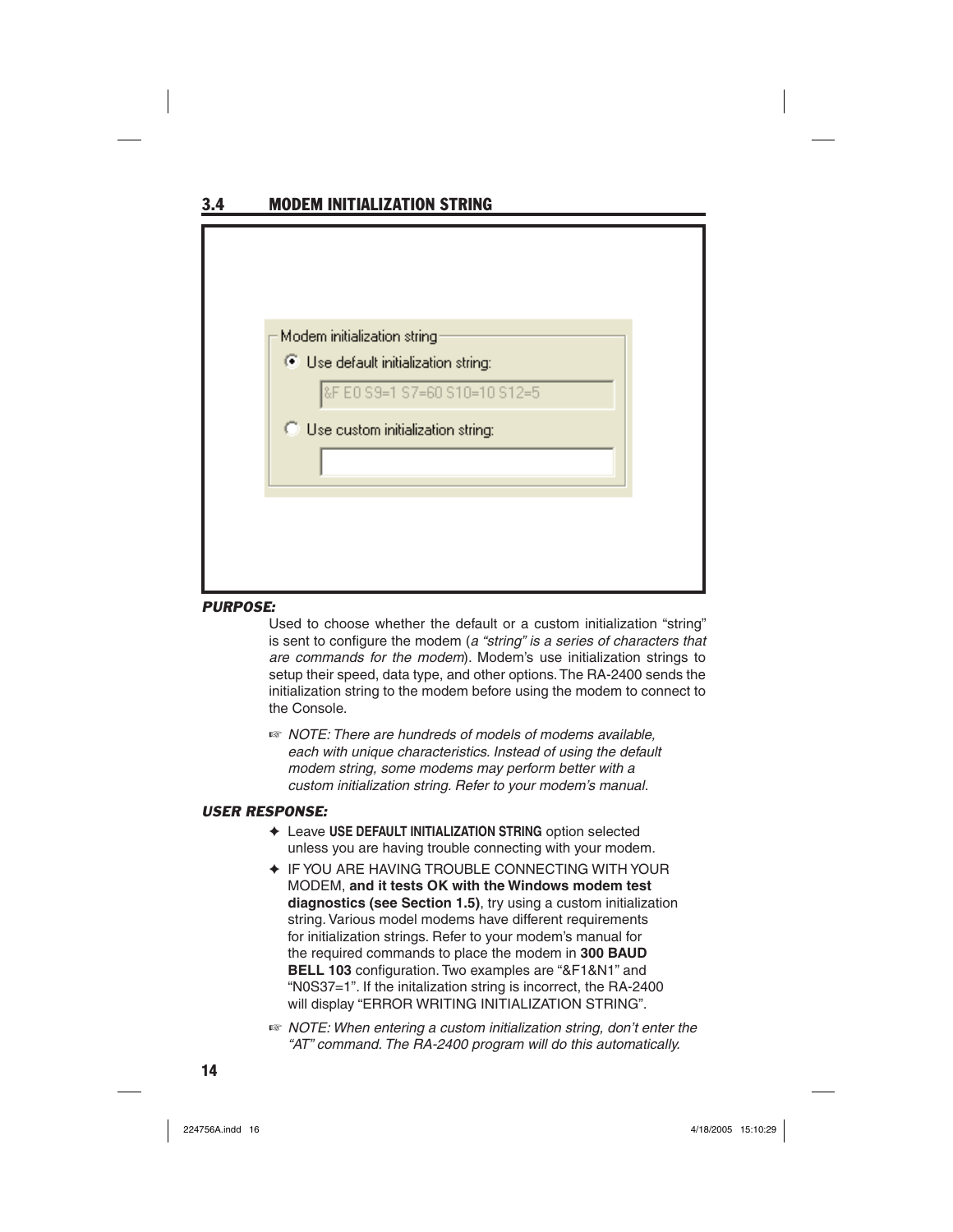# 4. CREATING A CUSTOM ACCOUNT PROFILE

| 4.1  |                                               |  |
|------|-----------------------------------------------|--|
| 4.2  |                                               |  |
| 4.3  | CONSOLE REMOTE AUDIO PASSWORD 18              |  |
| 4.4  |                                               |  |
| 4.5  |                                               |  |
| 4.6  |                                               |  |
| 4.7  |                                               |  |
| 4.8  | <b>COMMUNICATOR ROUTING AND NUMBERS</b> 24    |  |
| 4.9  | <b>COMMUNICATOR ENABLED REPORTS</b> 25        |  |
| 4.10 |                                               |  |
|      | 4.10.1 4 BY 2 POINT-TO-POINT ALARM CODES. 27  |  |
|      | 4.10.2 4 BY 2 POINT-TO-POINT TROUBLE CODES 28 |  |
|      |                                               |  |
|      |                                               |  |
| 4.11 | ADEMCO CONTACT-ID REPORT CODES 31             |  |

Each Console installation requires an Account Profile. While many items are the same in different Consoles reporting to the same Central Station, some items (account number, customer information, & sensor information) are unique for each installation.

A custom Account Profile is created by editing the account profile template included with the RA-2400 software. The customized profile should then be saved with a unique name for the account and then sent to the Console.

To provide a clean start. Close any open Account Profiles on the workspace.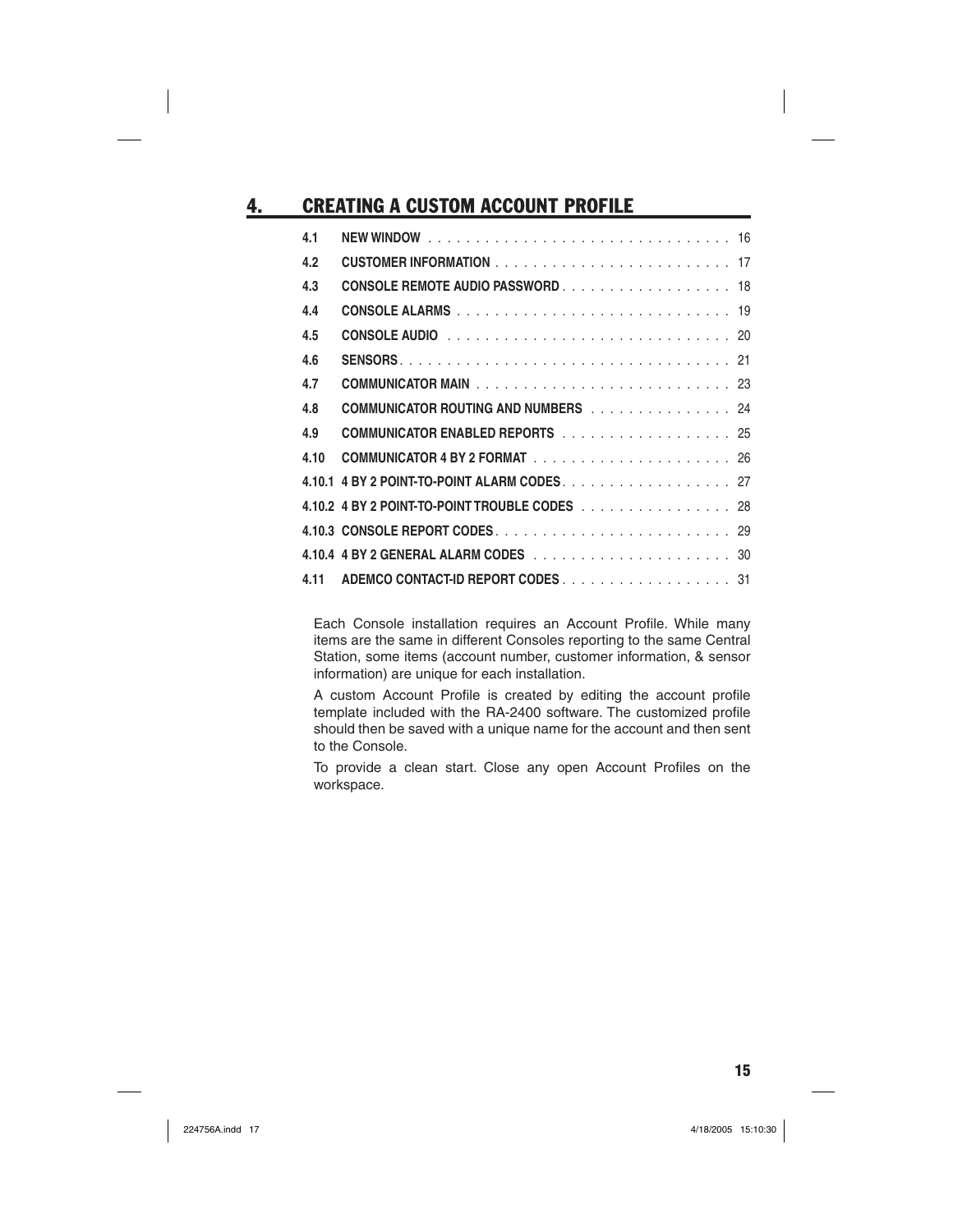

#### *PURPOSE:*

To select an Account Profile template for the type of unit being programmed.

#### *USER RESPONSE:*

#### *NEW*

- ✦ Click on NEW icon on tool bar or select **NEW** from the **FILE** menu.
- ✦ Select PERS-3600 V1.0.
- ✦ Click OK.

The new Account Profile will appear as a starter template called PERS-3600 V1.0-1 (or -2, -3, etc.) in the workspace.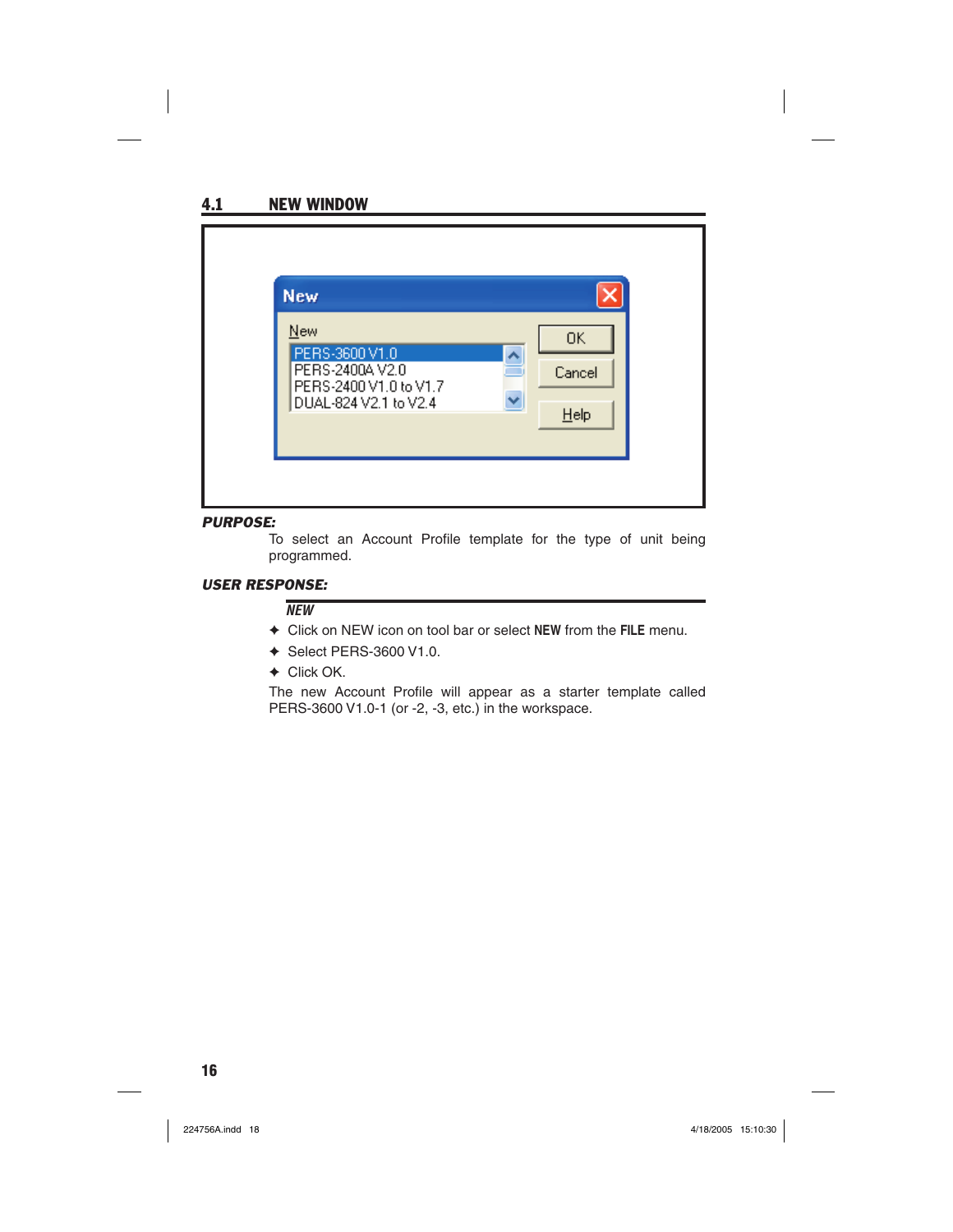# 4.2 CUSTOMER INFORMATION

| Customer<br>E- Console      | Customer                      |
|-----------------------------|-------------------------------|
| E-Sensors<br>E-Communicator | Customer ID: 41144            |
| F-Reminder Schedules        | Name: Bob Smith               |
|                             | Address 1: Apt #123           |
|                             | Address 2: 456 Elm Street     |
|                             | Address 3: Goodtown, CA 90045 |
|                             | Phone 1:                      |
|                             | Phone 2:                      |
|                             | Console Phone: 5551234        |
|                             | Notes:                        |
|                             | Bob has a cardiac condition   |
|                             | Wife (Mary) is blind          |
|                             | v                             |
|                             |                               |

#### *PURPOSE:*

For entering customer information specific to the installation for the Account Profile.

#### *USER RESPONSE:*

#### *CUSTOMER*

- $\mathbb{R}$  *NOTE: All fields are optional and do not have to be filled in. This information is not sent to the Console.*
- ✦ Enter a **CUSTOMER ID** for the installation.
- ← Enter the customers name in the NAME field.
- ← Enter the customers address in **ADDRESS** fields 1, 2, & 3.
- ← Enter the customers telephone number(s) in **PHONE** fields 1 & 2.
- ✦ Enter the number of the telephone line that the Console is connected to in the CONSOLE PHONE field. This field will show as the telephone number for the account in the Send/Receive window.
- ☞ *NOTE: DO NOT enter any dashes or spaces into the telephone number fi elds. Enter numbers only.*
- ← Enter any special information about the customer in the **NOTES** field.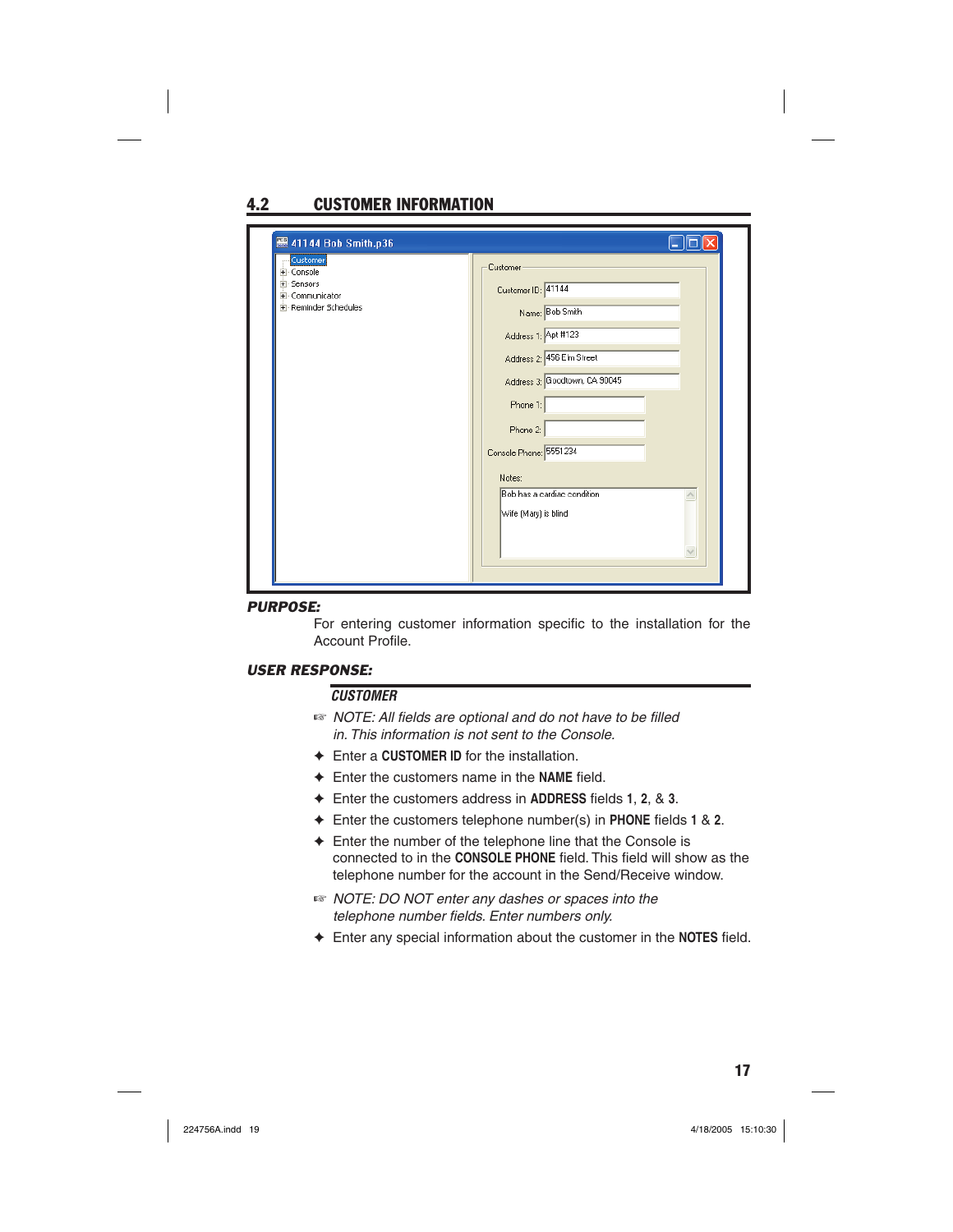# 4.3 CONSOLE REMOTE AUDIO PASSWORD

| 41144 Bob Smith.p36<br>- Customer<br>⊟- Console<br>Remote Audio Password<br>- Alarms<br>- Audio<br>El-Sensors<br>+ Communicator<br>E-Reminder Schedules | Remote Audio Password<br>1234 |
|---------------------------------------------------------------------------------------------------------------------------------------------------------|-------------------------------|
|---------------------------------------------------------------------------------------------------------------------------------------------------------|-------------------------------|

#### *PURPOSE:*

For setting the Remote Audio Communications password. This is the code a caller will need to enter using the telephone keypad to establish voice communications with the Console.

#### *USER RESPONSE:*

✦ Enter a four-digit code in the **REMOTE AUDIO PASSWORD**  field (the factory default code is 1234).

### *MAKING A REMOTE AUDIO CALL*

To establish remote audio communications with the Console:

- 1. Dial the number of the phone line that the Console is connected to, allow it to ring three times, then hang up
- 2. Wait about 10 seconds, then call the Console a second time
- 3. When the Console answers, a tone will sound for about 8 seconds
- 4. When the tone ends, enter the Remote Audio Password (default 1234) followed by the # key

The console will begin audio communications (2-way duplex, 2-way manual, or listen-only) depending on the Console's programming (see Section 4.5)

☞ *NOTE: If the Console audio is set to "none" Remote Audio Communications will not function*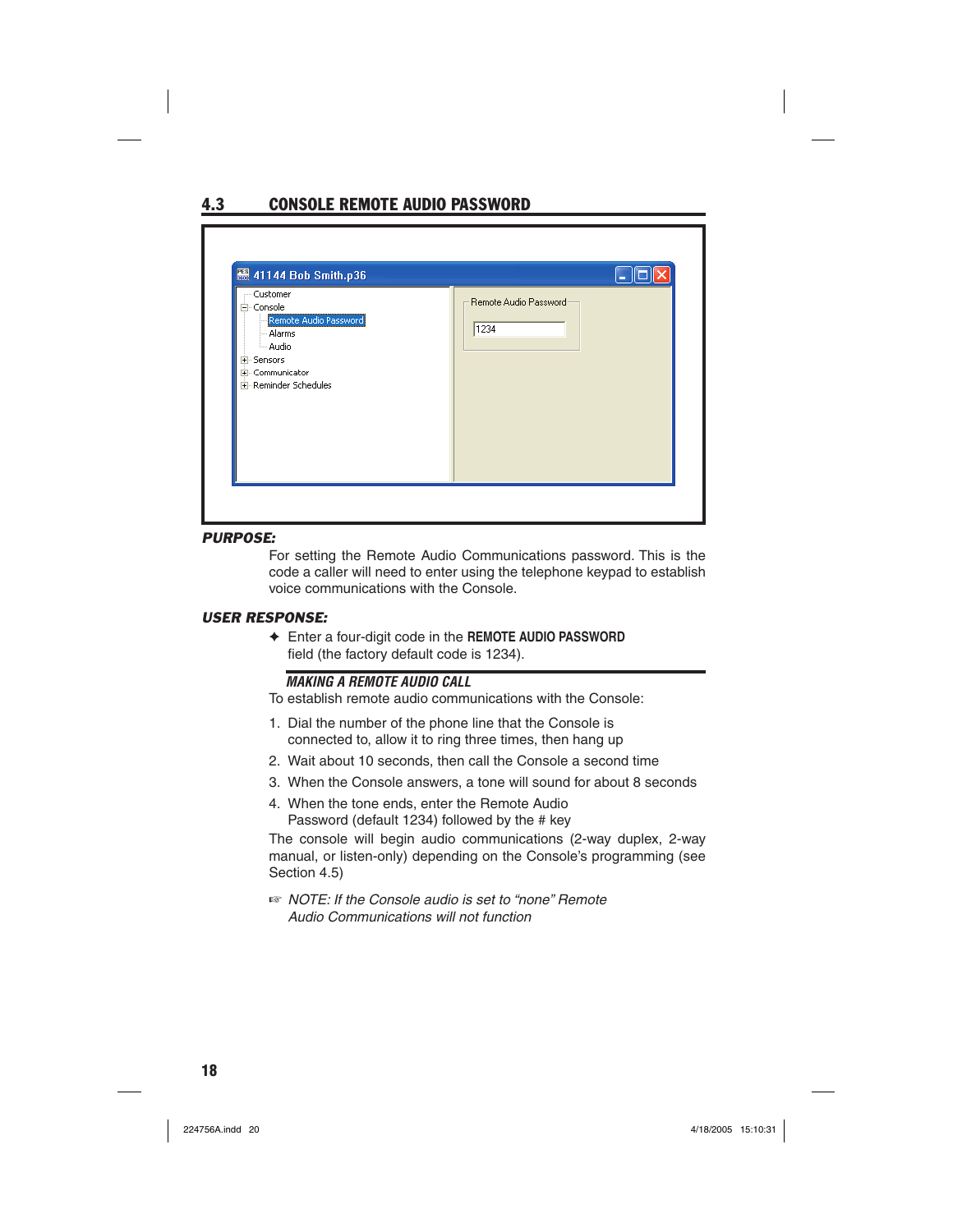# 4.4 CONSOLE ALARMS

| 图 41144 Bob Smith.p36                                                                                                                     |                                                                                                                                                                                                                                                                                                                                                                                                                                        |
|-------------------------------------------------------------------------------------------------------------------------------------------|----------------------------------------------------------------------------------------------------------------------------------------------------------------------------------------------------------------------------------------------------------------------------------------------------------------------------------------------------------------------------------------------------------------------------------------|
| - Customer<br><b>E-Console</b><br>Remote Audio Password<br>Alarms<br>Audio<br><b>E</b> -Sensors<br>#-Communicator<br>E-Reminder Schedules | Alarms<br>Emergency Alarm<br>$\subseteq$ Silent<br>Siren For Set Time (min): 5<br>Siren Active After Report<br>5<br>Fire Alarm Siren Time [min]:<br>Activity Timer<br>Time Period:<br>24 Hours $\vert \mathbf{v} \vert$<br>Console Vocalization<br>- Enable vocalization for console low battery,<br>sensor low battery and sensor status.<br>Phone-line/AC monitor vocalization:<br>Once on status change<br>$\overline{\phantom{a}}$ |

#### *PURPOSE:*

For setting the way the emergency and fire sirens work. Also sets the activity timer period and the option for Console annunciation of low batteries, sensor status, and AC power failure.

#### *USER RESPONSE:*

#### *ALARMS*

- ✦ Select **SILENT** to disable the emergency siren or select **SIREN FOR SET TIME** for a timed siren after activation. With timed siren selected, enter the length of time (from 1 to 30 minutes) for the siren to run.
- ✦ Check the **SIREN ACTIVE AFTER REPORT** box if you want the siren to continue after the communicator report to the Central Station is complete (does not effect the fire siren)
- Enter the length of time (in minutes) for the fire siren to run in the **FIRE ALARM SIREN TIME** field.

#### *ACTIVITY TIMER*

✦ Click the arrow to show a list of settings for the Activity Timer.

Select **8 HOURS** to require the customer to press the HOME button on the Console or trigger an activity transmitter at least once in 8 hours to prevent an inactivity alarm from occurring.

Select **12 HOURS** to require the customer to press the HOME button on the Console or trigger an activity transmitter at least once in 12 hours to prevent an inactivity alarm from occurring.

Select **24 HOURS** to require the customer to press the HOME button on the Console or trigger an activity transmitter at least once in 24 hours to prevent an inactivity alarm from occurring.

Select **DISABLED** to prevent the Activity Timer from running.

### *CONSOLE VOCALIZATION\*

- ✦ Check the **ENABLE VOCALIZATION** to have the Console announce (beeps or voice) Console low batteries, sensor low batteries, and sensor status exceptions.
- ✦ Use the drop-down menu to select when the Console will announce the status of its telephone line and AC power connections.

Select **ONCE ON STATUS CHANGE** to have the Console announce phone line trouble or AC power failure once when the condition occurs.

Select **ON STATUS CHANGE AND HOURLY WHEN BAD** to have the Console announce phone line trouble or AC power failure when the condition occurs and every hour thereafter.

Select **OFF** to disable Console vocalization for phone line trouble and AC power failure.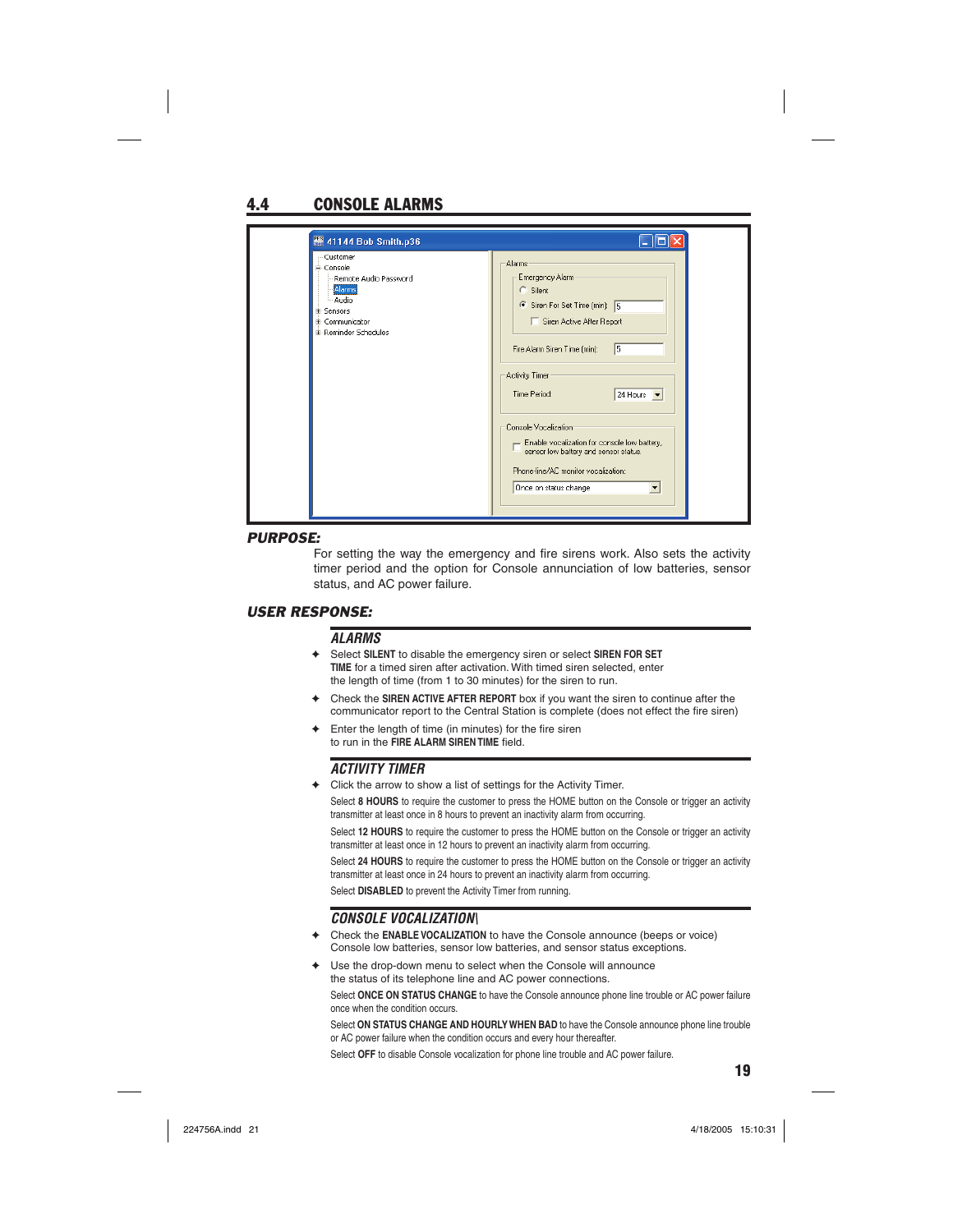# 4.5 CONSOLE AUDIO

#### *PURPOSE:*

Selects how the Console audio operates. Audio modes for monitoring with the Console's built-in microphone and communicating through the speaker to the customer are selectable. The voice prompts from the Console can be enabled or disabled.

With 2-way Audio enabled, after the Central Station operator acknowledges the communicators report, the Console will stop its siren and switch to the selected audio mode for 90 seconds.

#### *USER RESPONSE:*

#### *TWO-WAY AUDIO*

✦ Click the arrow to show a list of settings for Two-way Audio and select the desired mode. **NONE (All sensors):** Console will not report as an audio account to the Central Station. No audio monitoring will occur.

**LISTEN ONLY:** The operator will be able to hear sound from the Console but will not be able to talk through the Console's speaker. Pressing "9" on a telephone connected to the line disconnects the call (press any key but "9" to extend the time 90 seconds).

**TWO-WAY MANUAL:** The operator will be able to hear sound from the Console and will be able to talk through the Console's speaker. The operator can switch from listen to talk by pressing "1", or switch from talk to listen by pressing "3" on a telephone connected to the line. Pressing "9" disconnects the call (press any key but "9" to extend the time 90 seconds).

**TWO-WAY DUPLEX:** The operator will be able to hear sound from the Console and will be able to talk through the Console's speaker. The Console will listen until the operator speaks, then the voice activation will switch the Console to talk as long as the operator speaks. The operator can still switch from listen to talk manually by pressing "1", or switch from talk to listen by pressing "3" on a telephone connected to the line (with increased volume). Pressing "8" returns to two-way duplex. Pressing "9" disconnects the call. Press any key but "9" to extend the time 90 seconds.

#### *SPEAKER PHONE*

✦ Click the arrow to show a list of settings for Speaker phone and select the desired mode. **SPEAKER PHONE DISABLED:** Speaker phone feature will not be available.

**SPEAKER PHONE ENABLED (15 MINUTES):** The communication link will be automatically disconnected after 15 minutes, even if a call is in progress.

**SPEAKER PHONE ENABLED (30 MINUTES):** The communication link will be automatically disconnected after 30 minutes, even if a call is in progress.

**SPEAKER PHONE ENABLED (60 MINUTES):** The communication link will be automatically disconnected after 60 minutes, even if a call is in progress.

Check the **VOICE PROMPTS ENABLED** box to have the Console announce system events with a digitally synthesized human voice.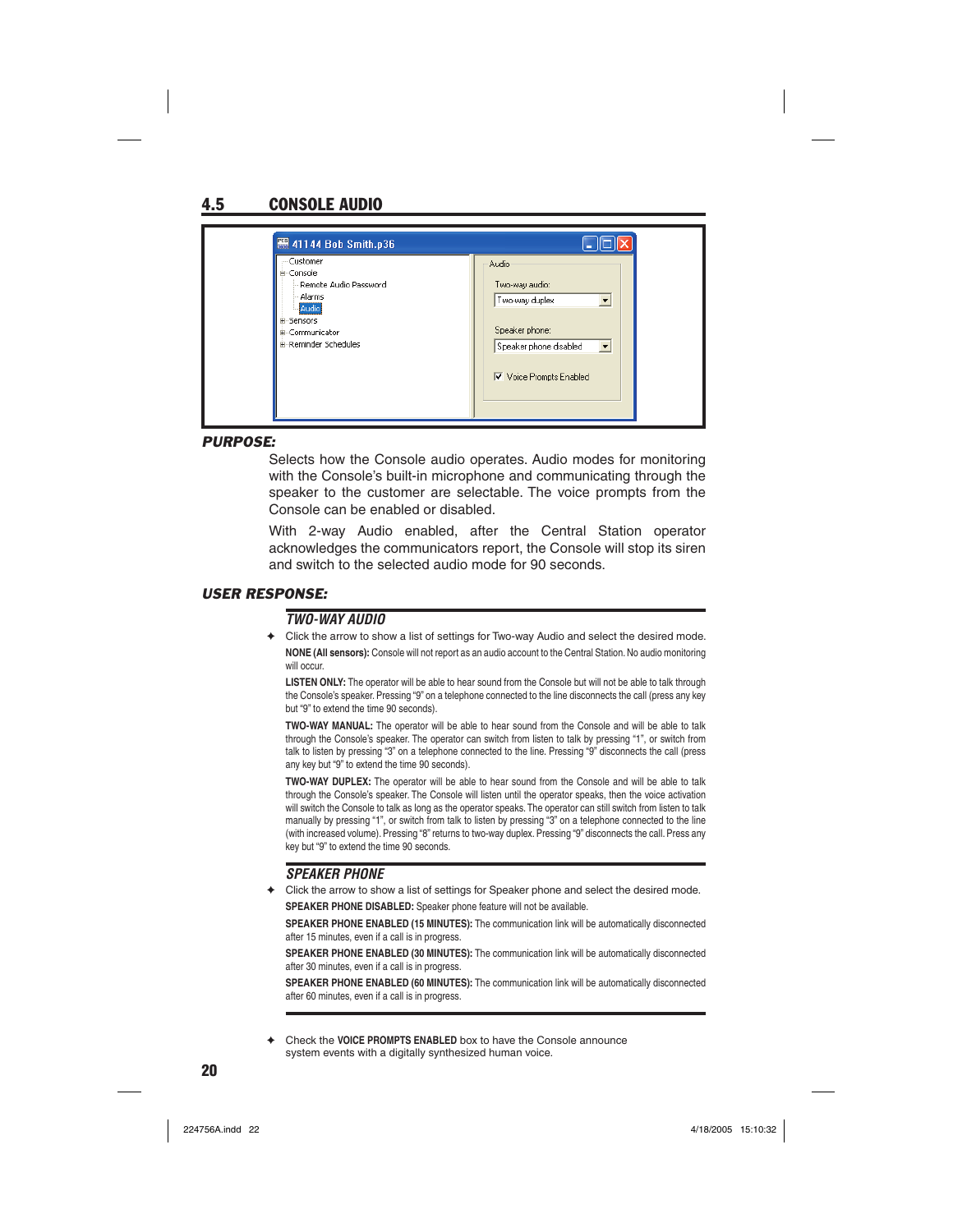| Customer<br>#-Console<br><b>E-Sensors</b><br>Sensor 1<br>Sensor 2<br>Sensor <sub>3</sub><br>Sensor 4<br>Sensor 5                                                                             | Sensor<br>Sensor Type:<br>$\overline{\phantom{a}}$<br>Not Installed<br>Delayed Alarm Setting                                                                                                                             | Sensor Rules<br>Delayed Alarm Setting                                                                                                                                                                                                                                                                                           |
|----------------------------------------------------------------------------------------------------------------------------------------------------------------------------------------------|--------------------------------------------------------------------------------------------------------------------------------------------------------------------------------------------------------------------------|---------------------------------------------------------------------------------------------------------------------------------------------------------------------------------------------------------------------------------------------------------------------------------------------------------------------------------|
| Sensor 6<br>Sensor <sub>7</sub><br>Sensor 8<br>Sensor 9<br>Sensor 10<br>Sensor 11<br>Sensor 12<br>Sensor 13<br>Sensor 14<br>Sensor 15<br>Sensor 16<br>#-Communicator<br>#-Reminder Schedules | Disabled<br>$\overline{\phantom{a}}$<br>Sensor Options<br>$\Box$ Auto restore<br>□ Supervised<br>$\Box$ Silent alarm<br>$\overline{\nabla}$ Two-way voice activation<br>Sensor Status<br>Low Battery<br>$\Gamma$ Trouble | This function is ignored for Fire and Activity<br><b>Beset sensors</b><br>Silent Alarm<br>Checking this box will not cause Fire or<br>Activity Reset sensors to be silent.<br>Two-way voice activation<br>Checking this box will not enable Two-way<br>audio if None (All Sensors) is selected in the<br>CONSOLE: AUDIO screen. |

#### *PURPOSE:*

To display and edit sensors installed in the Console's memory. Up to 16 sensors may be installed, each with its own type, restore and supervision options. The status of the sensor selected is also displayed.

☞ *NOTE: To display and edit sensors installed in the Console, the sensor data must first be received from the Console (see Section* 6.7*).*

### *USER RESPONSE:*

### *SENSOR TYPE*

- $\rightarrow$  Click on the sensor number in the menu tree to view it.
- ✦ View or edit the **SENSOR TYPE**. The sensor type options are:

**NOT INSTALLED:** No sensor has been stored in this sensor location. Also can be used to remove a sensor from the Console's memory. Sensors cannot be added with this menu.

FIRE: Sensor will trigger the fire siren and report the fire code to the Central Station.

**ACTIVITY RESET:** Sensor will reset the Activity Timer, preventing an inactivity report.

**EMERGENCY (1 BUTTON):** Sensor is a one-button transmitter that will trigger the emergency siren and report the emergency code to the Central Station. *NOTE: MODEL DXS-63 TWO-BUTTON TRANSMITTERS ARE SINGLE-CHANNEL DEVICES AND SHOULD BE SET TO THIS OPTION.*

**EMERGENCY (2 BUTTON):** Sensor is a two-button transmitter. Both buttons must be pressed to trigger the emergency siren and report the emergency code to the Central Station.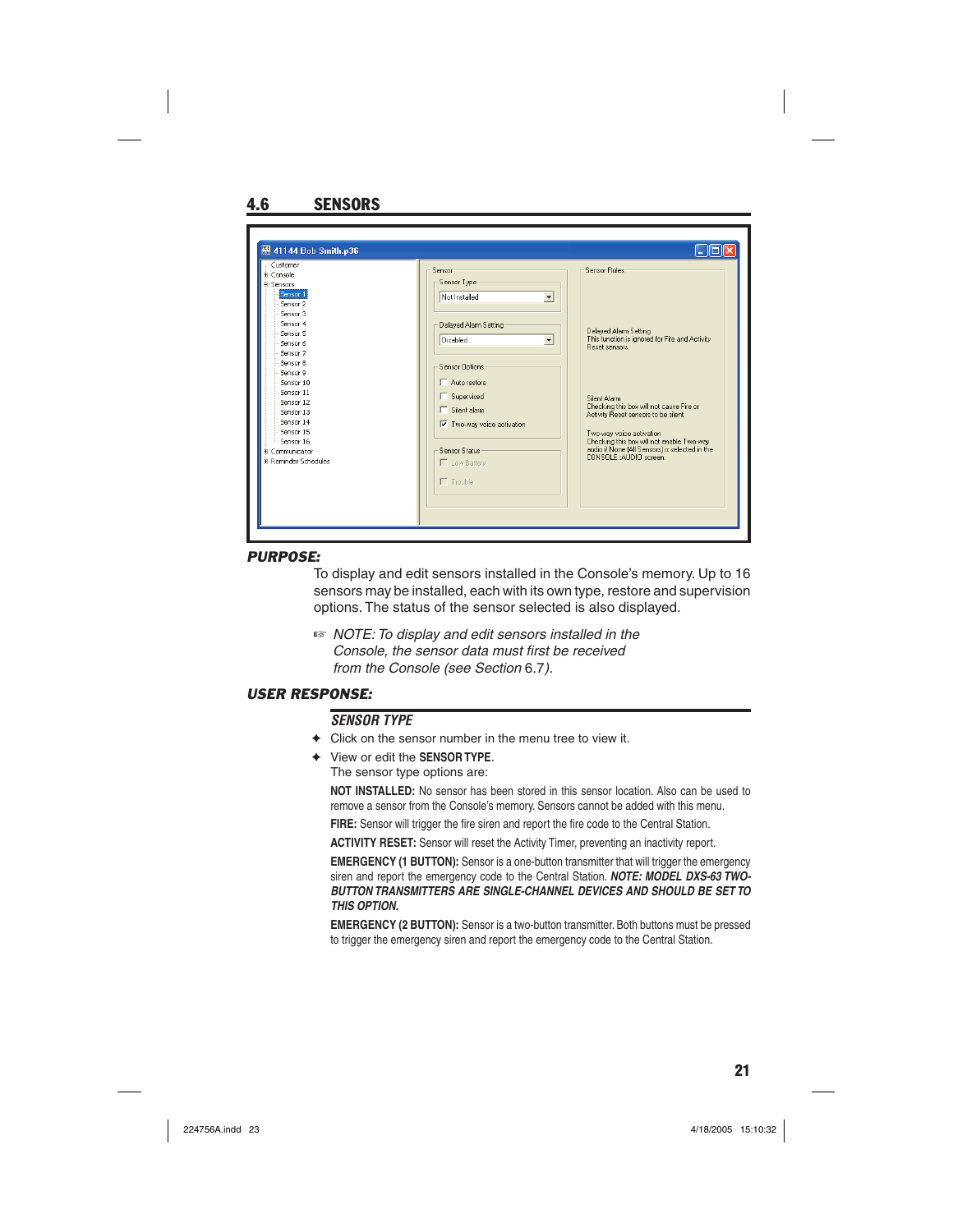# 4.6 SENSORS (CONTINUED)

| #-Console<br><b>A-Sensors</b><br>Sensor 1<br>Sensor 2<br>Sensor 3<br>Sensor 4<br>Sensor 5<br>Sensor 6<br>Sensor 7<br>Sensor 8<br>Sensor 9<br>Sensor 10<br>Sensor 11<br>Sensor 12<br>Sensor 13<br>Sensor 14<br>Sensor 15<br>Sensor 16<br>#-Communicator<br>#-Reminder Schedules | Sensor<br>Sensor Type:<br>Not Installed<br>$\overline{\phantom{0}}$<br>Delayed Alarm Setting<br>Disabled<br>$\blacktriangledown$<br><b>Sensor Options</b><br>Auto restore<br>Supervised<br>$\Box$ Silent alarm<br>$\overline{\mathsf{v}}$ Two-way voice activation<br>Sensor Status<br>Low Battery<br>$\Gamma$ Trouble | <b>Sensor Rules</b><br>Delayed Alarm Setting<br>This function is ignored for Fire and Activity<br>Beset sensors<br>Silent Alarm<br>Checking this box will not cause Fire or<br>Activity Reset sensors to be silent.<br>Two-way voice activation<br>Checking this box will not enable Two-way<br>audio if None [All Sensors] is selected in the<br>CONSOLE:: AUDIO screen. |
|--------------------------------------------------------------------------------------------------------------------------------------------------------------------------------------------------------------------------------------------------------------------------------|------------------------------------------------------------------------------------------------------------------------------------------------------------------------------------------------------------------------------------------------------------------------------------------------------------------------|---------------------------------------------------------------------------------------------------------------------------------------------------------------------------------------------------------------------------------------------------------------------------------------------------------------------------------------------------------------------------|
|--------------------------------------------------------------------------------------------------------------------------------------------------------------------------------------------------------------------------------------------------------------------------------|------------------------------------------------------------------------------------------------------------------------------------------------------------------------------------------------------------------------------------------------------------------------------------------------------------------------|---------------------------------------------------------------------------------------------------------------------------------------------------------------------------------------------------------------------------------------------------------------------------------------------------------------------------------------------------------------------------|

#### *DELAYED ALARM SETTING*

- Click on the sensor number in the menu tree to view it.
- View or edit the DELAYED ALARM SETTING. The delayed alarm settings are: **DISABLED:** An alarm transmission received from the selected sensor will not be delayed. **15 MINUTE DELAY:** An alarm transmission received from the selected sensor will be delayed for 15 minutes. **30 MINUTE DELAY:** An alarm transmission received from the selected sensor will be delayed for 30 minutes.
- ✦ *NOTE: If a transmitter restore is received prior to the timeout period, then the alarm will be automatically cancelled and the unit will return to normal standby operation. The Delayed Alarm Setting is ignored for Fire and Activity Reset sensors.*

#### *SENSOR OPTIONS*

✦ View or edit the **SENSOR OPTIONS**. These options are automatically set when the sensor is programmed into the Console. The sensor options are:

**AUTO RESTORE:** This box should be checked for all model sensors except the Model DXS-31.

**SUPERVISED:** This box should be checked for all sensors that send periodic status reports. DXT sensors do not send periodic status reports. **REMOVE THE CHECK FROM THIS BOX IF A MODEL DXT SENSOR HAS BEEN PROGRAMMED INTO THIS SENSOR LOCATION** or if you don't want supervision for a DXS sensor. This will keep the Console STATUS indicator from lighting due to missing status reports.

✦ *NOTE: The sensor can still report a low battery condition (see Section 4.9)*  this will cause the Console's STATUS indicator to flash.

**SILENT ALARM:** This box should be checked for all sensors that need to be silent locally. Fire or Activity Reset sensors will not be silent.

**TWO-WAY VOICE ACTIVATION:** This box should be checked for all sensors that require two-way voice activation. Checking this box will not enable Two-way audio if NONE is selected in the **CONSOLE AUDIO** screen (see Section 4.5).

#### *SENSOR STATUS*

✦ View the **SENSOR STATUS** to see the condition of the sensor selected. The sensor status conditions are:

**LOW BATTERY:** The sensor has sent a low battery signal to the Console. Replace the sensor's battery.

**TROUBLE:** The Console has not received a status report from this sensor in 24 hours. Sensor may have been out of range of the Console's receiver, or the sensor may be non-functional.

✦ *NOTE: After any changes are made to the sensor type or sensor options, test the sensor to verify proper operation.*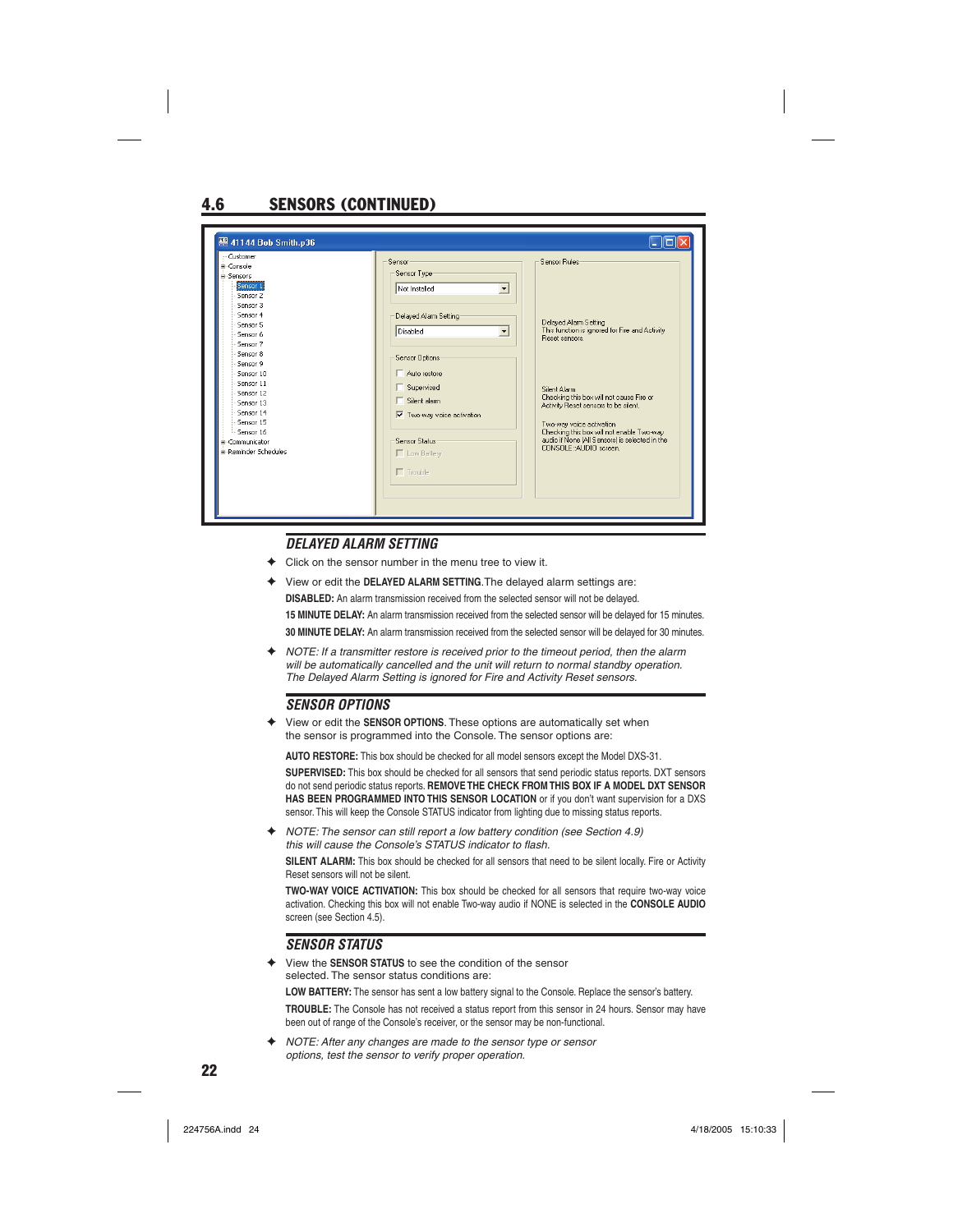# 4.7 COMMUNICATOR MAIN

| <b>图 41144 Bob Smith.p36</b>                                                                                                                                                                                                                                                                 |                                                                                                                                                                                                                                          |
|----------------------------------------------------------------------------------------------------------------------------------------------------------------------------------------------------------------------------------------------------------------------------------------------|------------------------------------------------------------------------------------------------------------------------------------------------------------------------------------------------------------------------------------------|
| Customer<br>⊞- Console<br><b>+</b> Sensors<br>Communicator<br>Main<br>Routing and Numbers<br><b>Enabled Reports</b><br>白-4 by 2 Format<br>白·4 by 2 Point-To-Point Codes<br>⊸ Alarmi<br>i— Trouble<br><sup>i</sup> Console Alarm Codes<br>4 by 2 General Alarm Codes<br>中 Reminder Schedules. | Communicator Main<br>l⊽ On<br>Format:<br>4 by 2<br>Dial Method<br>C. Pulse<br>$\bullet$ Tone<br>Remote Access Password: 987654<br>□ 15 Second Dialing Delay<br>Console Audible Dialing Tones<br>Prevent Console From Answering the Phone |

#### *PURPOSE:*

For configuring the Console's communicator format, dialing method, remote access password, dialing delay, and auto answer options.

#### *USER RESPONSE:*

#### *COMMUNICATOR MAIN*

- ✦ Check the **ON** box to enable the communicator in the Console.
- ☞ *NOTE: You may want to turn the communicator off while testing the system to prevent the Console from trying to dial out when it is not connected to a telephone line.*
- ✦ **FORMAT:** Select either **4 BY 2** or **ADEMCO CONTACT ID** for the communicator format depending on the Central Station's requirements.
- ✦ **DIAL METHOD:** Select either **TONE** or **PULSE** dialing for the Console.
- ✦ **REMOTE ACCESS PASSWORD:** Enter a six-digit password. This is the password required to connect to the Console with the RA-2400 program. The default password is "987654". DO NOT FORGET THIS PASSWORD, LOCAL OR REMOTE PROGRAMMING ACCESS TO THE CONSOLE IS IMPOSSIBLE WITHOUT IT.
- ✦ **15 SECOND DIALING DELAY:** Check this box to cause a 15 second delay before the communicator starts to dial after an alarm. This gives the subscriber time to cancel a Central Station report before the unit dials out.
- ✦ **CONSOLE AUDIBLE DIALING TONES:** Check this box to have the Console's speaker monitor the telephone line when a call is placed. The telephone system's dial tone and the Console's DTMF dialing tones will sound from the speaker. This option is generally used for system testing or troubleshooting and should be disabled during normal use.
- ✦ **PREVENT CONSOLE FROM ANSWERING THE PHONE:** Check this box to disable the Console's telephone ring detection feature. This keeps the Console from automatically answering the phone. Even if this box is checked, the Console can still be programmed by placing the Console into Test Mode and forcing the Console to answer by pressing the Console's HELP button while the phone is ringing (see Section 3.3, Local Cable Connection).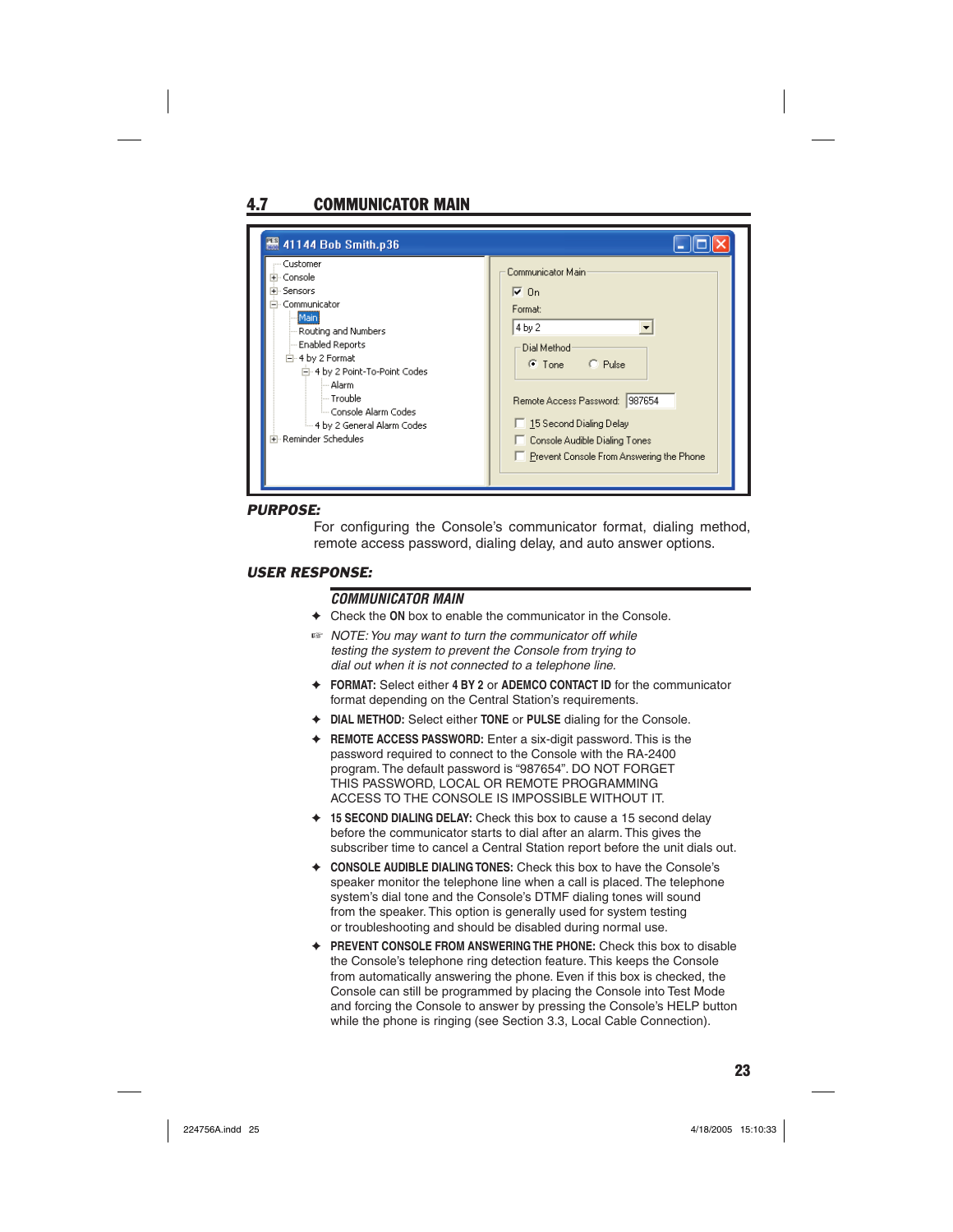# 4.8 COMMUNICATOR ROUTING AND NUMBERS

| 图 41144 Bob Smith.p36                                                                                                                                                                                                                                                       |                                                                                                                                                                                                                                                                                                          |
|-----------------------------------------------------------------------------------------------------------------------------------------------------------------------------------------------------------------------------------------------------------------------------|----------------------------------------------------------------------------------------------------------------------------------------------------------------------------------------------------------------------------------------------------------------------------------------------------------|
| Customer<br>Fi-Console<br>E-Sensors<br>E-Communicator<br>Main<br>Routing and Numbers<br><b>Enabled Reports</b><br>白-4 by 2 Format<br>白-4 by 2 Point-To-Point Codes<br>Alarm<br>-- Trouble<br>- Console Alarm Codes<br>- 4 by 2 General Alarm Codes<br>Fi-Reminder Schedules | Routing and Numbers<br>Account Numbers<br>Ademco Contact ID:<br>2376<br>4 by 2:<br>2376<br>Trouble Report Routing<br>● Trouble Reports to Primary and Secondary<br>C Trouble Reports only to Supervisory<br><b>Phone Numbers</b><br>Primary:<br>18005551587<br>Secondary:<br>18005551588<br>Supervisory: |

#### *PURPOSE:*

For configuring the Console's communicator account number, trouble report routing, and telephone numbers.

#### *USER RESPONSE:*

#### *ACCOUNT NUMBERS*

✦ Enter a four digit account number for the communicator format used.

#### *TROUBLE REPORT ROUTING*

- ✦ Select **TROUBLE REPORTS TO PRIMARY AND SECONDARY** to have trouble reports routed to the primary number for five attempts, then to the secondary number for five attempts before re-trying. Select **TROUBLE REPORTS ONLY TO SUPERVISORY** to have trouble reports routed to the supervisory number only.
- ☞ *NOTE: This does not effect emergency reports which are always routed to the primary or secondary telephone numbers.*

#### *PHONE NUMBERS*

- ✦ Telephone numbers can be up to 20 digits long. **DO NOT enter any dashes or spaces into the telephone number fields.** The "#" symbol inserts a 1-second delay, the "~" symbol inserts a 5-second delay.
- ☞ *NOTE: If no telephone numbers are entered, the Console will not report.*
- ✦ **PRIMARY:** Enter the correct telephone number to connect the Central Station receiver.
- ✦ **SECONDARY:** Enter the correct backup telephone number to connect the Central Station receiver.
- ✦ **SUPERVISORY:** *For trouble reports:* Enter the correct telephone number to connect the Central Station receiver for supervisory reports.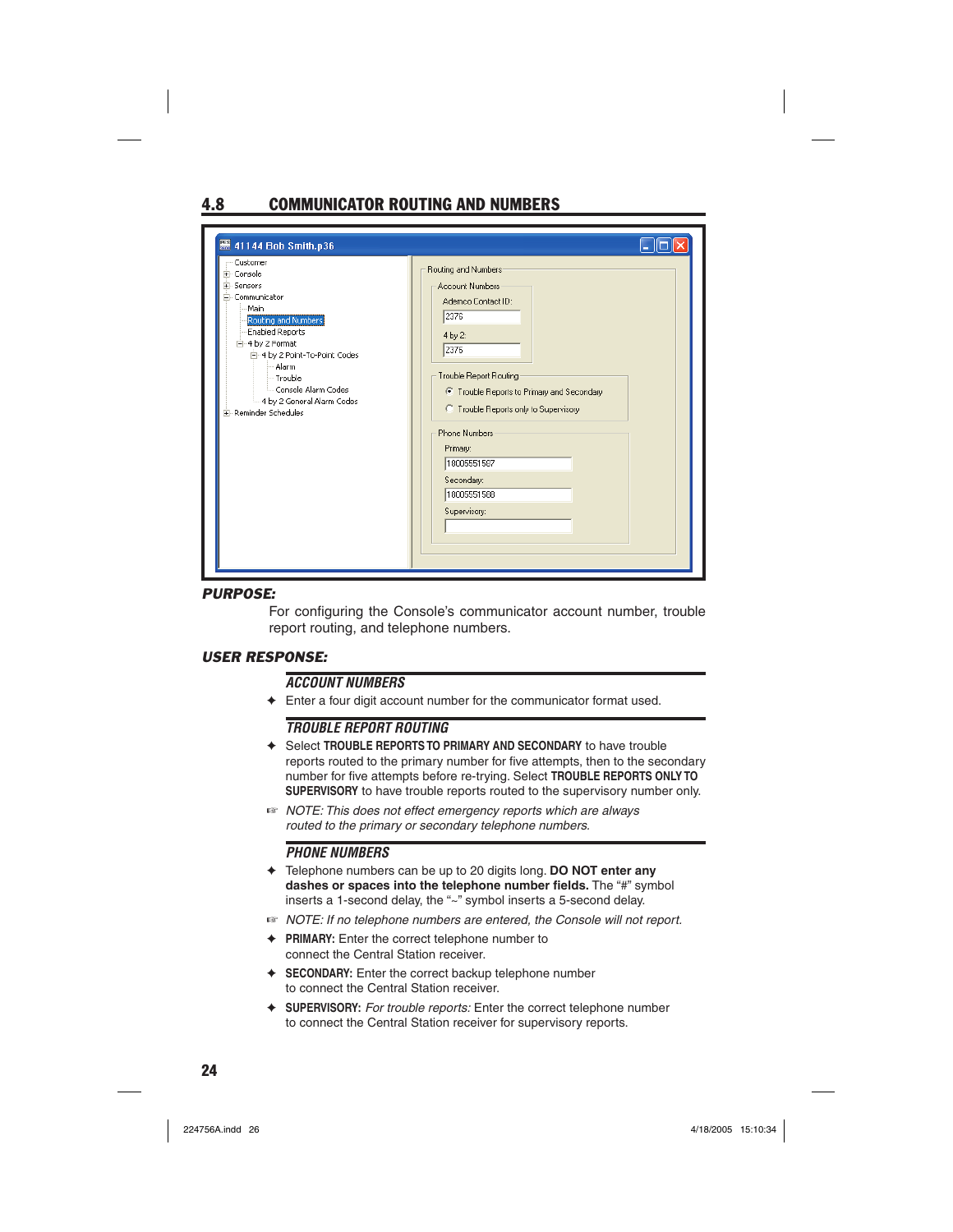# 4.9 COMMUNICATOR ENABLED REPORTS

| - Customer<br>El-Console<br><b>+</b> Sensors<br>- Communicator<br>— Main<br>Routing and Numbers<br><b>Enabled Reports</b><br>白-4 by 2 Format<br>白-4 by 2 Point-To-Point Codes<br>Alarm<br>- Trouble<br>- Console Alarm Codes<br>- 4 by 2 General Alarm Codes<br>F - Reminder Schedules | <b>Enabled Reports</b><br>$\nabla$ All Trouble Reporting<br>AC Power Fail Status Reporting<br>NOTE: PERS-2400 versions 1.0 to 1.4 do not support "AC<br>Power Fail Status Reporting".<br>Automatic Test Report<br>Automatic Test Report Interval: Disabled<br>Fully automatic system test:<br>NOTE: PERS-2400 versions 1.0 to 1.4 only support Automatic<br>Test Report Interval of "30 Days" or "Disabled". |
|----------------------------------------------------------------------------------------------------------------------------------------------------------------------------------------------------------------------------------------------------------------------------------------|--------------------------------------------------------------------------------------------------------------------------------------------------------------------------------------------------------------------------------------------------------------------------------------------------------------------------------------------------------------------------------------------------------------|
|----------------------------------------------------------------------------------------------------------------------------------------------------------------------------------------------------------------------------------------------------------------------------------------|--------------------------------------------------------------------------------------------------------------------------------------------------------------------------------------------------------------------------------------------------------------------------------------------------------------------------------------------------------------------------------------------------------------|

### *PURPOSE:*

For configuring the Console condition reporting options.

### *USER RESPONSE:*

#### *ENABLED REPORTS*

- ✦ Check the **ALL TROUBLE REPORTING** box to have the Console's communicator send all status reports to the central station. These include the Console low battery, sensor supervisory, sensor low battery, and when the Activity Timer is turned on or off.
- ✦ Check **AC POWER FAIL STATUS REPORTING** if communication of loss and restoration of AC power is desired.

#### *AUTOMATIC TEST REPORT*

- ✦ Click arrow on **AUTOMATIC TEST REPORT INTERVAL** and select 1, 7, 30 days or disabled for the Console automatic test report.
- $E$  *NOTE: The first 30-day status report will occur 30 days plus 12 hours from the time the Console is programmed.*
- ✦ Check the **FULLY AUTOMATIC SYSTEM TEST** box to have test reports occur at the set interval only when all Console conditions are OK. If any sensor has a supervisory condition, or the Console has any form of trouble (low backup battery, no AC) the test report will **not** be sent.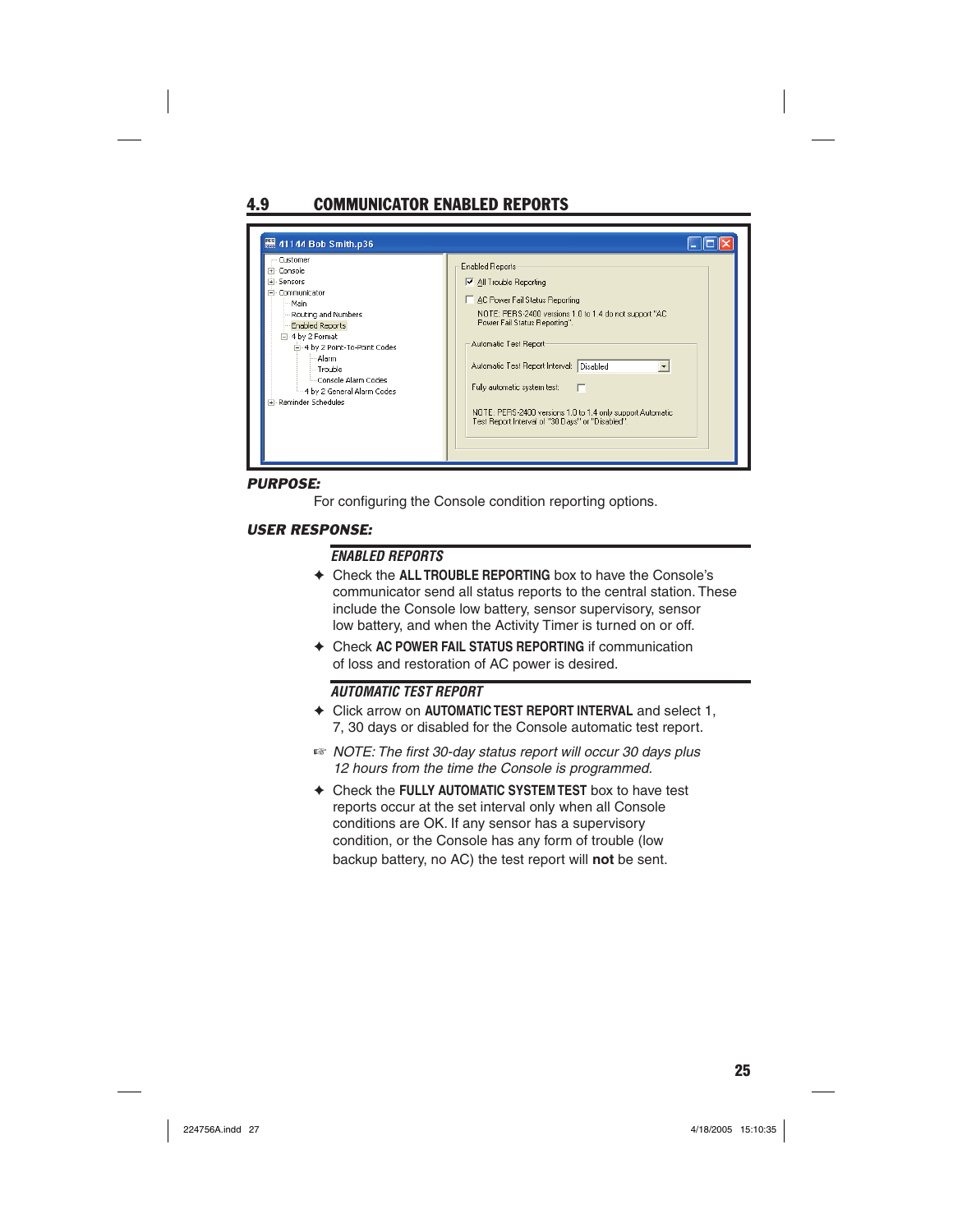# 4.10 COMMUNICATOR 4 BY 2 FORMAT



☞ *NOTE: Section 4.10 pertains to the 4 by 2 communicator format only.*

### *PURPOSE:*

For configuring how the 4 by 2 format will report to the Central Station. General reporting *or* Point-to-Point reporting methods are available for the 4 by 2 format.

**POINT-TO-POINT REPORTING:** Point-to-Point reporting sends each sensor/ zone number with a unique **ALARM** code and **TROUBLE** code.

**GENERAL REPORTING:** General reporting can send three report codes for sensors: **FIRE**, **EMERGENCY**, and **TROUBLE**. General reporting does not indicate which sensor caused the report.

☞ *NOTE: With either reporting method, the Console report codes are the same (see Section 4.10.3).*

### *USER RESPONSE:*

### *4 BY 2 FORMAT*

- ✦ Select **POINT-TO-POINT** to have the Console's communicator send 4 by 2 Point-to-Point report codes.
- ✦ Select **GENERAL** to have the Console's communicator send only the three 4 by 2 General report codes.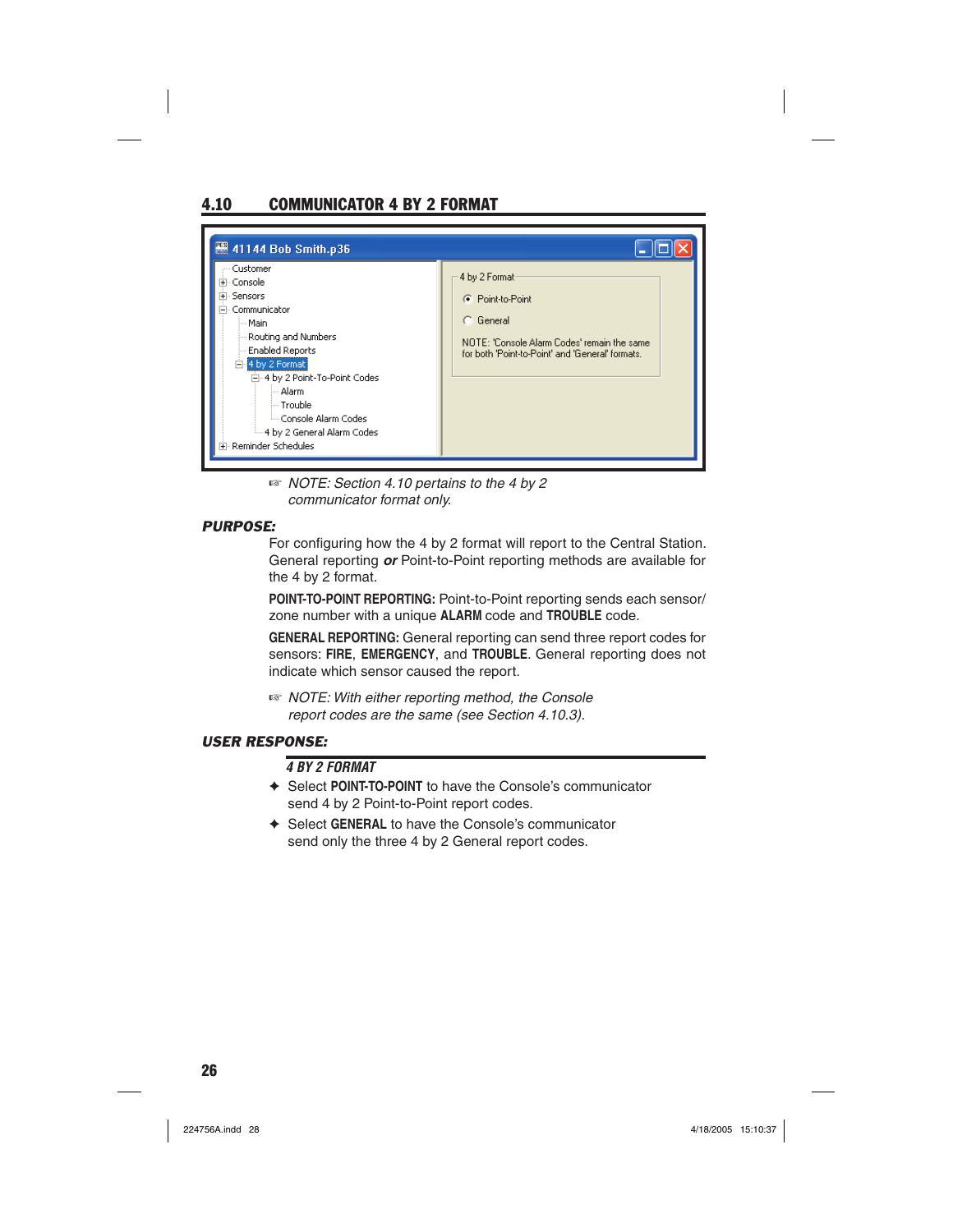# 4.10.1 4 BY 2 POINT-TO-POINT ALARM CODES

#### *PURPOSE:*

To view and edit the 16 sensor (zone) alarm report codes.

☞ *NOTE: 4 by 2 Point-to-Point Reporting must be selected (see Section 4.10) for these codes to report.*

### *USER RESPONSE:*

#### *ZONE CODES*

- ✦ Enter a new two-digit alarm code for any sensor (zone) that needs to be changed.
- ☞ *NOTE: Entering a "0" for an alarm code will prevent that sensor from reporting alarms.*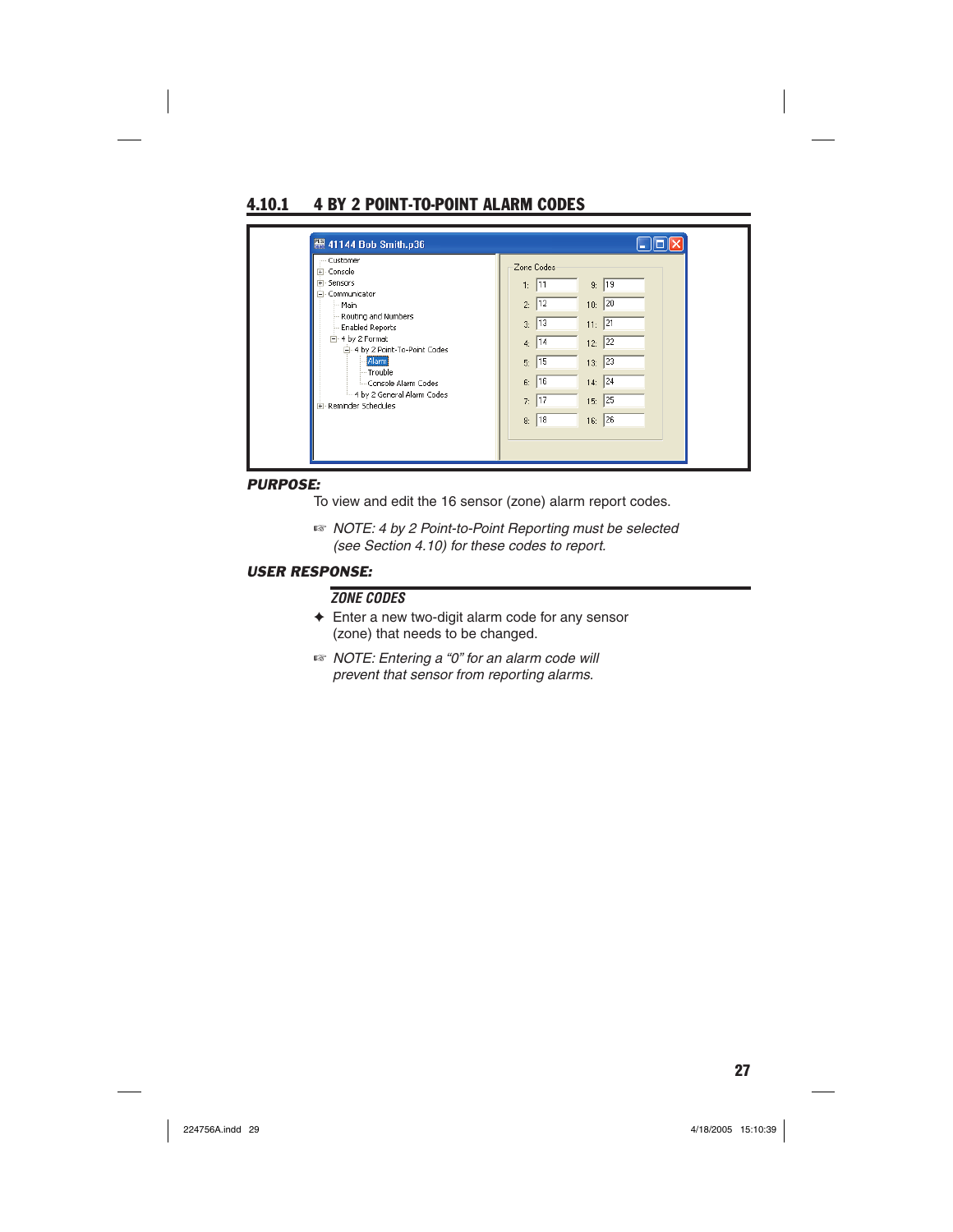### 4.10.2 4 BY 2 POINT-TO-POINT TROUBLE CODES

| - Customer                                                                    |                                                         |
|-------------------------------------------------------------------------------|---------------------------------------------------------|
| E- Console<br>E-Sensors<br>Communicator<br>F                                  | Zone Codes<br>49<br>9:<br> 41<br>1:                     |
| - Main<br>Routing and Numbers                                                 | 10: 50<br> 42 <br>2:                                    |
| Enabled Reports<br>白-4 by 2 Format<br>E-4 by 2 Point-To-Point Codes           | 11: 51<br> 43 <br>3 <sub>i</sub><br>12: 52<br> 44<br>4: |
| Alarm<br>Trouble                                                              | 13: 53<br>45<br>5 <sub>c</sub><br>14: 54<br>46<br>6:    |
| - Console Alarm Codes<br>- 4 by 2 General Alarm Codes<br>E-Reminder Schedules | 15: 55<br> 47<br>7:                                     |
|                                                                               | 16: 56<br>48<br>8 <sub>z</sub>                          |

#### *PURPOSE:*

To view and edit the 16 sensor (zone) trouble report codes.

☞ *NOTE: 4 by 2 Point-to-Point Reporting must be selected (see Section 4.10) for these codes to report.*

### *USER RESPONSE:*

### *ZONE CODES*

- ✦ Enter a new two-digit trouble code for any sensor (zone) that needs to be changed.
- ☞ *NOTE: Entering a "0" for a trouble code will prevent that sensor from reporting trouble.*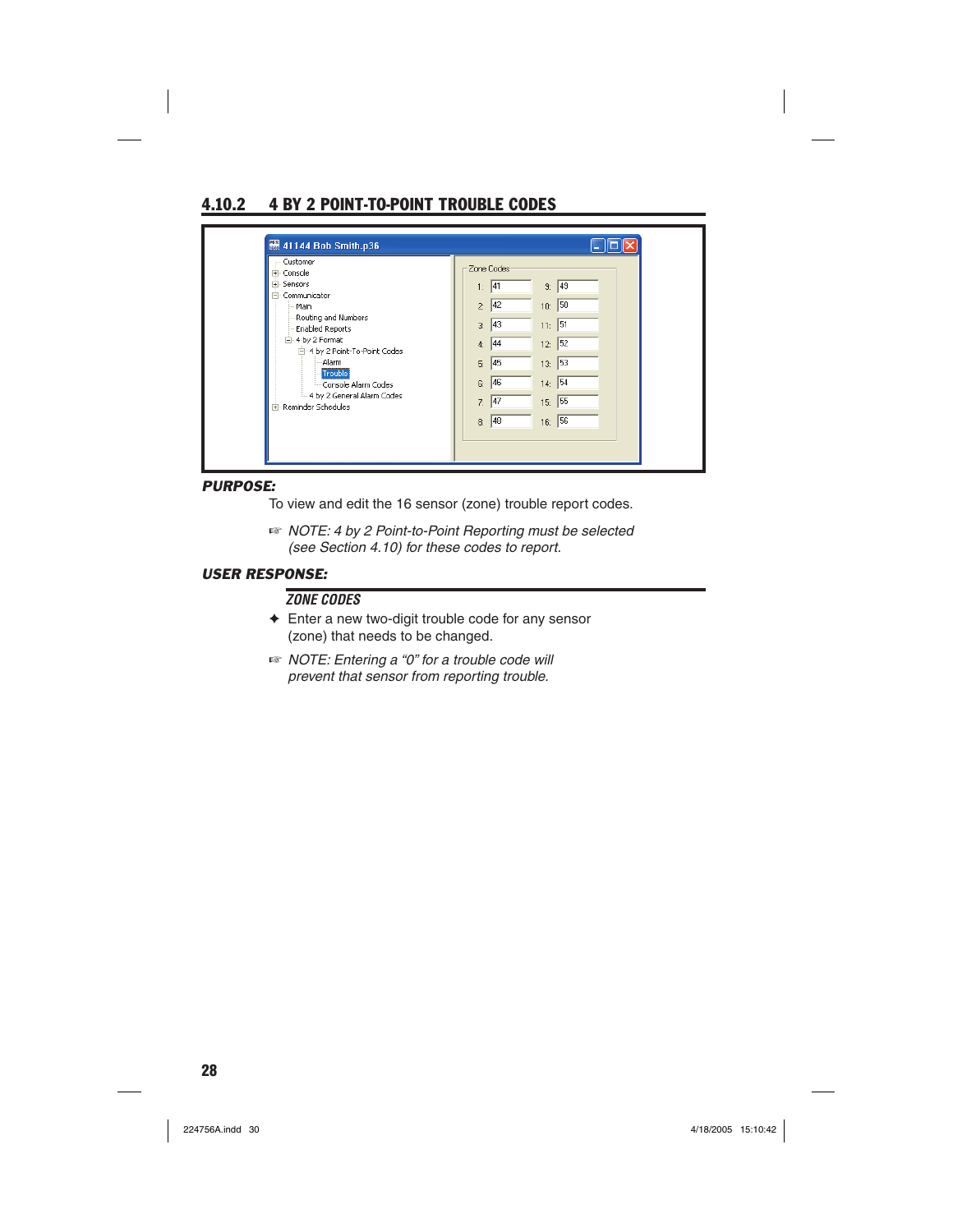# 4.10.3 CONSOLE REPORT CODES

| ×.<br>NOTE: PERS-2400 versions 1.0 to 1.4 do not<br>support "No AC" and "AC Restoral" reporting. | 图 41144 Bob Smith.p36<br>Customer<br>- Console<br>Access Code<br>Alarms<br>Audio<br>El-Sensors<br>- Communicator<br>-Main<br>Routing and Numbers<br>Enabled Reports<br>₩ 4 by 2 Format<br>E-4 by 2 Point-To-Point Codes<br>Alarm<br>- Trouble<br>Console Alarm Codes<br>4 by 2 General Alarm Codes<br>Reminder Schedules<br>Reminder Schedule Settinas<br>1-Day Reminder Schedule<br>2-Day Reminder Schedule<br>7-Day Reminder Schedule<br>30-Day Reminder Schedule |
|--------------------------------------------------------------------------------------------------|---------------------------------------------------------------------------------------------------------------------------------------------------------------------------------------------------------------------------------------------------------------------------------------------------------------------------------------------------------------------------------------------------------------------------------------------------------------------|
|                                                                                                  |                                                                                                                                                                                                                                                                                                                                                                                                                                                                     |

#### *PURPOSE:*

To view and edit the Console report codes. These codes are sent for Console events such as the Console's HELP button, inactivity alarm, Console low battery and battery restore, no AC and AC restoral. Activity On & Off reports occur when the Console's activity timer is turned on or off. The cancel report occurs when the Console's CANCEL button is pressed during an alarm. The Automatic Test Report occurs every 1, 7, or 30 days if the Automatic Test Report is enabled (see Section 4.9).

☞ *NOTE: These report codes are sent for both 4 by 2 General and 4 by 2 Point-by-Point Reporting.*

#### *USER RESPONSE:*

#### *CONSOLE REPORT CODES*

- ✦ Enter a new two-digit report code for any Console event that needs to be changed.
- ☞ *NOTE: Entering a "0" for a report code will prevent that event from reporting.*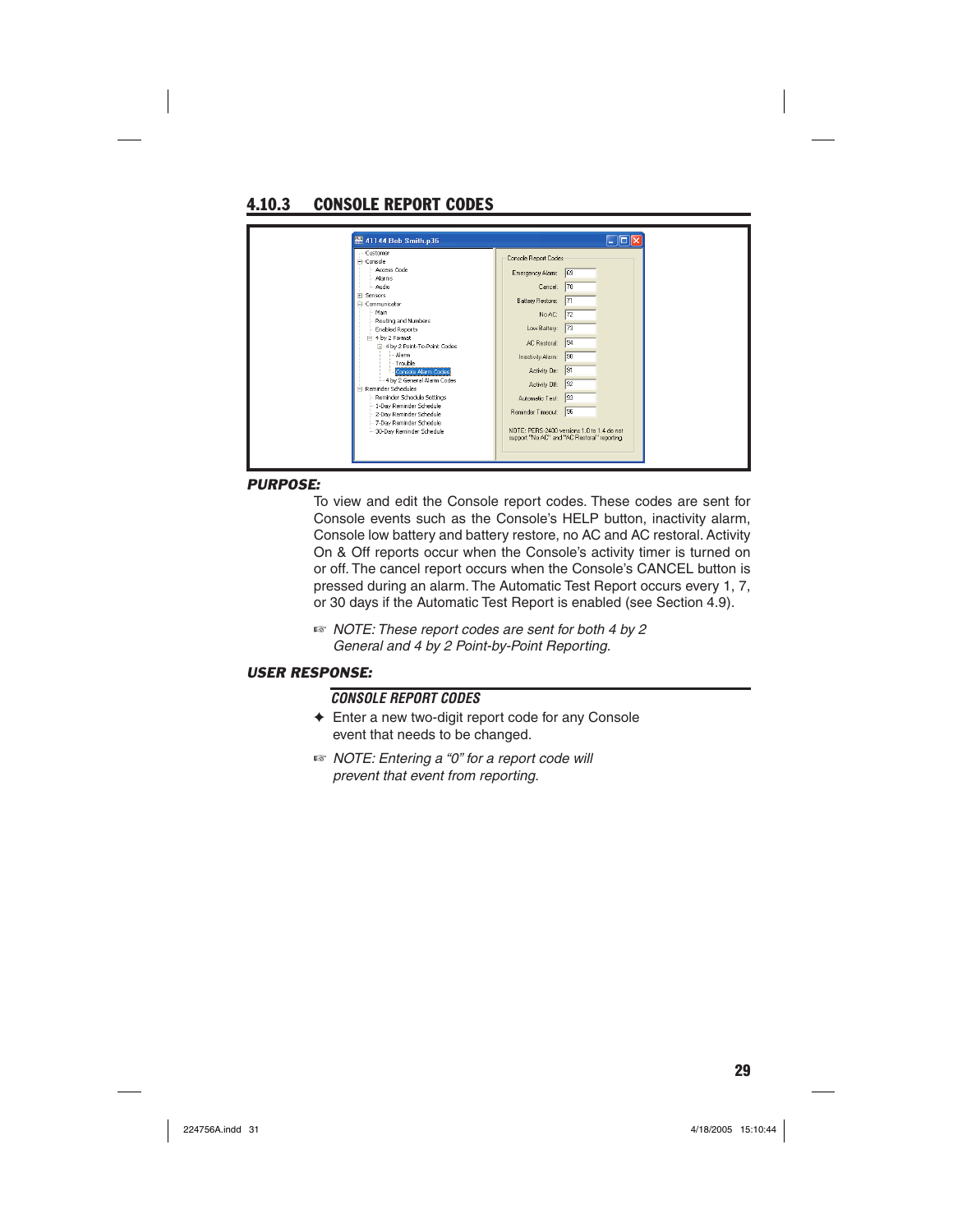## 4.10.4 4 BY 2 GENERAL ALARM CODES

| <b>图 41144 Bob Smith.p36</b><br>--- Customer<br>Console<br><b>Sensors</b><br>Communicator<br>--- Main<br>Routing and Numbers<br>-- Enabled Reports<br>白-4 by 2 Format<br>国·4 by 2 Point-To-Point Codes<br>4 by 2 General Alarm Codes<br>中·Reminder Schedules | 4 by 2 General Alarm Codes<br>Fire: 1<br>Emergency: 2<br>Trouble: 6 |
|--------------------------------------------------------------------------------------------------------------------------------------------------------------------------------------------------------------------------------------------------------------|---------------------------------------------------------------------|
|--------------------------------------------------------------------------------------------------------------------------------------------------------------------------------------------------------------------------------------------------------------|---------------------------------------------------------------------|

#### *PURPOSE:*

To view and edit the two general alarm codes and the general trouble code.

☞ *NOTE: 4 by 2 General Reporting must be selected (see Section* 4.10*) for these codes to report.*

#### *USER RESPONSE:*

### *4 BY 2 GENERAL ALARM CODES*

- ✦ Enter a new one or two-digit report code for any general alarm code that needs to be changed.
- ☞ *NOTE: Entering a "0" for an alarm code will prevent that event from reporting.*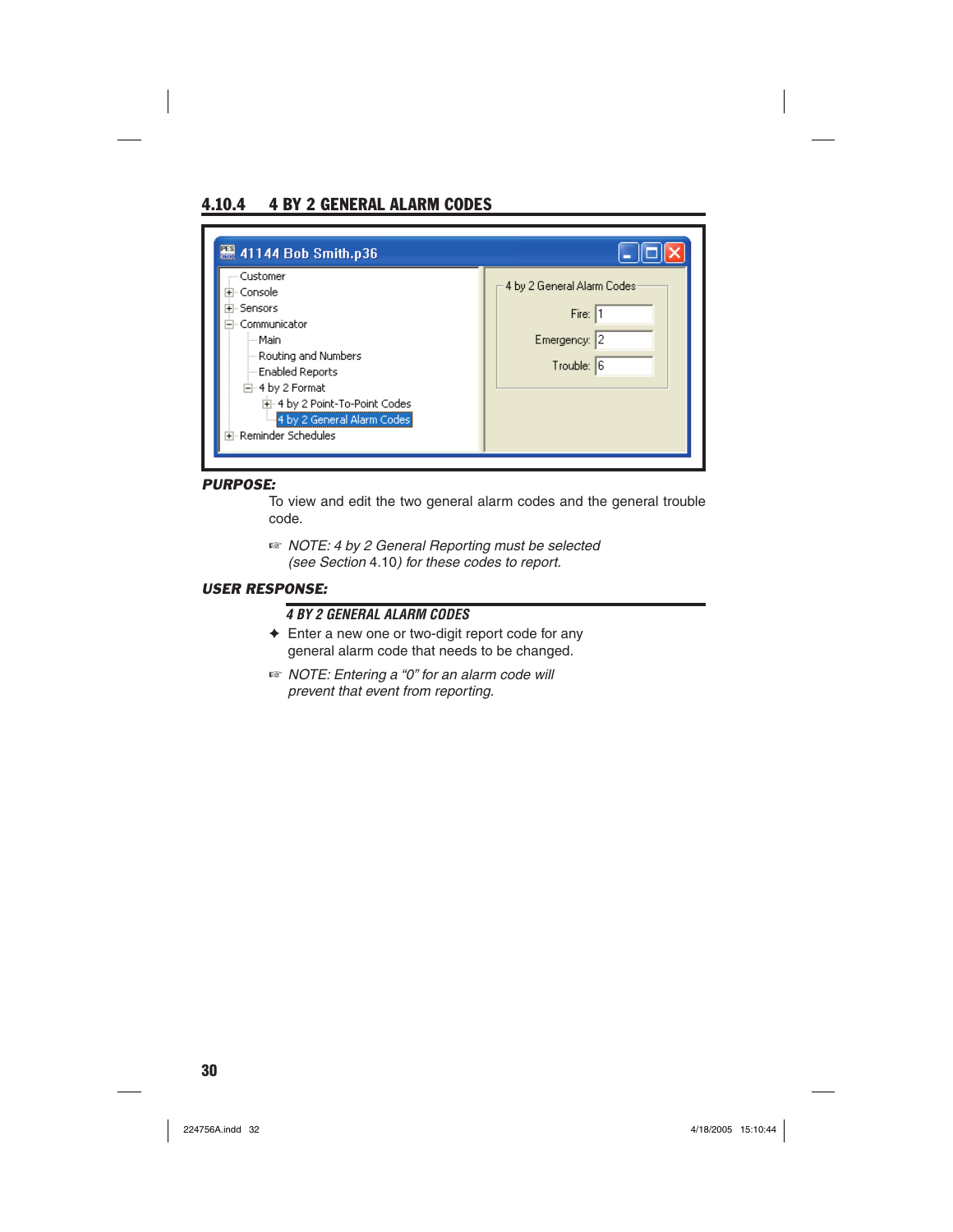### 4.11 ADEMCO CONTACT-ID REPORT CODES

The Ademco Contact-ID reporting codes are pre-defined and cannot be changed. These reporting codes are provided as reference. The Ademco Contact-ID extended report codes indicate the sensor number that triggered the event. Console events report with a "000" extended code.

| <b>ADEMCO CONTACT-ID REPORT CODES</b> |                   |                      |  |
|---------------------------------------|-------------------|----------------------|--|
| <b>EVENT</b>                          | <b>ALARM CODE</b> | <b>EXTENDED CODE</b> |  |
| CONSOLE EMERGENCY                     | E100              | 018                  |  |
| <b>SENSOR EMERGENCY</b>               | E101              | 0xx                  |  |
| SENSOR FIRE                           | F111              | 0xx                  |  |
| CANCEL                                | E406              | 000                  |  |
| <b>SENSOR LOW BATTERY</b>             | E384              | 0xx                  |  |
| <b>SENSOR STATUS TROUBLE</b>          | E381              | 0xx                  |  |
| <b>CONSOLE LOW BATTERY</b>            | E302              | 000                  |  |
| <b>CONSOLE BATTERY RESTORE</b>        | R302              | 000                  |  |
| <b>INACTIVITY ALARM</b>               | E102              | 000                  |  |
| <b>ACTIVITY ON</b>                    | E372              | 000                  |  |
| <b>ACTIVITY OFF</b>                   | E371              | 000                  |  |
| 1, 7, OR 30-DAY STATUS                | E602              | 000                  |  |
| 2-WAY AUDIO                           | E606              | 000                  |  |
| CONSOLE NO AC                         | E301              | 000                  |  |
| CONSOLE AC RESTORAL                   | R301              | 000                  |  |
| <b>REMINDER TIMEOUT</b>               | E356              | 000                  |  |
| xx = SENSOR NUMBER IN EXTENDED REPORT |                   |                      |  |

☞ *NOTE: Ademco Contact-ID Reporting must be selected for these codes to report (see Section* 4.10*).*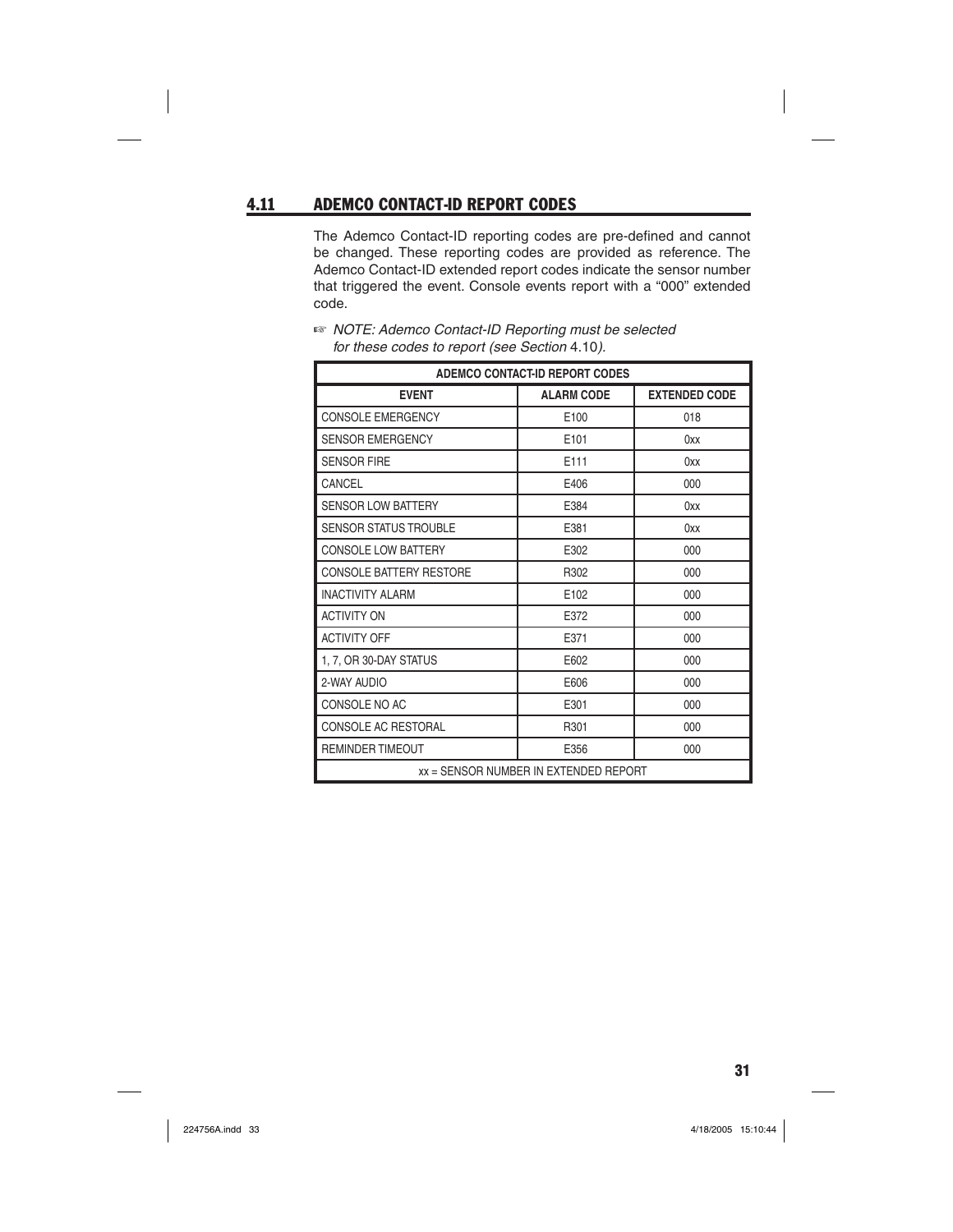# 5. REMINDER MESSAGES

| As a special feature the DEDS 3600 Consele can reserve and play |  |
|-----------------------------------------------------------------|--|

As a special feature, the PERS-3600 Console can record and play up to approximately eight 15-second audio reminder messages. The reminder messages can be used to help the subscriber remember to take medications, call someone, get ready for an appointment, etc. Each message is controlled by a real time clock and can be programmed via the RA-2400 software to play daily, every other day, weekly, or monthly.

#### ☞ *NOTE: The Reminder Message audio can only be recorded locally at the Console. Reminder Message audio CANNOT be recorded over the telephone.*

Reminder messages are played and repeated in three-minute intervals for either 15 or 30 minutes (programmable) until acknowledged by pressing the **CANCEL** button. If a Reminder Message is not acknowledged, the Console can report the event to the Central Station and trigger 2-way audio communication if programmed to do so.

Reminder Messages can also be programmed for single-play. After playing the message, the Console will sound a beep every three seconds until the message is acknowledged or the Reminder Message timeout period expires.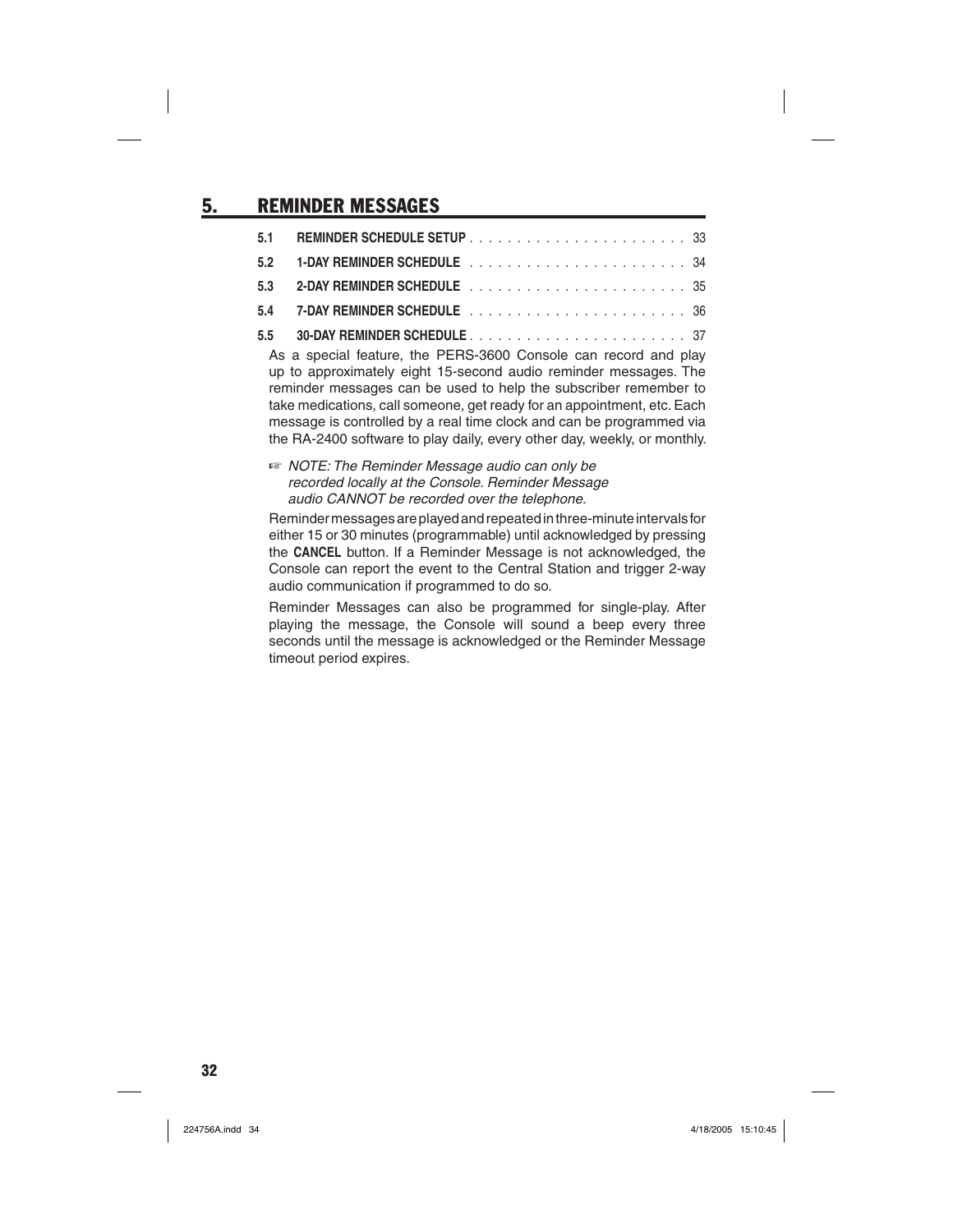# 5.1 REMINDER SCHEDULE SETUP

| <b>H</b> -Console<br>iii Sensors<br>#-Communicator<br><b>A-Reminder Schedules</b><br>Reminder Schedule Settings<br>1-Day Reminder Schedule<br>2-Day Reminder Schedule<br>7-Day Reminder Schedule<br>30-Day Reminder Schedule | Reminder Schedule Settings<br>Reminder Timeout Interval<br>$\sqrt{•}$ 15 minutes<br>30 minutes<br>□ Reset schedules to today<br>Do not replay reminder message<br>during timeout interval<br>$\nabla$ Do not report reminder timeout | This one-time setting will not be saved.                                                                  |
|------------------------------------------------------------------------------------------------------------------------------------------------------------------------------------------------------------------------------|--------------------------------------------------------------------------------------------------------------------------------------------------------------------------------------------------------------------------------------|-----------------------------------------------------------------------------------------------------------|
|                                                                                                                                                                                                                              | $\nabla$ Console DST                                                                                                                                                                                                                 | This read-only setting follows the Console<br>DST Auto Adjust on the<br>SEND/RECEIVE communication panel. |

#### *PURPOSE:*

To set the options for the Console's Reminder Message feature.

#### *USER RESPONSE:*

### *REMINDER TIMEOUT INTERVAL*

- ✦ Select **15 MINUTES** to have the Console repeat the reminder message every three minutes for 15 minutes, or until acknowledged by pressing the **CANCEL** button.
- ✦ Select **30 MINUTES** to have the Console repeat the reminder message every three minutes for 30 minutes, or until acknowledged by pressing the **CANCEL** button.

#### *REMINDER SCHEDULE SETTINGS*

✦ **RESET SCHEDULES TO TODAY:** Check this box to have the Reminder Message day timer start from when the Account Profile is sent to the Console.

 DO NOT check this box if the Reminder Message day timer in the Console was set previously and is not desired to be changed.

- ☞ *NOTE: Checking the* **RESET SCHEDULES TO TODAY** *box only affects the 2, 7, and 30-day Reminder Messages.*
- ✦ **DO NOT REPLAY REMINDER MESSAGES DURING TIMEOUT INTERVAL:** Check this box to cause Reminder Messages to play only once and not be repeated every three minutes. After the message is played, the Console will sound a beep every three seconds until the message is acknowledged or the Reminder Message timeout period expires.
- ✦ **DO NOT REPORT REMINDER TIMEOUT:** Check this box to disable Reminder Message timeout reporting to the Central Station if a reminder message is not acknowledged by pressing the **CANCEL** button before the reminder timeout interval expires.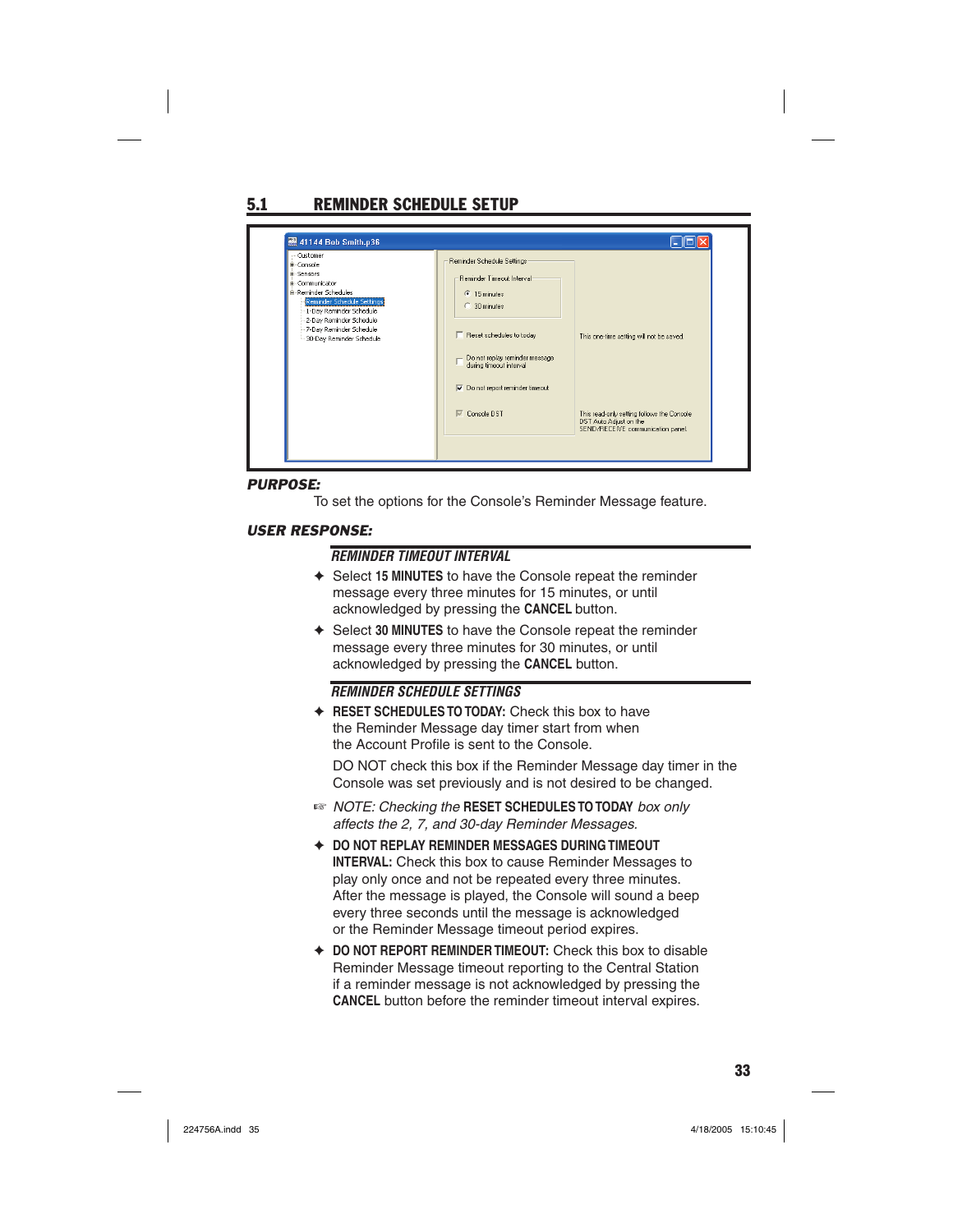# 5.2 1-DAY REMINDER SCHEDULE

| 图 41144 Bob Smith.p36<br>Customer<br><b>ii</b> -Console<br>#-Sensors<br># Communicator<br>Reminder Schedules<br>Reminder Schedule Settings<br>1-Day Reminder Schedule<br>2-Day Reminder Schedule<br>7-Day Reminder Schedule<br>30-Day Reminder Schedule | - 10<br>1-Day Reminder Schedule<br>Hour: Minute: Message<br>0.23 : 0.59 : 1.8<br>09:00:1<br>1st Reminder:<br>12:15:2<br>2nd Reminder:<br>15:00:1<br>3rd Reminder:<br>18:00:3<br>4th Reminder:<br>5th Reminder:<br>6th Reminder:<br>7th Reminder:<br>8th Reminder: |
|---------------------------------------------------------------------------------------------------------------------------------------------------------------------------------------------------------------------------------------------------------|-------------------------------------------------------------------------------------------------------------------------------------------------------------------------------------------------------------------------------------------------------------------|
|---------------------------------------------------------------------------------------------------------------------------------------------------------------------------------------------------------------------------------------------------------|-------------------------------------------------------------------------------------------------------------------------------------------------------------------------------------------------------------------------------------------------------------------|

#### *PURPOSE:*

To set the times that Reminder Messages on a 1-day schedule will be played. Up to eight play times can be programmed for messages that will play every day. One of the eight recorded Reminder Messages can be selected for each of the eight play times.

### *USER RESPONSE:*

#### *1-DAY REMINDER SCHEDULE*

Use the following format to enter the message play times:

#### HOUR:MINUTE:MESSAGE

Place a colon (:) between each entry.

 $\triangleleft$  Enter the time and message number to play for up to eight messages.

**HOUR:** Enter the hour number in 24-hour military time format (hour 0-23) for the message to play.

**MINUTE:** Enter the minute (minute 0-59) for the message to play.

**MESSAGE:** Enter the number of the Reminder Message to play. The message numbers are announced by the Console when the messages are recorded.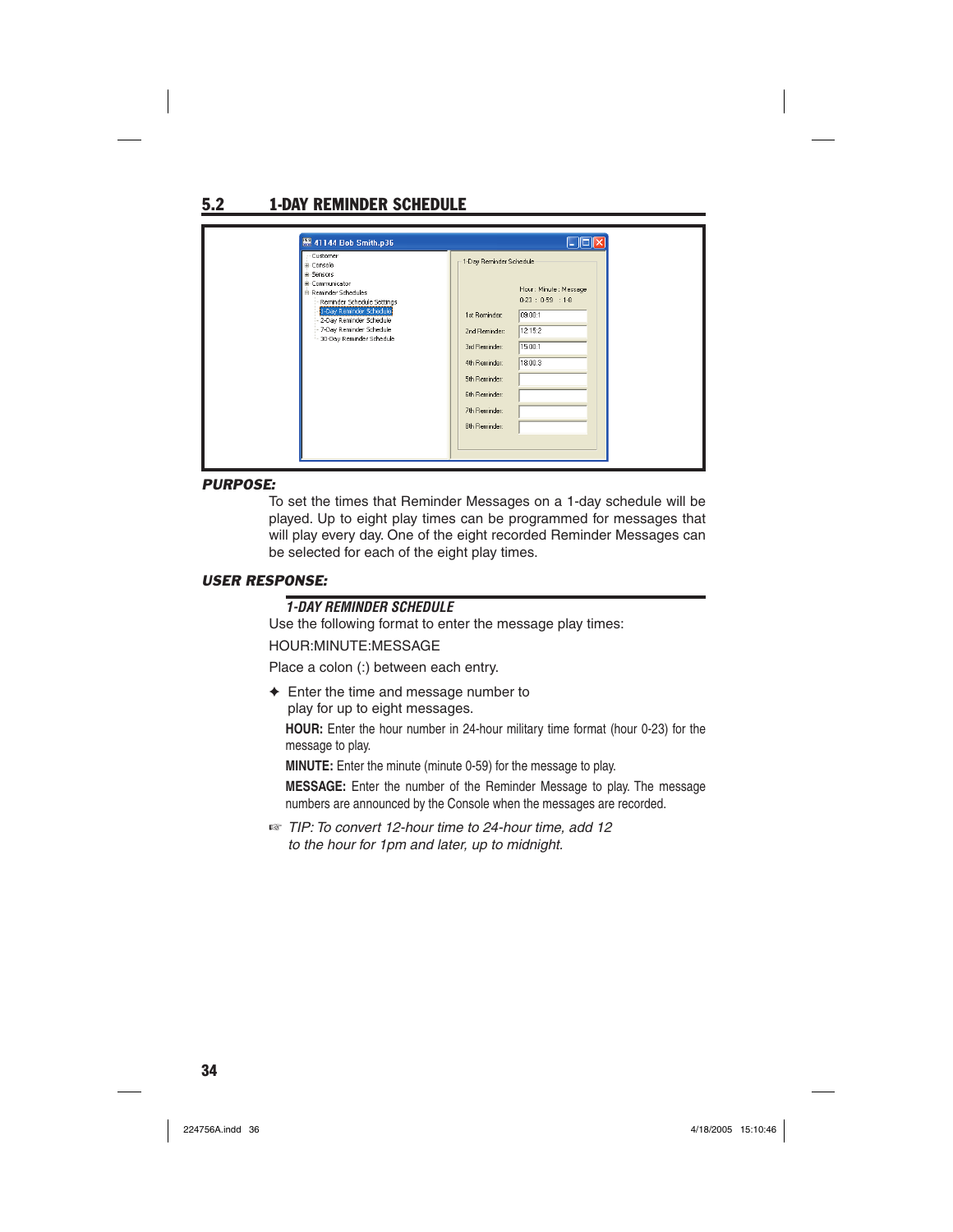# 5.3 2-DAY REMINDER SCHEDULE

| 图 41144 Bob Smith.p36                                                                                                                                                                                                         | $\Box$ er                                                                                                                                                                                                                                                            |
|-------------------------------------------------------------------------------------------------------------------------------------------------------------------------------------------------------------------------------|----------------------------------------------------------------------------------------------------------------------------------------------------------------------------------------------------------------------------------------------------------------------|
| Customer<br>+ Console<br><b>H</b> -Sensors<br>+ Communicator<br>Reminder Schedules<br>Reminder Schedule Settings<br>1-Day Reminder Schedule<br>2-Day Reminder Schedule<br>7-Day Reminder Schedule<br>30-Day Reminder Schedule | 2-Day Reminder Schedule<br>Day: Hour: Minute: Message<br>$1-2:0-23:0-59:1-8$<br>1:9:00:1<br>1st Reminder:<br>2:12:00:2<br>2nd Reminder:<br>3rd Reminder:<br>4th Reminder:<br>5th Reminder:<br>6th Reminder:<br>7th Reminder:<br>8th Reminder:<br>Schedule Day:<br>l1 |

#### *PURPOSE:*

To set the times that Reminder Messages on a 2-day schedule will be played. Up to eight play times can be programmed for messages that will play every other day. One of the eight recorded Reminder Messages can be selected for each of the eight play times.

### *USER RESPONSE:*

### *2-DAY REMINDER SCHEDULE*

Use the following format to enter the message play times:

#### DAY:HOUR:MINUTE:MESSAGE

Place a colon (:) between each entry.

- $\triangleleft$  Enter the starting day, the time, and message number to play for up to eight messages. **DAY:** Enter 1 or 2 for the Console's schedule day for the message to play on.
- ☞ *NOTE: The Console's current day will be displayed in the*  **SCHEDULE DAY** *area after receiving data from the Console. To set the Console's schedule day without receiving data from the Console, the Console's schedule day can be reset to 1 using the* **RESET SCHEDULE TO TODAY** *function (see Section 5.1).*

**HOUR:** Enter the hour number in 24-hour military time format (hour 0-23) for the message to play.

**MINUTE:** Enter the minute (minute 0-59) for the message to play.

**MESSAGE:** Enter the number of the Reminder Message to play. The message numbers are announced by the Console when the messages are recorded.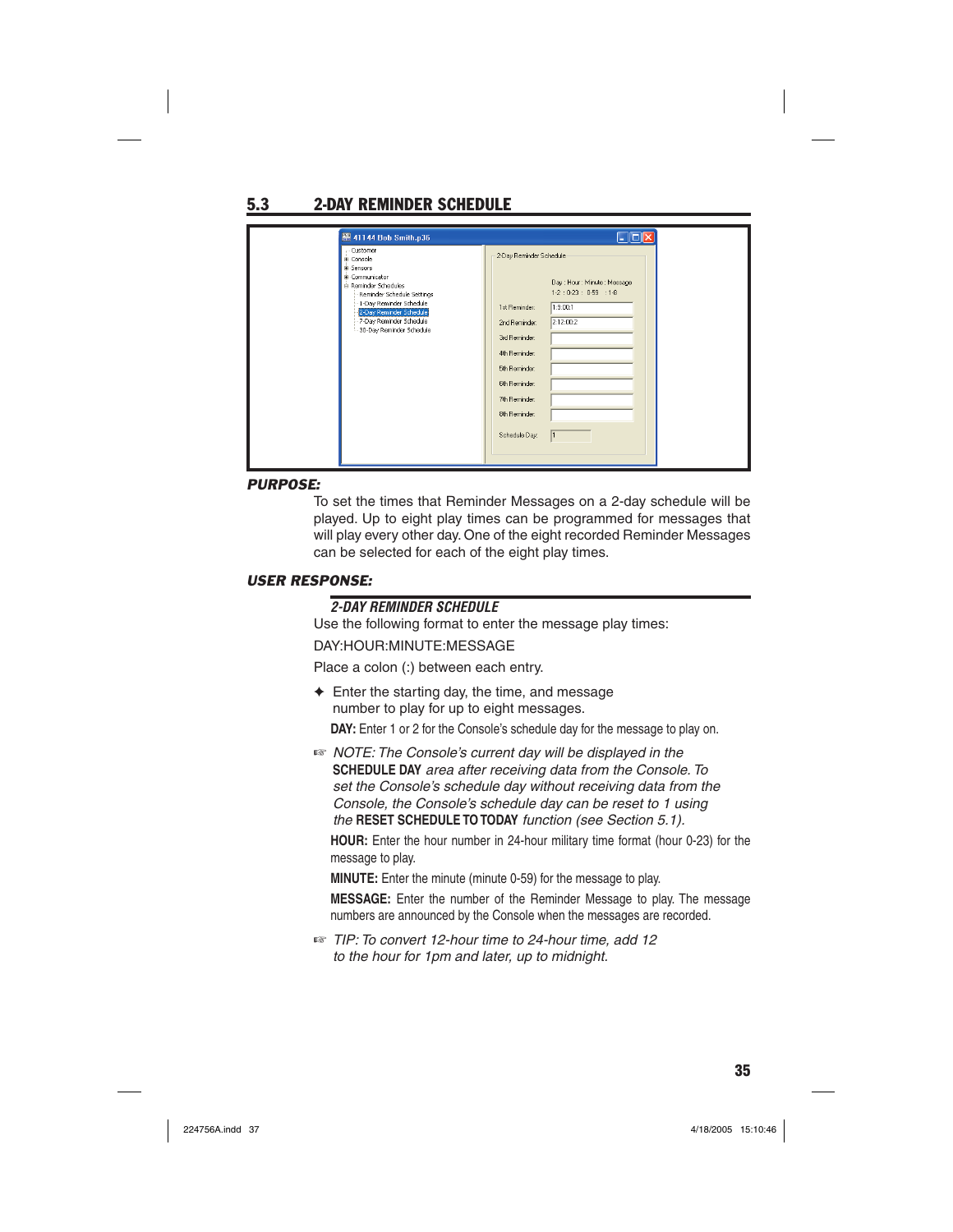# 5.4 7-DAY REMINDER SCHEDULE

| 图 41144 Bob Smith.p36                                                                                                                                                                                                            | Fiel                                                                                                                                                                                                                                                                            |
|----------------------------------------------------------------------------------------------------------------------------------------------------------------------------------------------------------------------------------|---------------------------------------------------------------------------------------------------------------------------------------------------------------------------------------------------------------------------------------------------------------------------------|
| Customer<br>ii-Console<br><b>ii</b> -Sensors<br>#-Communicator<br>Reminder Schedules<br>Reminder Schedule Settings<br>1-Day Reminder Schedule<br>2-Day Reminder Schedule<br>7-Day Reminder Schedule<br>-30-Day Reminder Schedule | 7-Day Reminder Schedule<br>Day: Hour: Minute: Message<br>1.7:0.23:0.59:1.8<br>1:18:00:8<br>1st Reminder:<br>5:9:00:1<br>2nd Reminder:<br>7:12:00:2<br>3rd Reminder:<br>4th Reminder:<br>5th Reminder:<br>6th Reminder:<br>7th Reminder:<br>8th Reminder:<br>Schedule Day:<br>l1 |

#### *PURPOSE:*

To set the times that Reminder Messages on a 7-day schedule will be played. Up to eight play times can be programmed for messages that will play every seventh day. One of the eight recorded Reminder Messages can be selected for each of the eight play times.

### *USER RESPONSE:*

#### *7-DAY REMINDER SCHEDULE*

Use the following format to enter the message play times:

#### DAY:HOUR:MINUTE:MESSAGE

Place a colon (:) between each entry.

 $\triangleleft$  Enter the starting day, the time, and message number to play for up to eight messages.

**DAY:** Enter 1-7 for the Console's schedule day for the message to play on.

☞ *NOTE: The Console's current day will be displayed in the*  **SCHEDULE DAY** *area after receiving data from the Console. To set the Console's schedule day without receiving data from the Console, the Console's schedule day can be reset to 1 using the* **RESET SCHEDULE TO TODAY** *function (see Section 5.1).*

**HOUR:** Enter the hour number in 24-hour military time format (hour 0-23) for the message to play.

**MINUTE:** Enter the minute (minute 0-59) for the message to play.

**MESSAGE:** Enter the number of the Reminder Message to play. The message numbers are announced by the Console when the messages are recorded.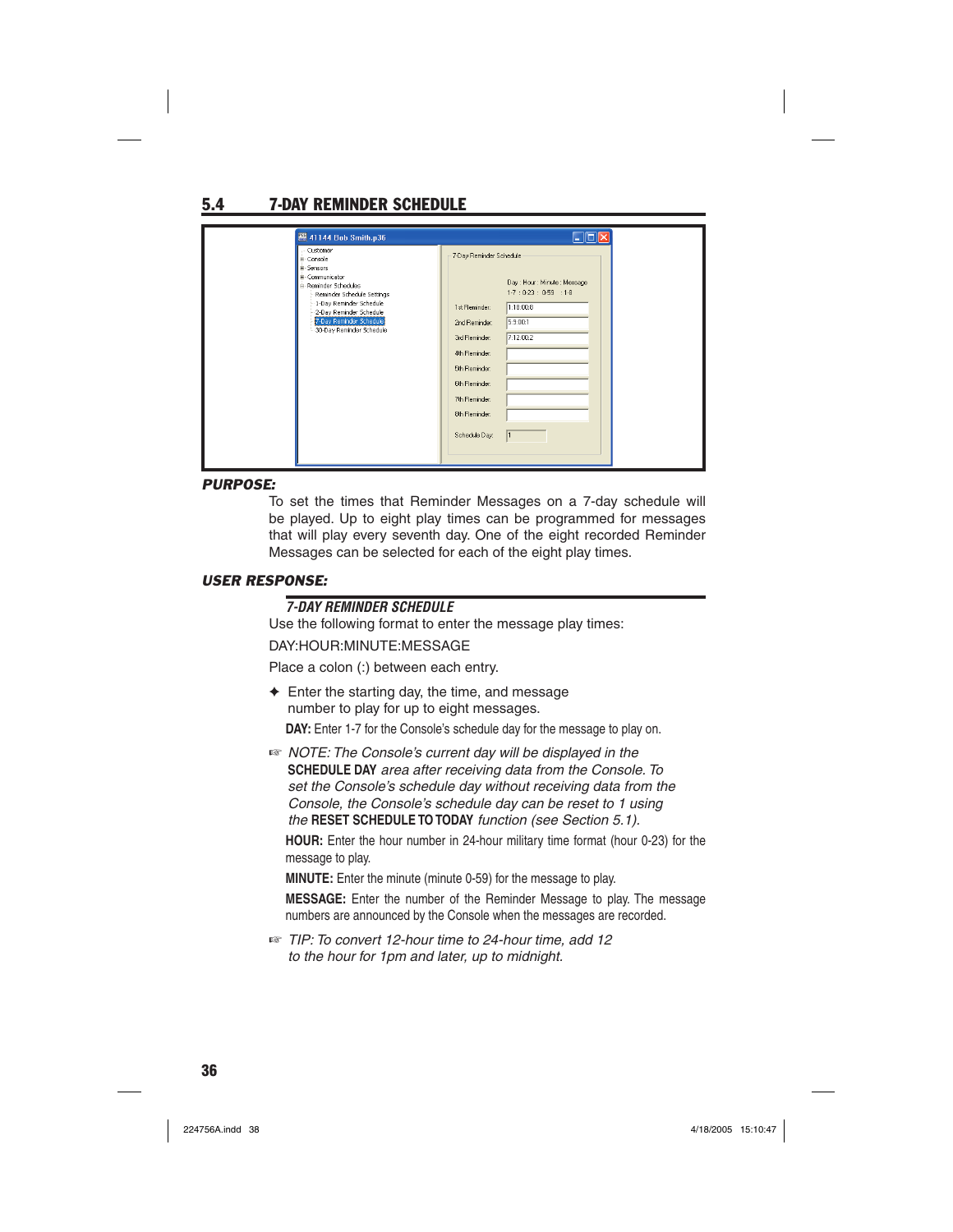# 5.5 30-DAY REMINDER SCHEDULE

| 图 41144 Bob Smith.p36                                                                                                                                                                                                            | <b> - 101</b>                                                                                                                                                                                                                                                                      |
|----------------------------------------------------------------------------------------------------------------------------------------------------------------------------------------------------------------------------------|------------------------------------------------------------------------------------------------------------------------------------------------------------------------------------------------------------------------------------------------------------------------------------|
| Customer<br>#-Console<br><b>il-Sensors</b><br>#-Communicator<br>E-Reminder Schedules<br>Reminder Schedule Settings<br>-1-Day Reminder Schedule<br>2-Day Reminder Schedule<br>7-Day Reminder Schedule<br>30-Day Reminder Schedule | 30-Day Reminder Schedule<br>Day: Hour: Minute: Message<br>1.30:0.23:0.59:1.8<br>1:18:00:8<br>1st Reminder:<br>2:12:00:2<br>2nd Reminder:<br>7:12:00:2<br>3rd Reminder:<br>4th Reminder:<br>5th Reminder:<br>6th Reminder:<br>7th Reminder:<br>8th Reminder:<br>Schedule Day:<br>11 |

#### *PURPOSE:*

To set the times that Reminder Messages on a 30-day schedule will be played. Up to eight play times can be programmed for messages that will play every seventh day. One of the eight recorded Reminder Messages can be selected for each of the eight play times.

### *USER RESPONSE:*

### *30-DAY REMINDER SCHEDULE*

Use the following format to enter the message play times:

#### DAY:HOUR:MINUTE:MESSAGE

Place a colon (:) between each entry.

- $\triangle$  Enter the starting day, the time, and message number to play for up to eight messages. **DAY:** Enter 1-30 for the Console's schedule day for the message to play on.
- ☞ *NOTE: The Console's current day will be displayed in the*  **SCHEDULE DAY** *area after receiving data from the Console. To set the Console's schedule day without receiving data from the Console, the Console's schedule day can be reset to 1 using the* **RESET SCHEDULE TO TODAY** *function (see Section 5.1).*

**HOUR:** Enter the hour number in 24-hour military time format (hour 0-23) for the message to play.

**MINUTE:** Enter the minute (minute 0-59) for the message to play.

**MESSAGE:** Enter the number of the Reminder Message to play. The message numbers are announced by the Console when the messages are recorded.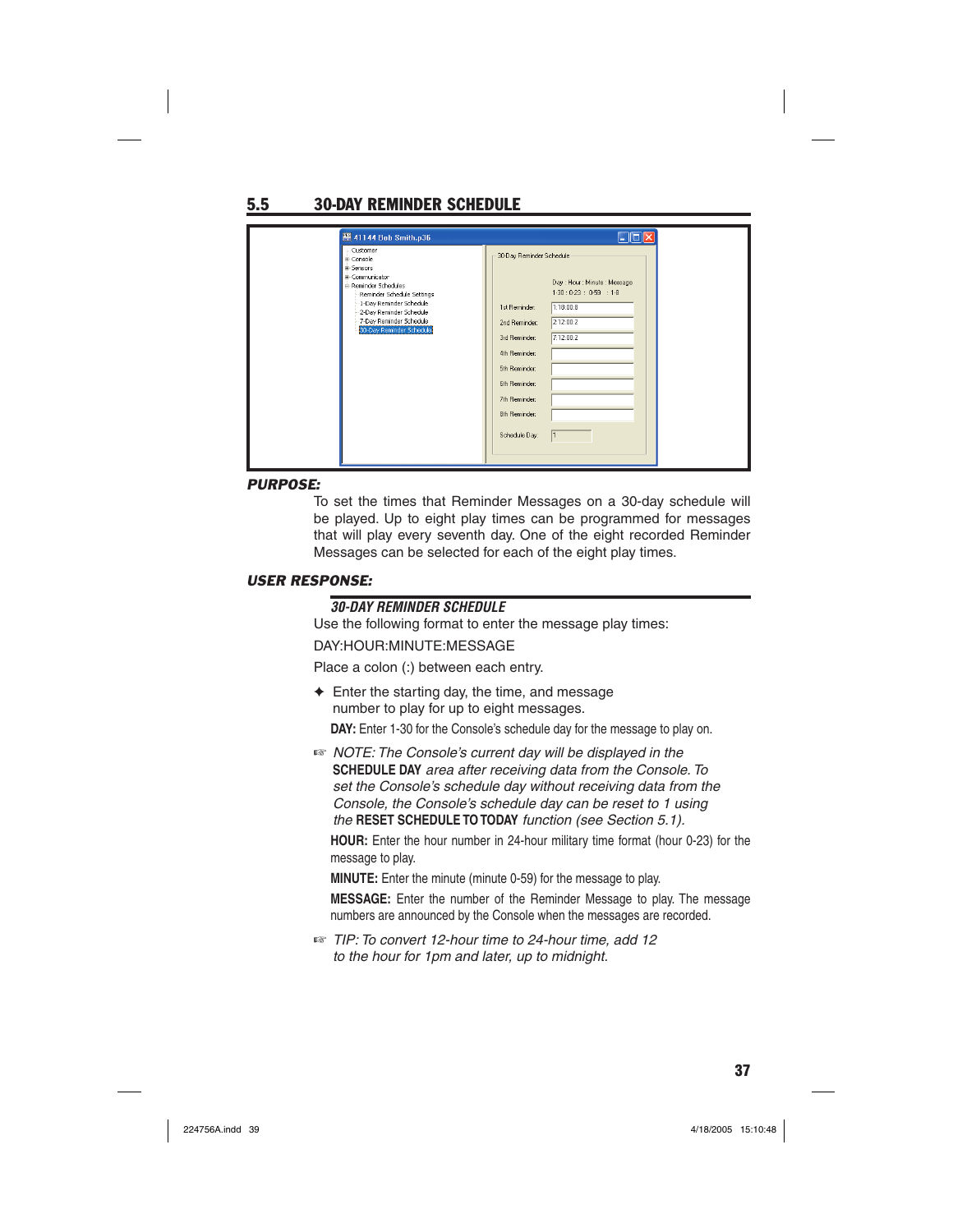# **6. SENDING AND RECEIVING CONSOLE DATA**

| 6.1 | ACCESSING THE SEND/RECEIVE WINDOW 39                                                                                                                                                                                                                                                                                                                                                                                                                                                                                                                                                        |
|-----|---------------------------------------------------------------------------------------------------------------------------------------------------------------------------------------------------------------------------------------------------------------------------------------------------------------------------------------------------------------------------------------------------------------------------------------------------------------------------------------------------------------------------------------------------------------------------------------------|
| 6.2 |                                                                                                                                                                                                                                                                                                                                                                                                                                                                                                                                                                                             |
| 6.3 |                                                                                                                                                                                                                                                                                                                                                                                                                                                                                                                                                                                             |
| 6.4 | <b>TURNING THE ACTIVITY TIMER ON &amp; OFF43</b>                                                                                                                                                                                                                                                                                                                                                                                                                                                                                                                                            |
| 6.5 |                                                                                                                                                                                                                                                                                                                                                                                                                                                                                                                                                                                             |
| 6.6 |                                                                                                                                                                                                                                                                                                                                                                                                                                                                                                                                                                                             |
| 6.7 |                                                                                                                                                                                                                                                                                                                                                                                                                                                                                                                                                                                             |
| 6.8 | DISCONNECTING FROM THE CONSOLE 47                                                                                                                                                                                                                                                                                                                                                                                                                                                                                                                                                           |
| 6.9 |                                                                                                                                                                                                                                                                                                                                                                                                                                                                                                                                                                                             |
|     | Sending and receiving the Account Profile data to the Console is an<br>inportant function of the RA-2400 program. The Account Profiles that<br>you create exist only on your computer until they are copied to a Console.<br>The Send/Receive window controls all external communications for the<br>RA-2400 software. It is used to select which Account Profile gets sent<br>to, or received from, a Console in the field (accessed through remote<br>dialing) or connected directly to the modem (accessed through a local<br>cable connection). See Section 3.3 for connection details. |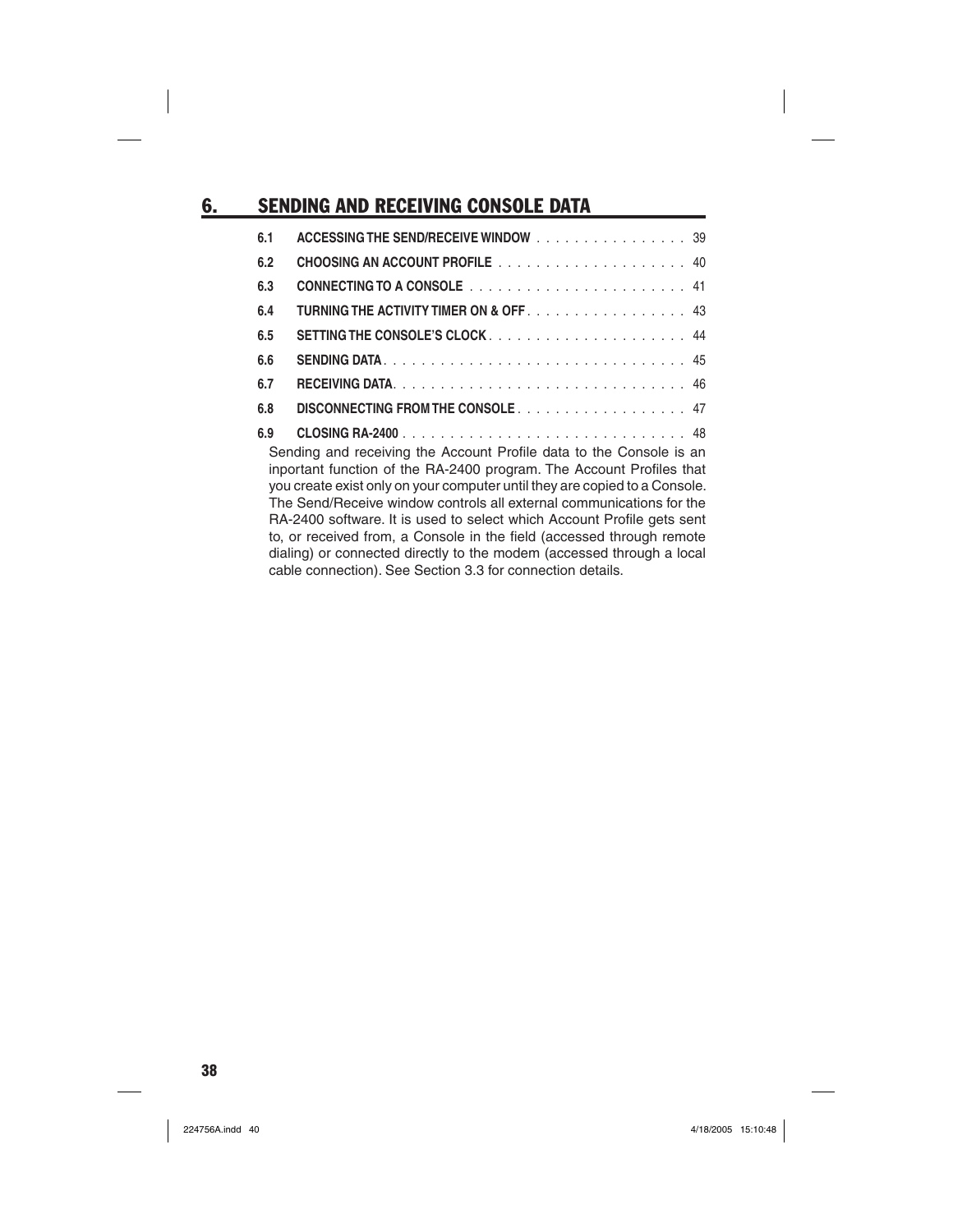

#### *PURPOSE:*

For entering data required to connect to a Console and to control the connection. Monitors the status of the communication between the RA-2400 and the Console. Allows setting the Activity Timer in the Console to ON or OFF.

- $\triangleq$  An Account Profile file must be open before the Send/ Receive window can be accessed. Use the **OPEN...** or **NEW** command in the **FILE** menu or on the tool bar to load an Account Profile into the workspace.
- ✦ From the **COMMUNICATIONS** menu, choose **SEND/RECEIVE...**, or click on the **SEND/RECEIVE** button on the tool bar.
- ☞ *NOTE: If you are opening a template created by RA-2400 Versions 1.0 to 1.7 you may get a dialog box saying that RA-2400 has detected an older version template. Click YES and RA-2400 will convert the template to the current format and it will appear on your desktop ready for use. The old template will be saved as a backup file in its original format.*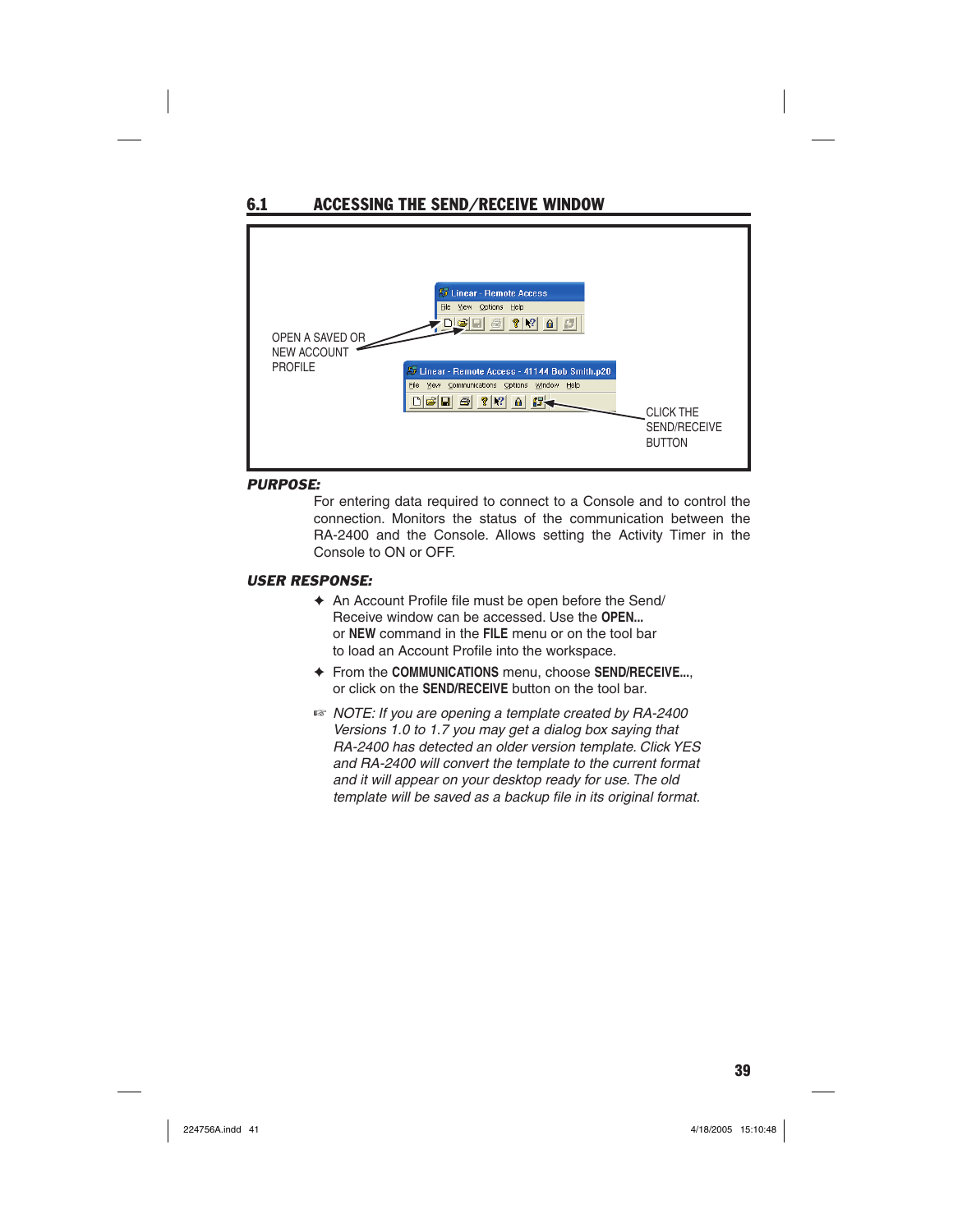# 6.2 CHOOSING AN ACCOUNT PROFILE

| $\Box$ $\times$<br>Send / Receive<br>Phone number:<br>5551234<br>Disconnect<br>Connect<br>Password:<br>Send data to console<br>987654<br>Receive data from console<br>Choose an account:<br>Activity Timer-<br>41144 Bob Smith.p36<br>$C$ Off<br>CHOOSE -<br>$C_0n$<br><b>ACCOUNT</b><br>Console Power<br>Batt: OK<br><b>PROFILE</b><br>AC: OK<br>Comm setup<br>Refresh<br>Communication Status<br>Not connected<br>Console Time, Event Log<br>Update time<br>Check time<br>Get events<br>Console time:<br>Hours offset<br>$0 \frac{z}{x}$<br>Console DST auto adjust: M<br>ffrom locall:<br>Local time:<br>Daylight Savings Time:<br>Automatic DST adjust ON |                      |  |
|---------------------------------------------------------------------------------------------------------------------------------------------------------------------------------------------------------------------------------------------------------------------------------------------------------------------------------------------------------------------------------------------------------------------------------------------------------------------------------------------------------------------------------------------------------------------------------------------------------------------------------------------------------------|----------------------|--|
|                                                                                                                                                                                                                                                                                                                                                                                                                                                                                                                                                                                                                                                               |                      |  |
|                                                                                                                                                                                                                                                                                                                                                                                                                                                                                                                                                                                                                                                               | <b>Stop</b><br>Close |  |

#### *PURPOSE:*

For selecting which Account Profile open in the workspace will be used when connecting to a Console. The Account Profile selected automatically fills in the Console's Phone Number and Password Fields using information already entered in the profile (see Section 4.2).

#### *USER RESPONSE:*

### *CHOOSE AN ACCOUNT*

- **← Click on the desired Account Profile in the Choose an Account box** for the Console that is going to be programmed. The installation telephone number and Console password will appear in the boxes.
- ☞ *NOTE: ARMING MODE will change to ACTIVITY*  **TIMER after a PERS Account Profile is selected.**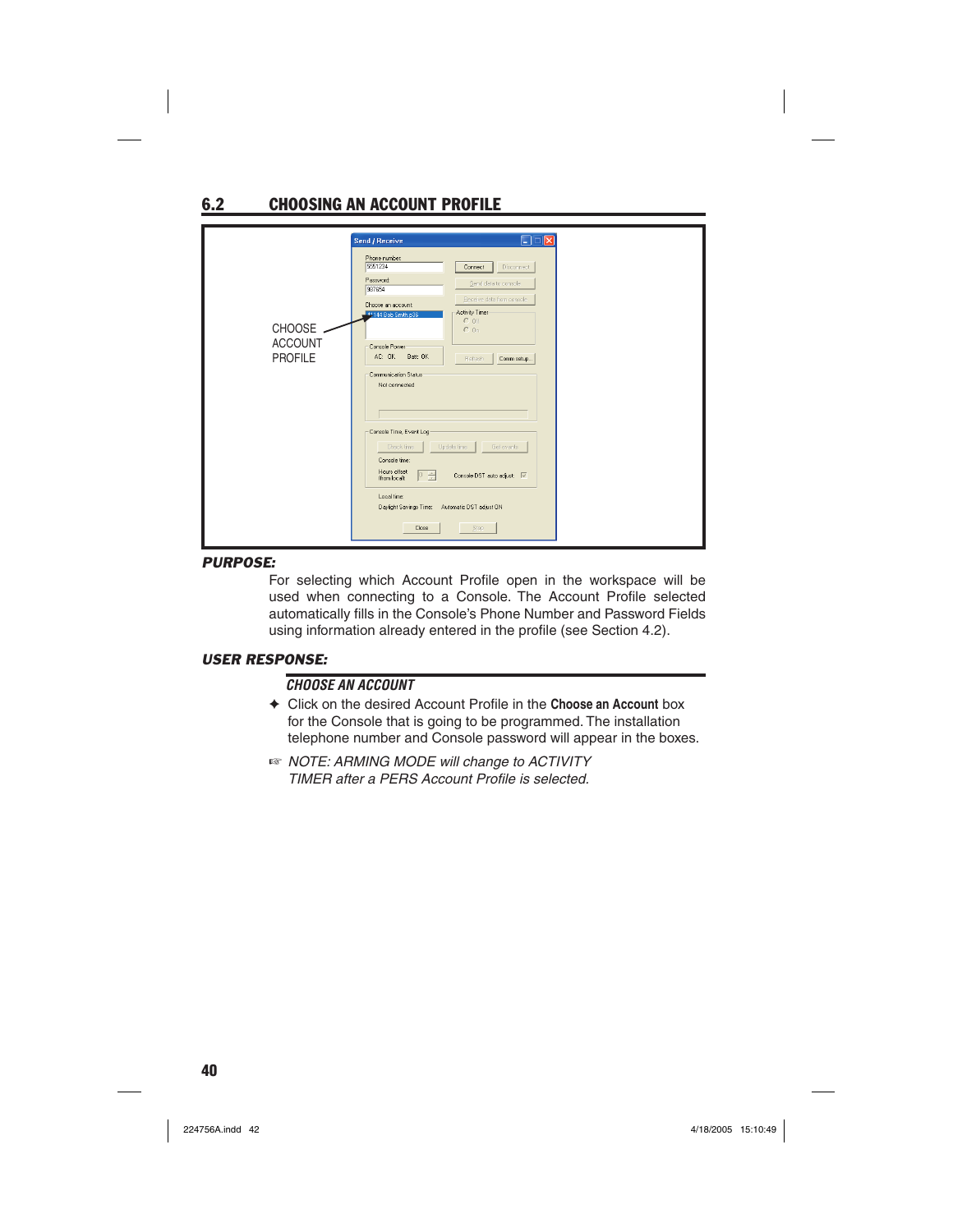# 6.3 CONNECTING TO A CONSOLE

| Send / Receive<br>$\mathbf{X}$<br>Elo<br>Phone number:<br>5551234<br>Connect Uisconnect<br>Password:<br>Send data to console<br>987654<br>Receive data from console<br>Choose an account:<br>Activity Timer-<br>41144 Bob Smith.p36<br>$C$ Off<br>$C_0n$<br>Console Power<br>AC: OK<br>Batt: OK<br>Refresh<br>Comm setup | <b>CONNECT</b><br><b>BUTTON</b> |
|--------------------------------------------------------------------------------------------------------------------------------------------------------------------------------------------------------------------------------------------------------------------------------------------------------------------------|---------------------------------|
| Communication Status<br>Not connected                                                                                                                                                                                                                                                                                    |                                 |
| Console Time, Event Log<br>Check time<br>Update time<br>Get events<br>Console time:<br>Hours offset<br>이 승<br>Console DST auto adjust: V<br>ffrom locall:                                                                                                                                                                |                                 |
| Local time:<br>Daylight Savings Time:<br>Automatic DST adjust ON<br><b>Stop</b><br>Close                                                                                                                                                                                                                                 |                                 |

#### *PURPOSE:*

Causes the RA-2400 to connect to the Console. The RA-2400 will try to connect to the Console either locally or remotely, depending on the Communications Setup (see Section 3.3).

☞ *NOTE: The Communications Setup can be reviewed by pressing the COMM SETUP... button in the Send/Receive window.*

#### *USER RESPONSE:*

☞ *NOTE: Before connecting to a Console, it is recommended that all of the sensors used in the system be entered into the Console's memory. This will prevent having to connect to the Console again*  after programming if modification of the sensor options is required.

#### *BEFORE CONNECTING*

- ✦ Be sure the computer's modem is powered on, connected, and tested as described in Section 1.5 of this manual.
- ✦ Check that the Console is powered on (the Console must be connected to AC power).
- $\triangle$  Be sure that the Account Profile you want to associate with the particular Console is selected in the **Choose an Account** box.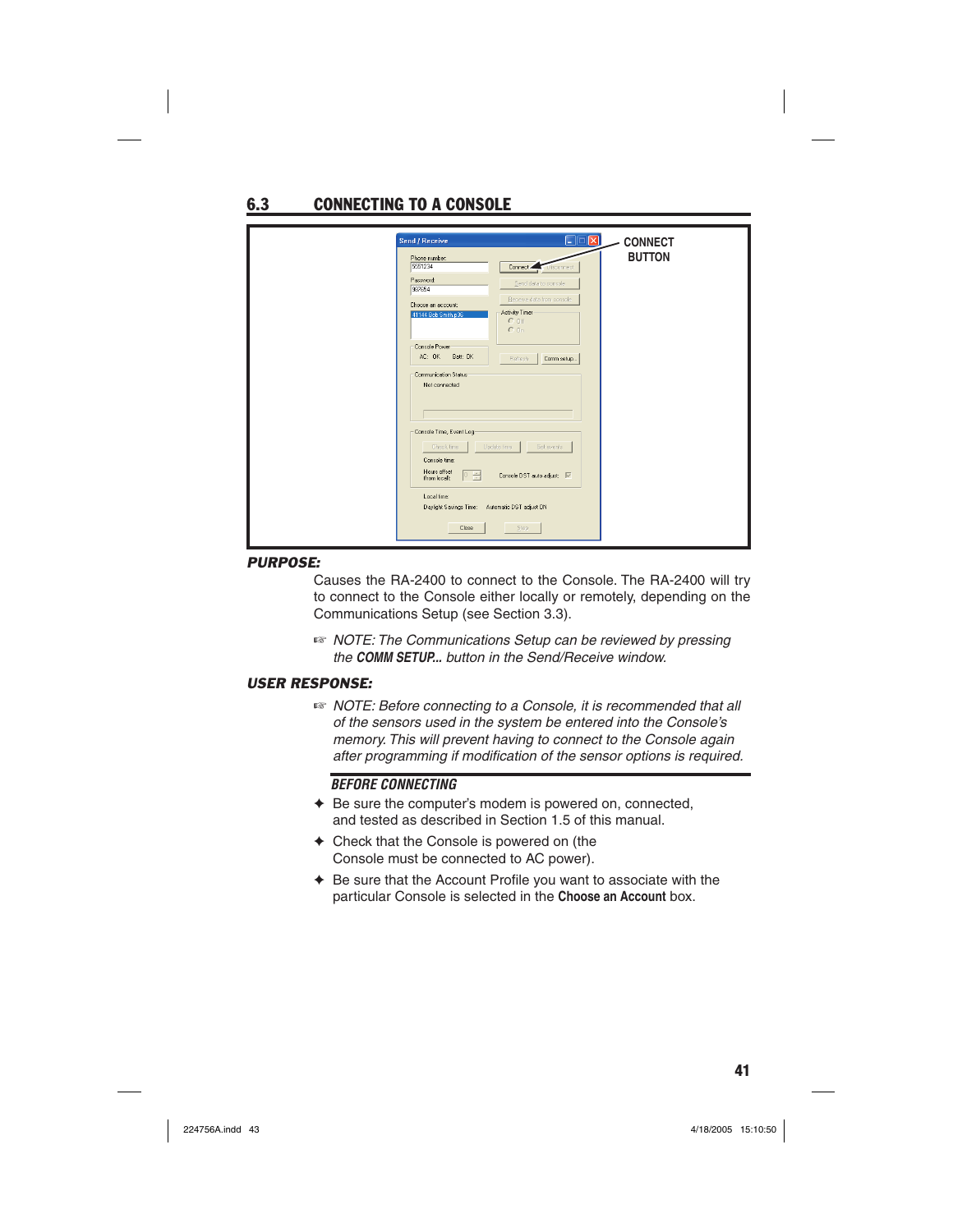# 6.3 CONNECTING TO A CONSOLE (CONTINUED)

#### *CONNECTING LOCALLY*

- ✦ Verify that the modem's LINE jack is connected to the Console's LINE jack with a double-ended modular telephone cable.
- ✦ Verify that the Console is in Test Mode.
- ✦ Click the **CONNECT** button. The **Communication Status** area will show the progress of the connection. **WAIT UNTIL THE TIMEOUT TIMER BEGINS TO COUNT DOWN BEFORE PROCEEDING**.
- ✦ As the timeout timer counts down, **PRESS THE HELP BUTTON ON THE CONSOLE**.

#### *CONNECTING REMOTELY*

- ✦ Be sure that the modem's LINE jack is connected to a working telephone line.
- ✦ Verify that the Console's LINE jack is connected to a working telephone line.
- ✦ Click the **CONNECT** button. The **Communications Status** area will show the progress of the connection. **WAIT FOR THE CONNECTION TO COMPLETE**. The RA-2400 will dial the number once, wait for a few rings, hang-up, then dial a second time. The Console should answer the telephone immediately when the telephone rings during the second dialing attempt.

After connecting the **Communications Status** area will show the progress of the on-line connection, then display "Connected" and the Console's version number.

The **Console Power** area will show the status of the Console's AC power and backup battery. Pressing the **REFRESH** button will update the displayed information.

| E<br>б<br>$\overline{\mathbf{x}}$<br>Send / Receive                               | $\Box$<br>Send / Receive<br>Ιx                                                 |
|-----------------------------------------------------------------------------------|--------------------------------------------------------------------------------|
| Phone Number:                                                                     | Phone Number:                                                                  |
| 5551234                                                                           | 5551234                                                                        |
| Disconnect                                                                        | Disconnect                                                                     |
| Connect                                                                           | Connect                                                                        |
| Password:                                                                         | Password:                                                                      |
| Send data to console                                                              | Send data to console                                                           |
| 987654                                                                            | 987654                                                                         |
| Receive data from console.                                                        | Receive data from console                                                      |
| Choose an account:                                                                | Choose an account:                                                             |
| Activity Timer                                                                    | Activity Timer                                                                 |
| 41144 Bob Smith.p20                                                               | 41144 Bob Smith p20                                                            |
| $C$ BB                                                                            | $C$ Off                                                                        |
| C <sub>0n</sub>                                                                   | $C$ On                                                                         |
| Console Power                                                                     | Console Power                                                                  |
| AC: OK Batt: OK                                                                   | AC: OK Batt: OK                                                                |
| Comm Setup.                                                                       | Comm Setup.                                                                    |
| <b>Refresh</b>                                                                    | Refresh                                                                        |
| Communication status                                                              | Communication status                                                           |
| Connect by pressing the emergency/help button while in test mode.                 | Not connected                                                                  |
| Timenut in 47 sec.                                                                | Dialing the first time                                                         |
| Console Time, Event Log                                                           | Console Time, Event Log                                                        |
| Update time                                                                       | Check time                                                                     |
| Check time                                                                        | Update time                                                                    |
| Get events                                                                        | Get events                                                                     |
| Console time:                                                                     | Console time:                                                                  |
| Hours offset                                                                      | Hours offset                                                                   |
| $\div$                                                                            | 곡                                                                              |
| DST auto adjust: $\Box$                                                           | DST auto adjust $\Box$                                                         |
| ffrom localt                                                                      | ffrom locall:                                                                  |
| Local time:<br>Daylight Savings Time:<br>Automatic DST adjust ON<br>Close<br>Stop | Local time:<br>Daylight Savings Time: Automatic DST adjust DN<br>Close<br>Stop |

#### *Local Connection in Progress Remote Connection in Progress*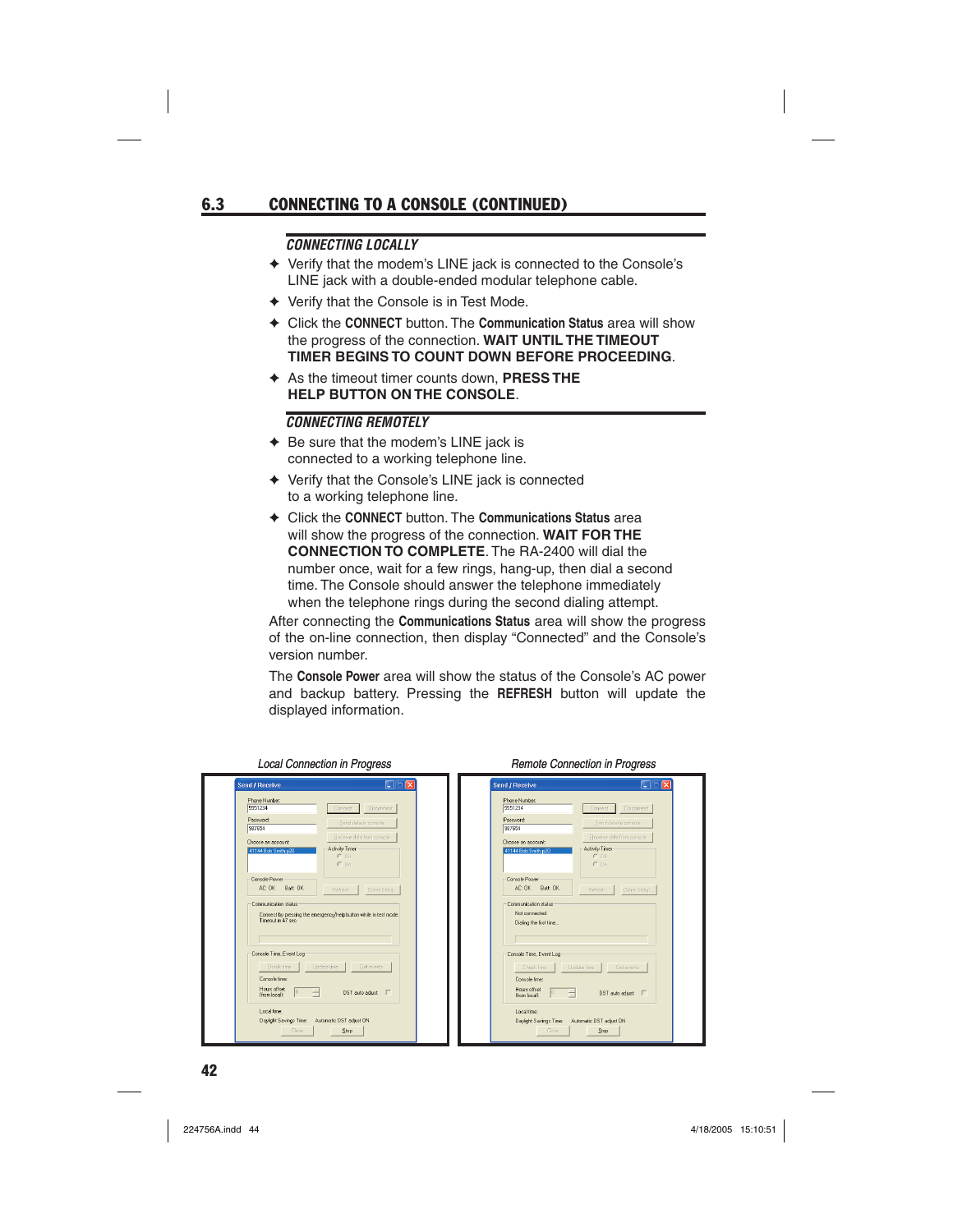6.4 TURNING THE ACTIVITY TIMER ON & OFF

| $\Box$ $\Box$ $\boxtimes$<br>Send / Receive                                                                                                                                                                                                                                                                                                                     |                                                   |
|-----------------------------------------------------------------------------------------------------------------------------------------------------------------------------------------------------------------------------------------------------------------------------------------------------------------------------------------------------------------|---------------------------------------------------|
| Phone Number:<br>5551234<br>Disconnect<br>Connect<br>Password:<br>Send data to console<br>987654<br>Receive data from console<br>Choose an account:<br>Activity Timer<br>41144 Bob Smith.p20<br>$C$ Off<br>$G$ On<br>Console Power<br>AC: OK<br>Batt: OK<br>Comm Setup<br>Refresh<br>Communication status<br>Connected<br>Personal Emergency System 3600, Ver10 | <b>ACTIVITY</b><br><b>TIMER</b><br><b>BUTTONS</b> |
| Console Time, Event Log<br>Update Time<br>Check Time<br>Get Events<br>Console time:<br>Hours offset<br>10<br>Console DST auto adjust $\overline{\mathbb{R}}$<br>÷<br>ffrom local):<br>Local time:<br>Daylight Savings Time:<br>Automatic DST adjust ON<br>Close<br>Stop                                                                                         |                                                   |

#### *PURPOSE:*

Turns the Consoles Activity Timer ON and OFF. When the Consoles Activity Timer is on the emergency alarm will trigger automatically if the time set elapses before an activity transmitter is triggered or the Console's HOME button is pressed.

The Activity Timer can be set for 8, 12 or 24 hour operation (See Section 4.4).

### *USER RESPONSE:*

### *ACTIVITY TIMER*

- ✦ Click the **ON** button in the **ACTIVITY TIMER** area to turn the Console's Activity Timer on.
- ✦ Click the **OFF** button in the **ACTIVITY TIMER** area to turn the Console's Activity Timer off.

#### *SPECIAL NOTES:*

The Activity Timer setting will be transferred to the Console immediately as long as the RA-2400 is connected to the Console.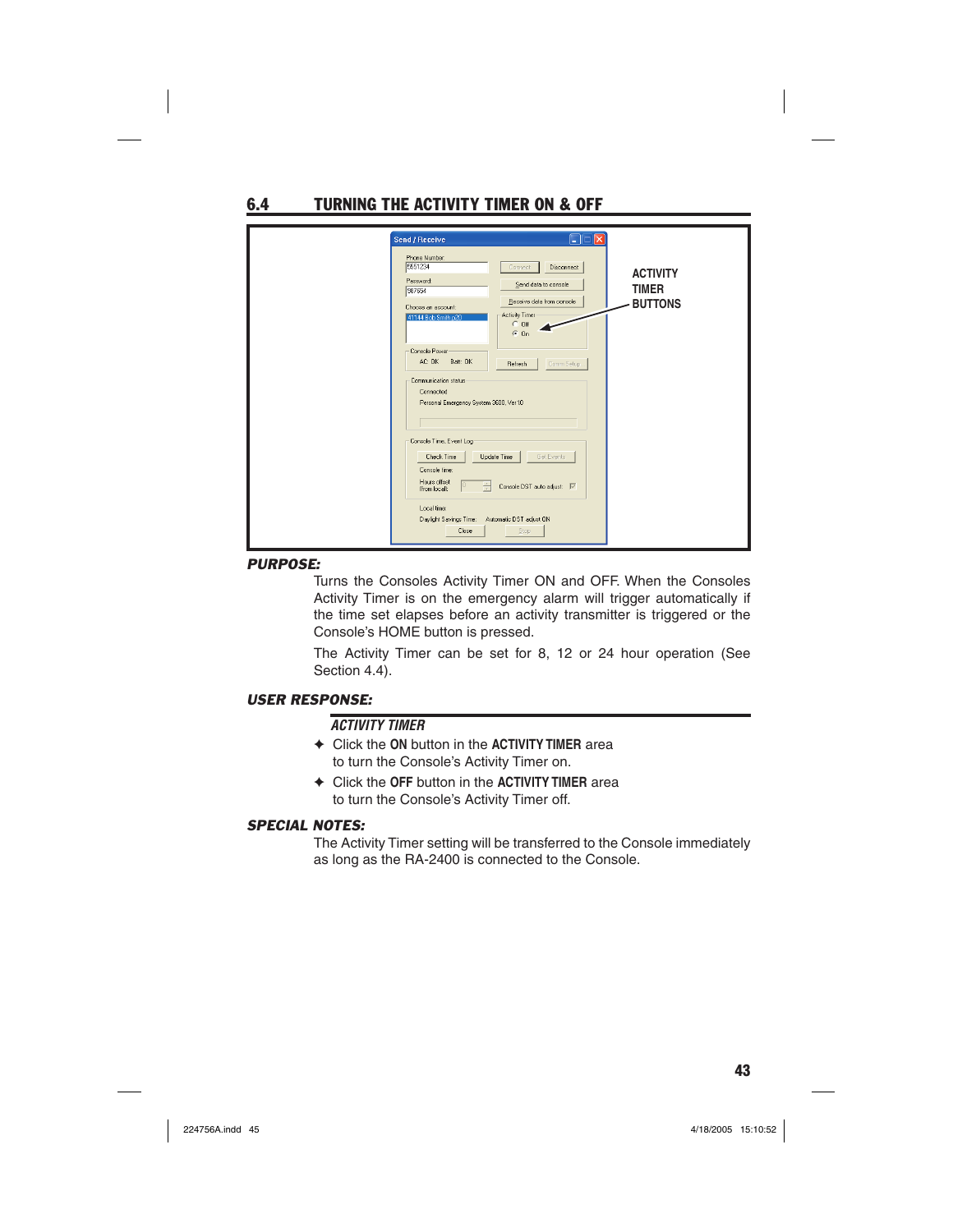# 6.5 SETTING THE CONSOLE'S CLOCK

|                                              | Send / Receive                                                                                                                                                                                                                                                                                                                                                                                                                                                            | $\square\square$                                                                                                                                                                                                            |                                        |
|----------------------------------------------|---------------------------------------------------------------------------------------------------------------------------------------------------------------------------------------------------------------------------------------------------------------------------------------------------------------------------------------------------------------------------------------------------------------------------------------------------------------------------|-----------------------------------------------------------------------------------------------------------------------------------------------------------------------------------------------------------------------------|----------------------------------------|
| <b>CHECK</b><br><b>TIME</b><br><b>BUTTON</b> | Phone number:<br>5551234<br>Password:<br>987654<br>Choose an account<br>41144 Bob Smith.p36<br>Console Power<br>AC: OK<br>Batt: Low<br>Communication Status<br>Connected<br>Personal Emergency System 3600, Ver 2.1<br>- Console Time, Event Log-<br>Check time<br>Console time: 13:27 - Fri, Jan 28, 2005<br>Hours offset<br>$\sqrt{3}$<br>÷<br>ffrom locall:<br>Local time: 10:27 - Fri, Jan 28, 2005<br>Daylight Savings Time: Automatic DST adjust DN<br><b>Close</b> | Disconnect<br>Connect<br>Send data to console<br>Receive data from console<br>Activity Timer<br>$G$ Off<br>$C_0$ On<br>Comm setup<br>Refresh<br>Update time. <sup>4</sup><br>Get events<br>Console DST auto adjust:<br>Stop | <b>UPDATE</b><br>TIME<br><b>BUTTON</b> |

#### *PURPOSE:*

For setting the Console's real time clock. The Console's clock controls the playing of the Reminder Messages. The RA-2400 will set the Console's clock to the Computer's clock time and date. A local time offset number can be entered for programming units that are in a different time zone from the Computer. Automatic daylight savings time adjustment for the Console is also selectable.

☞ *NOTE: If the Reminder Message feature is not going to be used, the Console's clock does not need to be set.*

### *USER RESPONSE:*

### *CONSOLE TIME, EVENT LOG*

- ☞ *NOTE: The Event Log feature is not supported in the PERS-3600.*
- ✦ If the Console is located in another time zone, set the **HOURS OFFSET FROM LOCAL** number to how many hours difference (plus or minus) the Console's time is from the local time. If the Console is located in the same time zone as the Computer, set the value at 0.
- ✦ Check the **DST AUTO ADJUST** box for Console's in states where daylight savings time is observed.
- ✦ Click the **UPDATE TIME** button to send the time and date to the Console. The Computer's local time and date will be displayed at the bottom of the window.
- ✦ Click the **CHECK TIME** button to check the Console's time. The Console's current time and date will be displayed.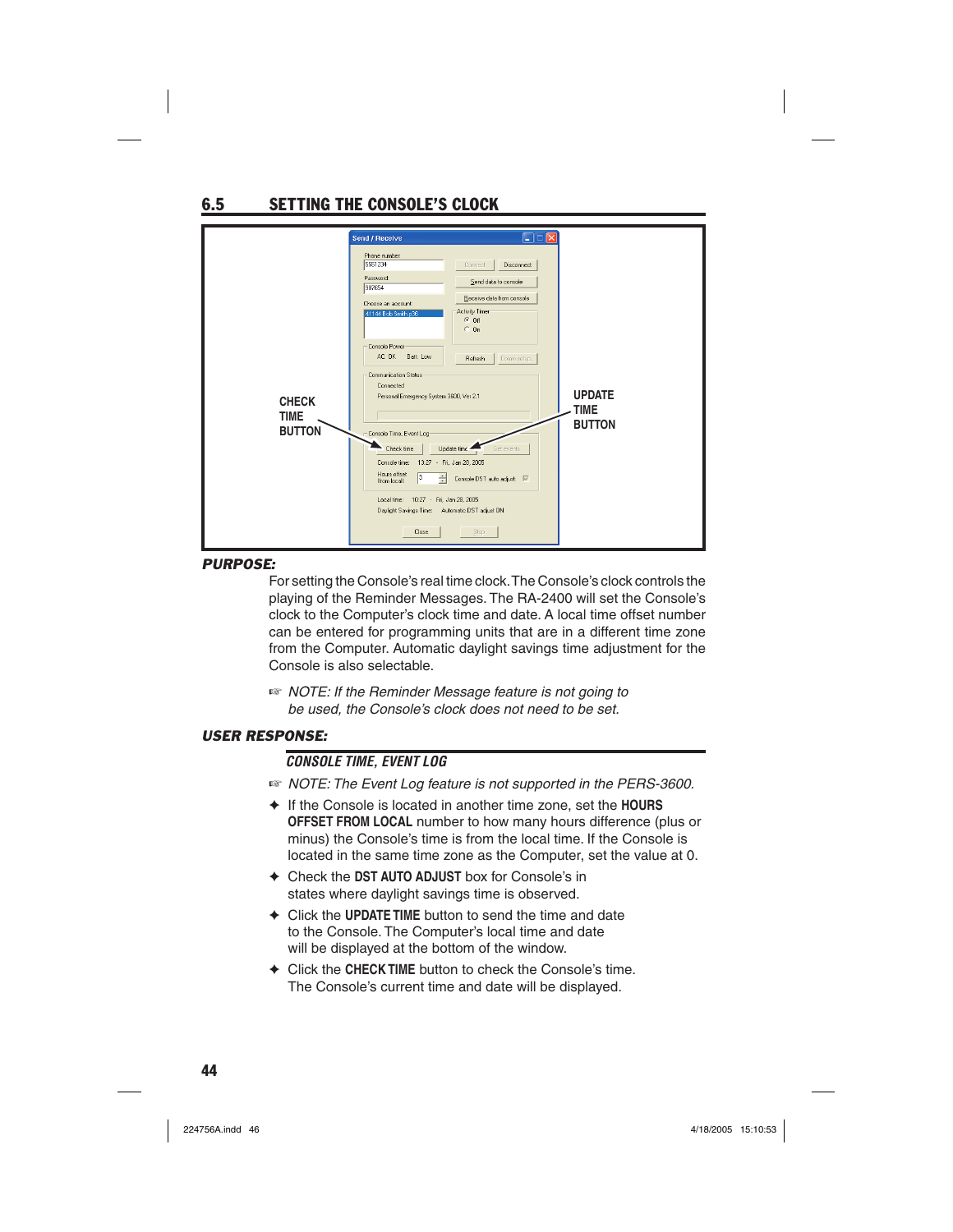| Send / Receive                                                                                                                     | E (C                                                             |                    |
|------------------------------------------------------------------------------------------------------------------------------------|------------------------------------------------------------------|--------------------|
| Phone Number:<br>5551234                                                                                                           | Disconnect<br>Connect.                                           | <b>SEND BUTTON</b> |
| Password:<br>987654                                                                                                                | Send data to console                                             |                    |
| Choose an account:<br>41144 Bob Smith.p20                                                                                          | Receive data from console<br>Activity Timer<br>$C$ Off<br>$G$ On |                    |
| Console Power<br>AC: OK Batt: OK                                                                                                   | Refresh<br>Comm Setup.                                           |                    |
| Communication status:<br>Data sent successfully                                                                                    |                                                                  |                    |
| Console Time, Event Log<br>Check Time<br>Console time: 13:27 - Fri, Jan 28, 2005<br>Hours offset<br>$\sqrt{3}$<br>高<br>from localt | Update Time<br>Get Events<br>Console DST auto adjust:            |                    |
| Local time: 10:27 - Fri, Jan 28, 2005<br>Daylight Savings Time: Automatic DST adjust ON<br>Close                                   | Stop                                                             |                    |

#### *PURPOSE:*

For transferring data from an Account Profile to a Console. Also used to monitor Console power and control Activity Timer status.

#### *USER RESPONSE:*

#### *SENDING*

✦ Click the **SEND DATA TO CONSOLE** button. The **Communications Status** area will indicate the progress and show if the data was sent to the Console successfully.

#### *SPECIAL NOTES:*

You can make changes to the Account Profile while the Console is connected. Be sure to send any changes to the Console before disconnecting. Minimize the Send/Receive window or slide it out of the way before editing the Account Profile. There is a time limit to the connection. The Console will automatically disconnect after three minutes of inactivity.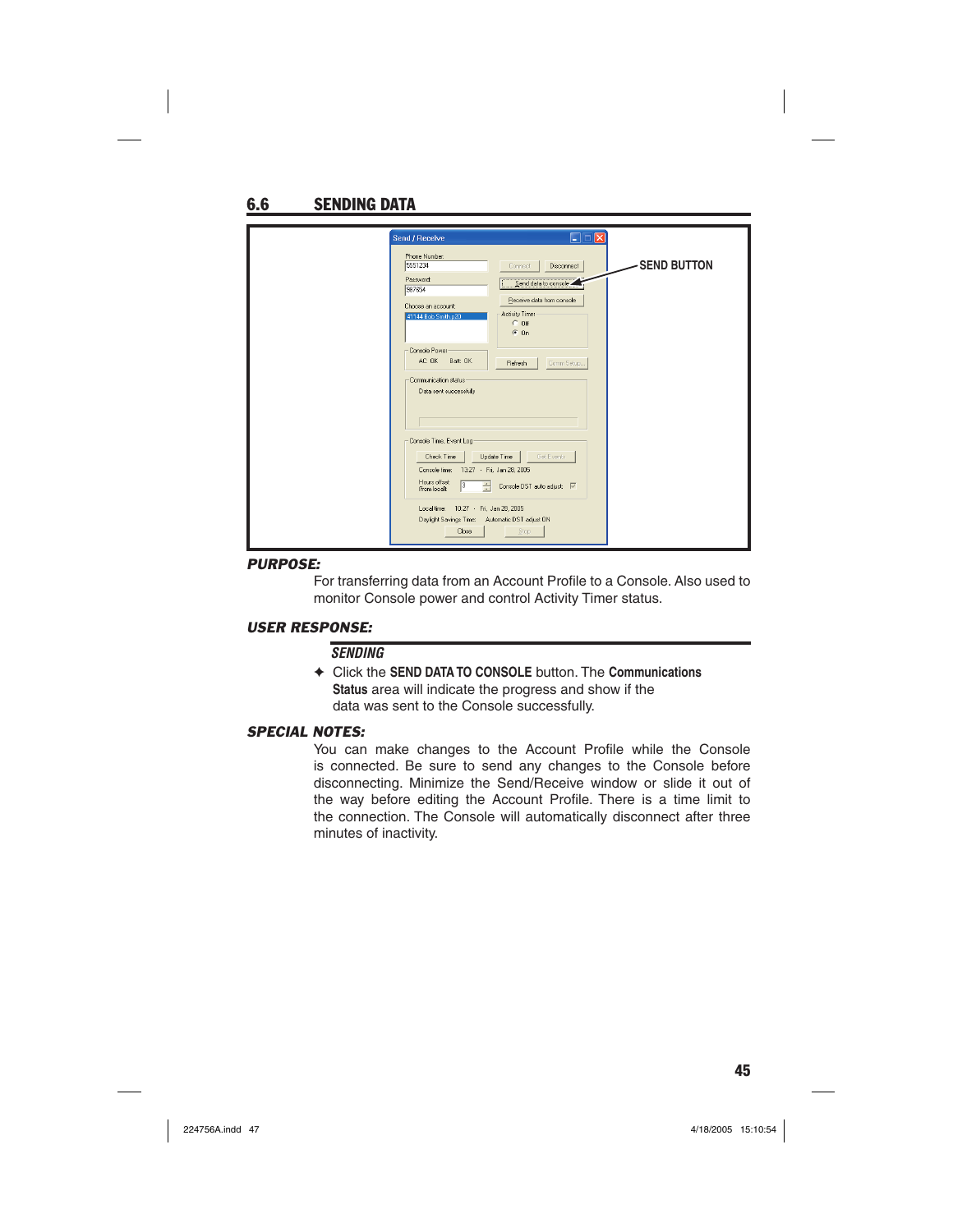# 6.7 RECEIVING DATA

| Send / Receive                                                                          | $\blacksquare$ lo                                     |                 |
|-----------------------------------------------------------------------------------------|-------------------------------------------------------|-----------------|
| Phone Number:<br>5551234                                                                | <b>Disconnect</b><br>Connect                          |                 |
| Password<br>987654                                                                      | Send data to console                                  | -RECEIVE BUTTON |
| Choose an account:<br>41144 Bob Smith.p20                                               | Receive data from conso'<br>Activity Timer<br>$C$ Off |                 |
| Console Power                                                                           | $C_0$                                                 |                 |
| AC: OK Batt: OK                                                                         | Refresh<br>Comm Setup                                 |                 |
| Communication status<br>Received data successfully                                      |                                                       |                 |
|                                                                                         |                                                       |                 |
| Console Time, Event Log                                                                 |                                                       |                 |
| Check Time<br>Console time: 13:27 - Fri, Jan 28, 2005                                   | Update Time<br>Get Events                             |                 |
| Hours offset<br>$\overline{3}$<br>÷<br>from locall:                                     | Console DST auto adjust: V                            |                 |
| Local time: 10:27 - Fri. Jan 28, 2005<br>Daylight Savings Time: Automatic DST adjust DN |                                                       |                 |
| <b>Close</b>                                                                            | Stop:                                                 |                 |

#### *PURPOSE:*

For transferring data from a Console to an Account Profile.

☞ *CAUTION: Receiving the data from the Console will overwrite the data in the Account Profile. If you have made changes to the Account Profile, save the profile, then SEND the profile to the Console before receiving the* data into the profile. This leaves previously learned sensor *information unchanged. If this is a new Account Profile, its OK to receive the Console data into the new profile.* 

#### *USER RESPONSE:*

#### *RECEIVING*

✦ Click the **RECEIVE DATA FROM CONSOLE** button. The **Communications Status** area will indicate the progress and show if the data was received from the Console successfully.

#### *SPECIAL NOTES:*

You can make changes to the Account Profile while the Console is connected. Be sure to send any changes to the Console before disconnecting. Minimize the Send/Receive window or slide it out of the way before editing the Account Profile. There is a time limit to the connection. The Console will automatically disconnect after three minutes of inactivity.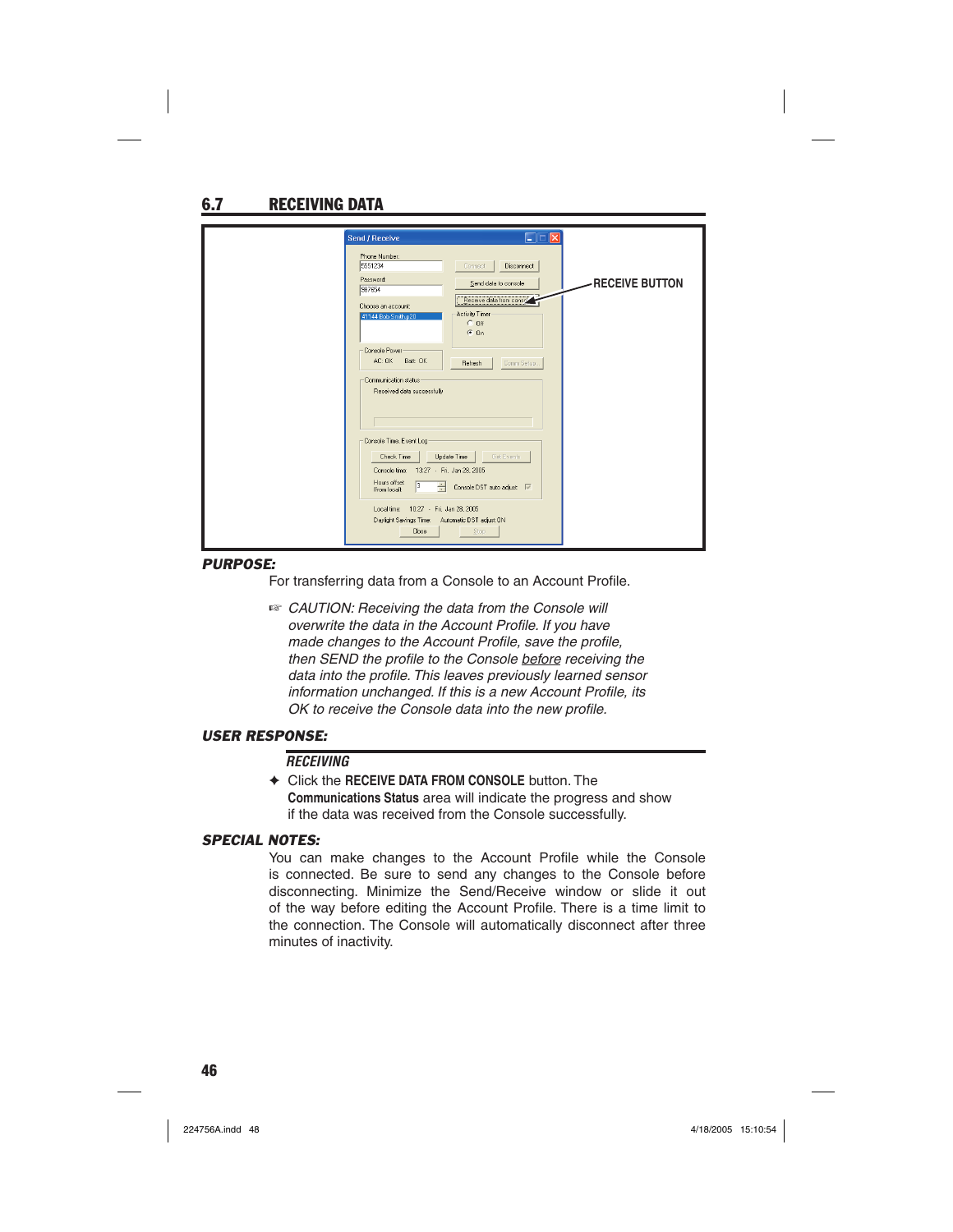# 6.8 DISCONECTING FROM THE CONSOLE

| Send / Receive                                                                                                                      | Eio                                                              |                                    |
|-------------------------------------------------------------------------------------------------------------------------------------|------------------------------------------------------------------|------------------------------------|
| Phone Number:<br>5551234                                                                                                            | Disconnect 4<br>Connect.                                         | <b>DISCONNECT</b><br><b>BUTTON</b> |
| Password:<br>987654                                                                                                                 | Send data to console                                             |                                    |
| Choose an account:<br>41144 Bob Smith.p20                                                                                           | Receive data from console<br>Activity Timer<br>$C$ Off<br>$G$ On |                                    |
| Console Power<br>AC: OK Batt: OK                                                                                                    | Refresh<br>Comm Setup                                            |                                    |
| Communication status<br>Received data successfully                                                                                  |                                                                  |                                    |
| Console Time, Event Log<br>Check Time<br>Console time: 13:27 - Fri, Jan 28, 2005<br>Hours offset<br>$\sqrt{3}$<br>÷<br>from locall: | Update Time<br>Get Events<br>Console DST auto adjust:   √        |                                    |
| Local time: 10:27 - Fri, Jan 28, 2005<br>Daylight Savings Time: Automatic DST adjust DN<br>Close                                    | Stop                                                             |                                    |

### *PURPOSE:*

For terminating the connection bewteen the RA-2400 and the Console.

#### *USER RESPONSE:*

### *DISCONNECTING*

 $\blacklozenge$  When finished communicating with the Console, click on the **DISCONNECT** button. The Communication Status area will show "Not Connected" when the Console has been disconnected.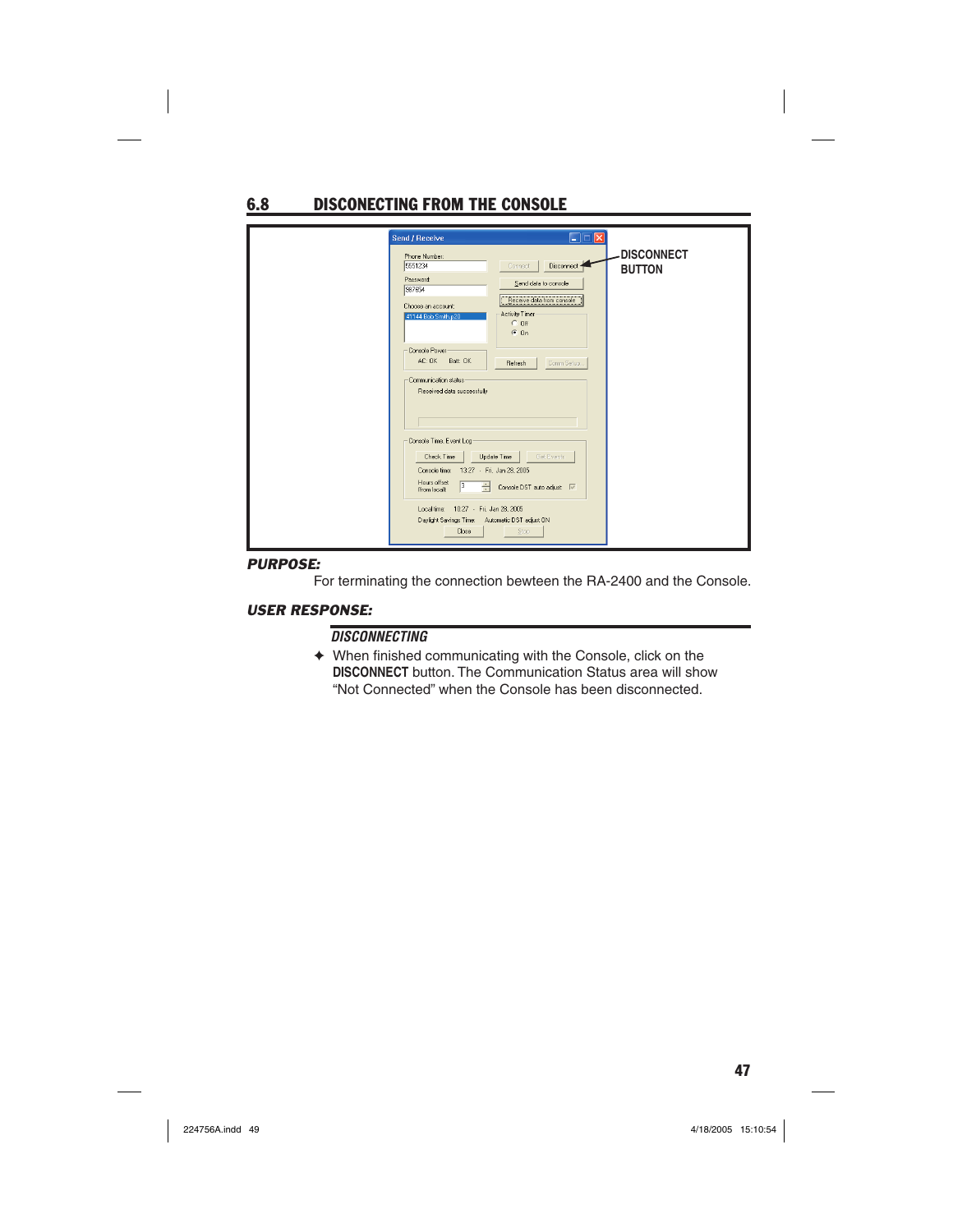## 6.9 CLOSING RA-2400

|                                              | <b>22 Linear - Remote Access - 41144 Bob Smith.p36</b> |                      |        |      |         |
|----------------------------------------------|--------------------------------------------------------|----------------------|--------|------|---------|
|                                              | File View Communications Options                       |                      | Window | Help |         |
| <b>New</b><br>Open                           |                                                        | Ctrl+N<br>$Ctrl + O$ | 43     |      |         |
| Close<br>Save<br>Save As                     |                                                        | $Ctrl + S$           |        |      | Custome |
| Print<br><b>Print Preview</b><br>Print Setup |                                                        | Ctrl+P               |        |      | Custo   |
| 2 PERS-3600.p36                              | 1 41144 Bob Smith.p36                                  |                      |        |      | Ado     |
| Exit                                         |                                                        |                      |        |      | Ado     |

#### *PURPOSE:*

To save the active Account Profile(s) and quit the RA-2400 program.

#### *USER RESPONSE:*

- ✦ From the **FILE** menu, choose **EXIT** or close the RA-2400 window.
- ✦ To save while exiting, in the **SAVE CHANGES?** window click **YES**.

If the active Account Profile is the default template, select a location and new name for the file and click **SAVE**.

If the active Account Profile already has a custom file name, it will be saved with the same name.

☞ *NOTE: If more than one Account Profi le template is open and has been changed, additional SAVE CHANGES? windows will appear.*

#### *IMPORTANT:*

AFTER ANY PROGRAMMING CHANGES ARE MADE TO A CONSOLE, PERFORM THROUGH TESTING TO VERIFY THAT THE CONSOLE OPERATES AS INTENDED.